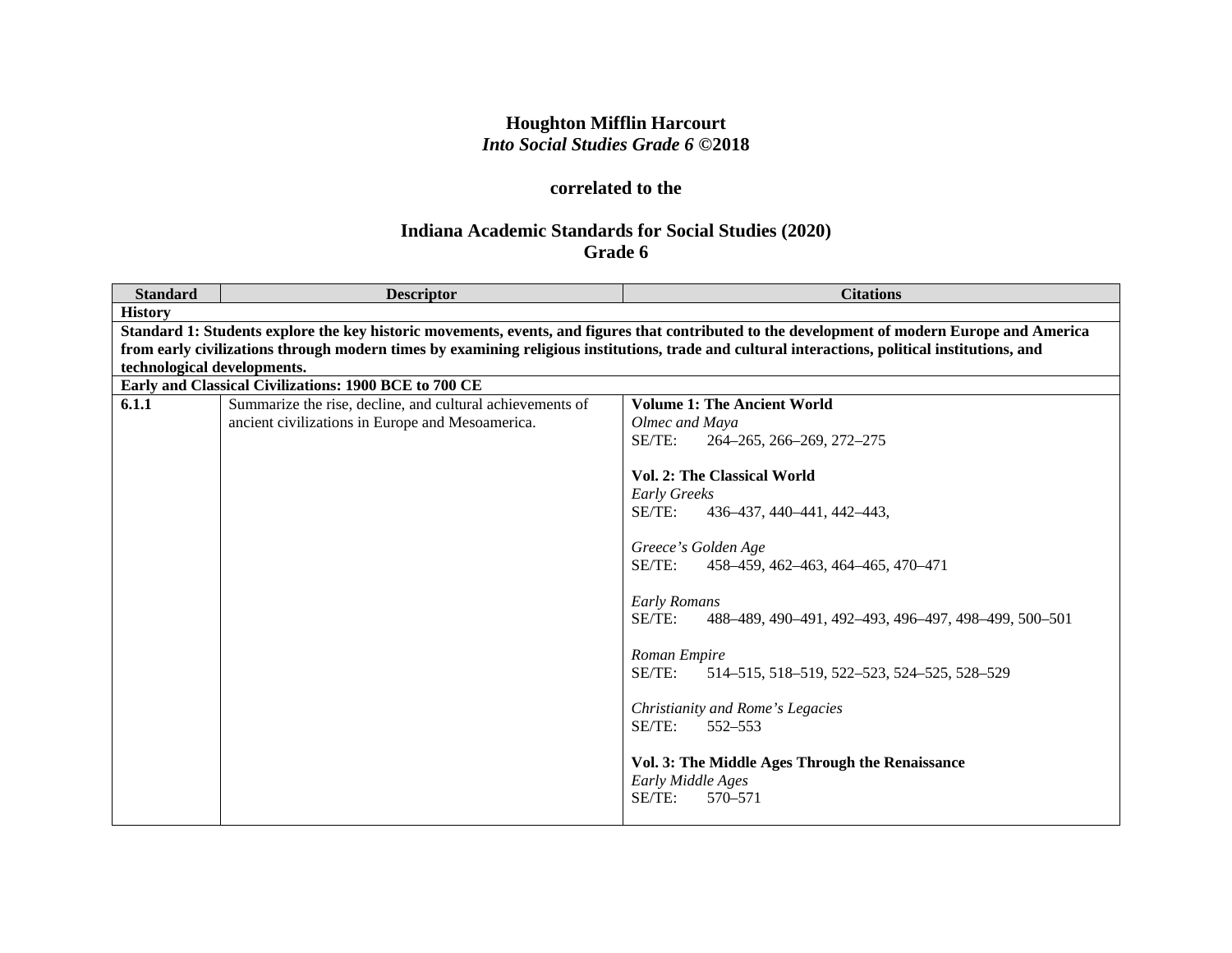| <b>Standard</b> | <b>Descriptor</b>                                                                                                 | <b>Citations</b>                                                                                                                                                                                                                                                                                                                                                                                                                                                                                                             |
|-----------------|-------------------------------------------------------------------------------------------------------------------|------------------------------------------------------------------------------------------------------------------------------------------------------------------------------------------------------------------------------------------------------------------------------------------------------------------------------------------------------------------------------------------------------------------------------------------------------------------------------------------------------------------------------|
|                 |                                                                                                                   | Aztecs<br>SE/TE:<br>682-683, 688-689, 690-691, 692-693, 694-695, 696-697                                                                                                                                                                                                                                                                                                                                                                                                                                                     |
|                 |                                                                                                                   | <b>Incas</b><br>SE/TE:<br>712-713, 714-715, 716-717, 720-721, 722-723, 724-725                                                                                                                                                                                                                                                                                                                                                                                                                                               |
| 6.1.2           | Describe and compare the beliefs, the spread and the<br>influence of religions throughout Europe and Mesoamerica. | Vol. 1: The Ancient World<br>Olmec and Maya<br>SE/TE:<br>264-265, 267-269, 275<br>TE Only: 267<br>Vol. 2: The Classical World<br><b>Ancient Hebrews</b><br>SE/TE:<br>290-307<br><b>Early Greeks</b><br>SE/TE:<br>434-435, 438-439<br>Early Romans<br>TE Only: 487<br>Christianity and Rome's Legacies<br>SE/TE:<br>542-543, 544-545, 546-547, 548-549, 554-555, 558<br>Vol. 3: The Middle Ages Through the Renaissance<br>Early Middle Ages<br>SE/TE:<br>576-577, 578-579<br>Vikings<br>SE/TE:<br>610-611<br>TE Only:<br>606 |
|                 |                                                                                                                   | $Aztecs$<br>SE/TE:<br>686-687                                                                                                                                                                                                                                                                                                                                                                                                                                                                                                |
|                 |                                                                                                                   | <b>Incas</b><br>SE/TE:<br>720-721                                                                                                                                                                                                                                                                                                                                                                                                                                                                                            |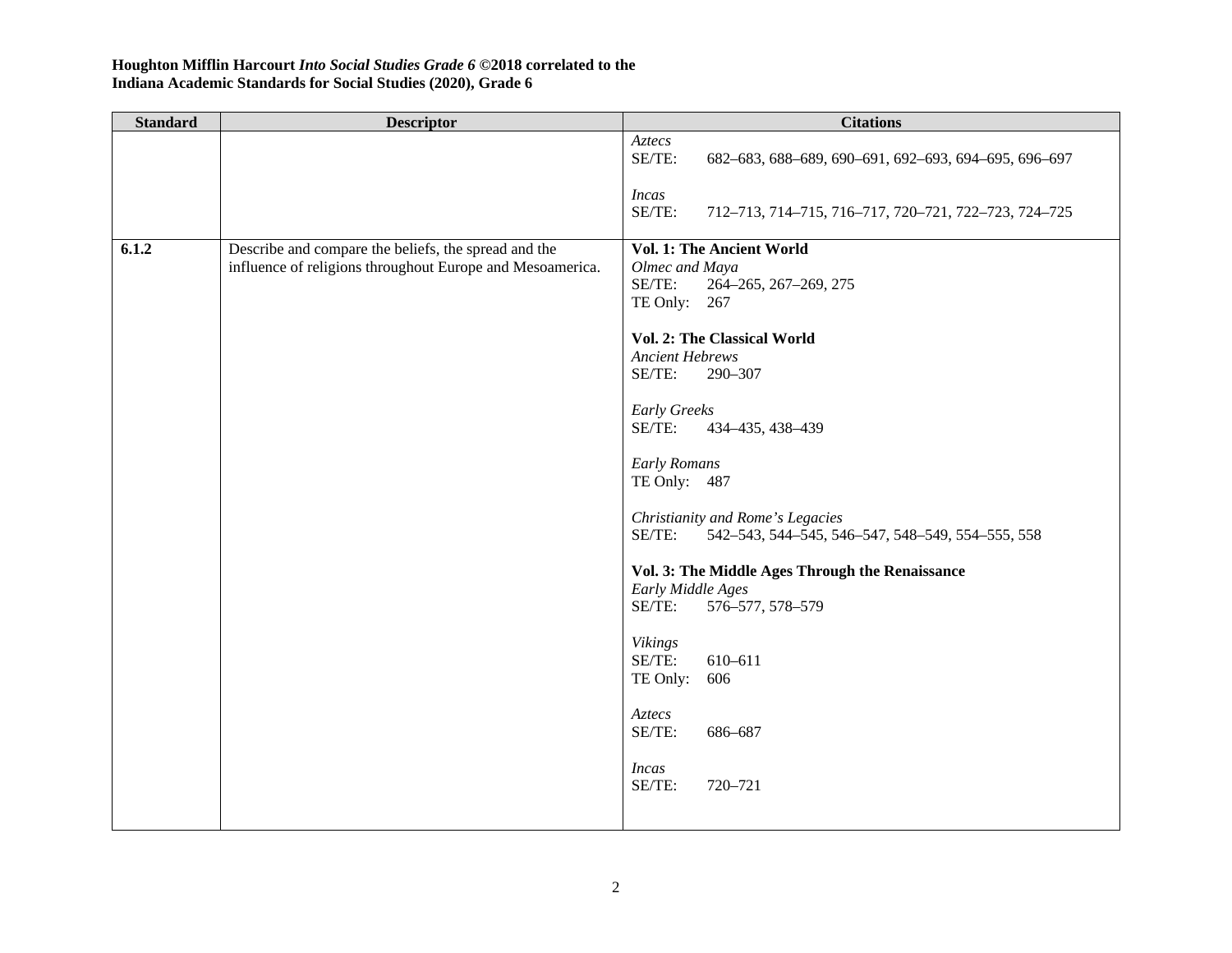| <b>Standard</b> | <b>Descriptor</b>                                                                                                                                        | <b>Citations</b>                                                                                                                                                                                                                                                                                                                                                                                |
|-----------------|----------------------------------------------------------------------------------------------------------------------------------------------------------|-------------------------------------------------------------------------------------------------------------------------------------------------------------------------------------------------------------------------------------------------------------------------------------------------------------------------------------------------------------------------------------------------|
|                 | Medieval Period: 400 AD/CE - 1500 AD/CE                                                                                                                  |                                                                                                                                                                                                                                                                                                                                                                                                 |
| 6.1.3           | Explain the continuation and contributions of Eastern Roman<br>Empire (Byzantine Empire) after the fall of the Western<br>Roman Empire.                  | Vol. 2: The Classical World<br>Christianity and the Two Empires<br>SE/TE:<br>554-555<br>TE Only: 560<br>Vol. 3: The Middle Ages Through the Renaissance<br>Early Middle Ages<br>SE/TE:<br>570-571, 572-573, 574-575<br><b>Byzantine Empire</b><br>SE/TE:<br>766-777, 780-783                                                                                                                    |
| 6.1.4           | Identify and explain the development and organization of<br>political, cultural, social and economic systems in Europe and<br>the Americas.              | Vol. 3: The Middle Ages Through the Renaissance<br>Early Middle Ages<br>SE/TE:<br>576-577, 580-583, 586-587<br><b>Vikings</b><br>SE/TE:<br>608-609<br>TE Only:<br>615<br>Aztecs<br>SE/TE:<br>684-685, 698<br><i>Incas</i><br>SE/TE:<br>714-715<br><b>First Americans</b><br>TE Only: 742<br>High/Late Middle Ages<br>SE/TE:<br>822-823, 824-825, 826-827, 832-833, 834-835, 836-837,<br>838-539 |
| 6.1.5           | Analyze the diverse points of view and interests of those<br>involved in the Crusades and give examples of the changes<br>brought about by the Crusades. | Vol. 3: The Middle Ages Through the Renaissance<br><b>Byzantine Empire</b><br>SE/TE:<br>778-779<br><b>Muslim Empires</b>                                                                                                                                                                                                                                                                        |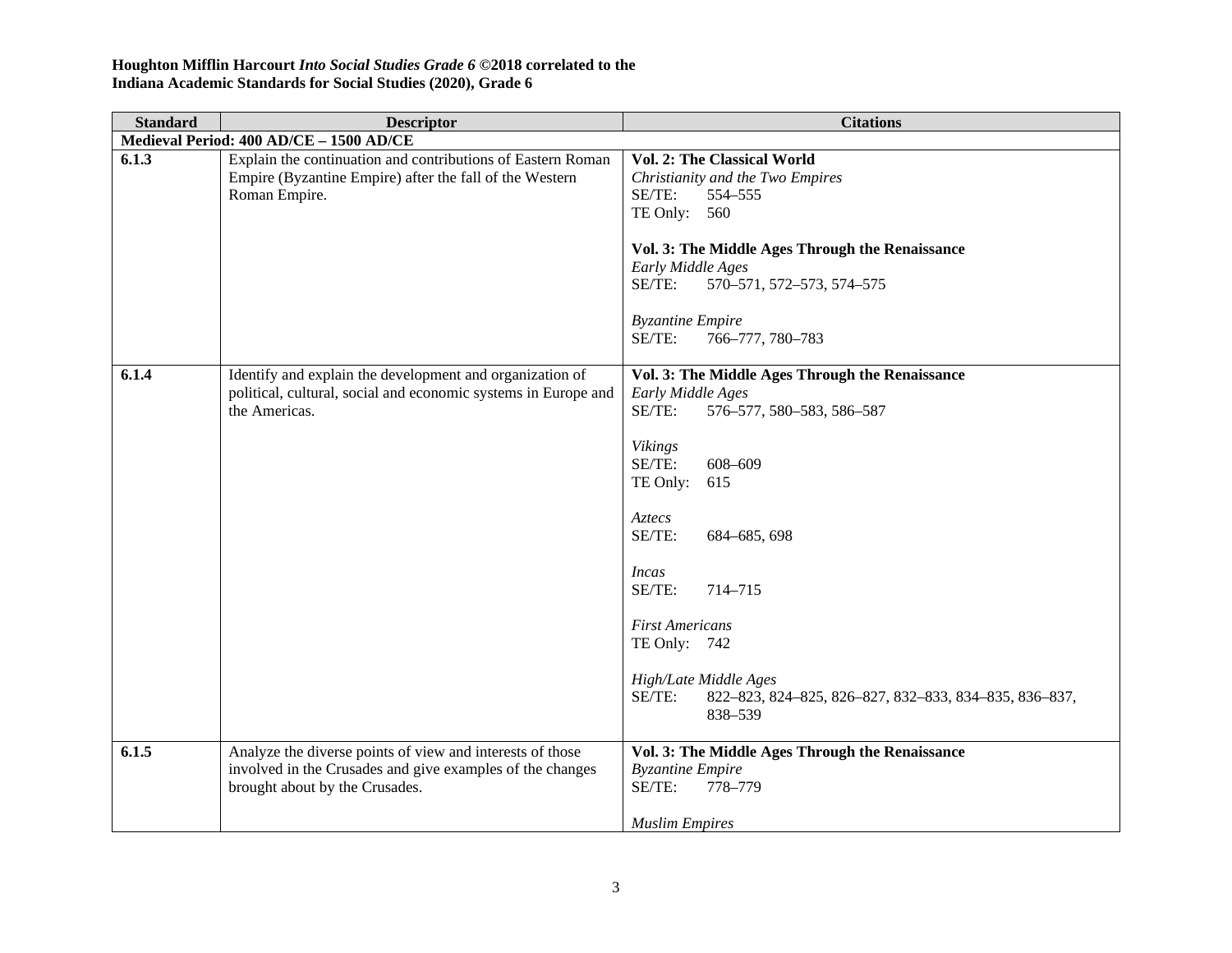| <b>Standard</b> | <b>Descriptor</b>                                                                                                                 | <b>Citations</b>                                                                                                             |
|-----------------|-----------------------------------------------------------------------------------------------------------------------------------|------------------------------------------------------------------------------------------------------------------------------|
|                 |                                                                                                                                   | SE/TE:<br>800-801<br>High/Late Middle Ages<br>SE/TE:<br>833, 839                                                             |
|                 |                                                                                                                                   | TE Only: 832, 836                                                                                                            |
|                 |                                                                                                                                   | Vol. 4: Early Modern Times to the Present<br>Age of Exploration and Colonization<br>SE/TE:<br>879                            |
| 6.1.6           | Identify trade routes and discuss their impact on the rise of<br>cultural centers and trade cities in Europe and Mesoamerica.     | Vol. 3: The Middle Ages Through the Renaissance<br>Aztecs<br>SE/TE:<br>682-683                                               |
|                 |                                                                                                                                   | <b>Incas</b><br>SE/TE:<br>711, 716-717                                                                                       |
|                 |                                                                                                                                   | <b>Byzantine Empire</b><br>SE/TE:<br>772-773                                                                                 |
|                 |                                                                                                                                   | High/Late Middle Ages<br>SE/TE:<br>834-835                                                                                   |
|                 |                                                                                                                                   | Renaissance and Reformation<br>850-851                                                                                       |
|                 |                                                                                                                                   | Vol. 4: Early Modern Times to the Present<br>Age of Exploration and Colonization<br>TE Only: 880                             |
| 6.1.7           | Describe how the Black Death, along with economic,<br>environmental and social factors led to the decline of<br>medieval society. | Vol. 3: The Middle Ages Through the Renaissance<br>High/Late Middle Ages<br>SE/TE:<br>836-837, 838<br>TE Only: 820, 840, 850 |
|                 |                                                                                                                                   | Renaissance and Reformation<br>TE Only: 850                                                                                  |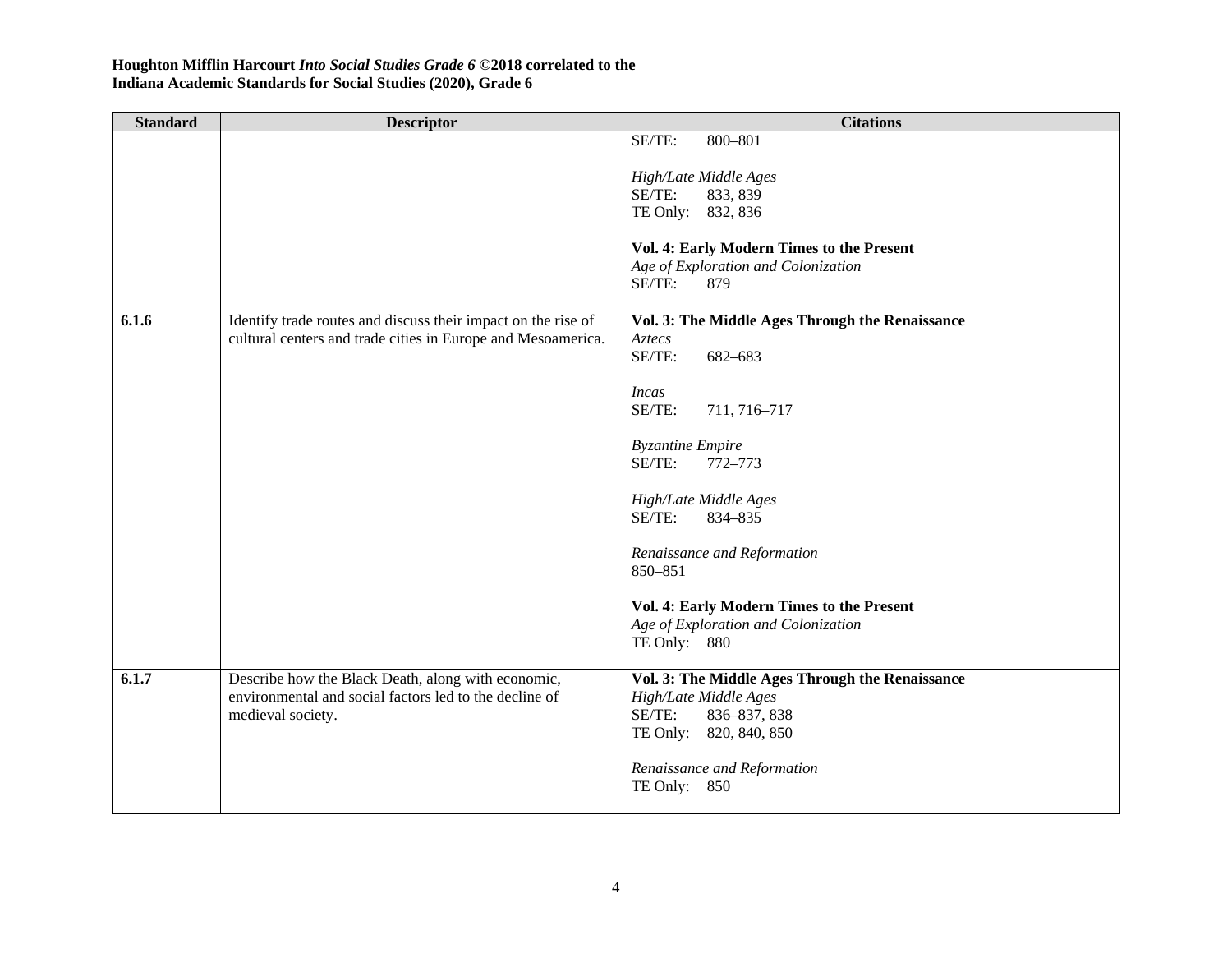| <b>Standard</b> | <b>Descriptor</b>                                                                                                                                                                                                                    | <b>Citations</b>                                                                                                                                                                                                                                                                                                                                 |
|-----------------|--------------------------------------------------------------------------------------------------------------------------------------------------------------------------------------------------------------------------------------|--------------------------------------------------------------------------------------------------------------------------------------------------------------------------------------------------------------------------------------------------------------------------------------------------------------------------------------------------|
| 6.1.8           | Compare the diverse perspectives, ideas, interests and people<br>that brought about the Renaissance in Europe.                                                                                                                       | Vol. 3: The Middle Ages Through the Renaissance<br>High/Late Middle Ages<br>SE/TE:<br>836-837<br>Renaissance and Reformation<br>SE/TE:<br>850-851, 852-853, 854-855 866-867<br>TE Only: 849                                                                                                                                                      |
| 6.1.9           | Analyze the interconnections of people, places and events in<br>the economic, scientific and cultural exchanges of the<br>European Renaissance that led to the Scientific Revolution,<br>voyages of discovery and imperial conquest. | Vol. 3: The Middle Ages Through the Renaissance<br>Renaissance and Reformation<br>SE/TE:<br>850-853, 856-857<br>TE Only: 868<br>Vol. 4: Early Modern Times to the Present<br>Age of Exploration and Colonization<br>SE/TE:<br>878-879, 882-833, 888-889<br>Enlightenment<br>SE/TE:<br>934-935                                                    |
|                 | Early Modern Era: 1500 CE to 1800 CE                                                                                                                                                                                                 |                                                                                                                                                                                                                                                                                                                                                  |
| 6.1.10          | Examine and explain the outcomes of European colonization<br>as it impacted the Americas including the cultural exchange<br>between Europe and the Americas.                                                                         | Vol. 3: The Middle Ages Through the Renaissance<br>Aztecs<br>SE/TE:<br>694-695<br>TE Only:<br>700<br><i>Incas</i><br>SE/TE:<br>722-723<br>TE Only:<br>728<br>Vol. 4: Early Modern Times to the Present<br>Age of Exploration and Colonization<br>SE/TE:<br>878-895<br>TE Only: 876-877<br>Australia and the Pacific Islands<br>SE/TE:<br>910-911 |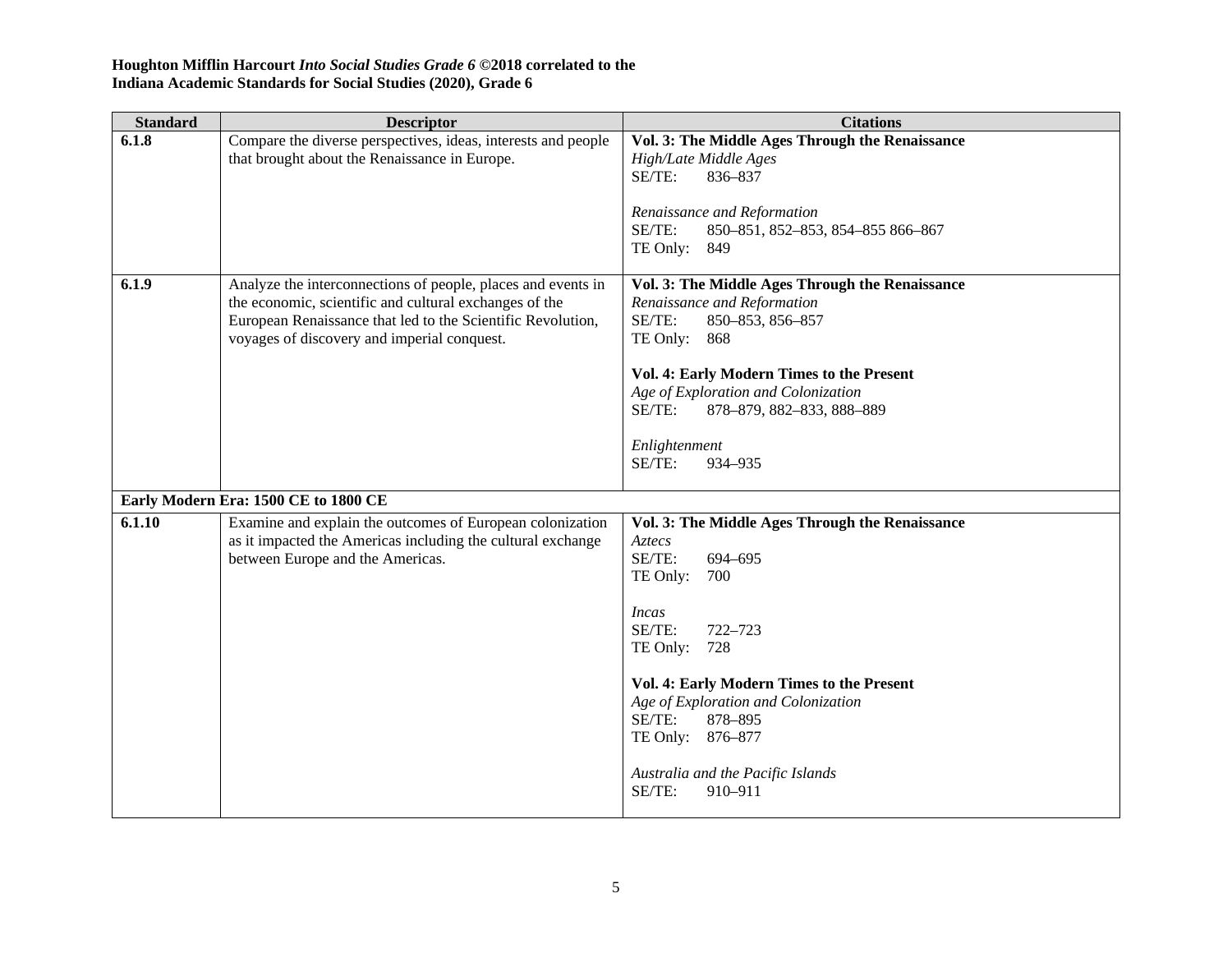| <b>Standard</b> | <b>Descriptor</b>                                                                                                                                                                                    | <b>Citations</b>                                                                                                                                                                                                                                                     |
|-----------------|------------------------------------------------------------------------------------------------------------------------------------------------------------------------------------------------------|----------------------------------------------------------------------------------------------------------------------------------------------------------------------------------------------------------------------------------------------------------------------|
| 6.1.11          | Compare and contrast Spanish, Portuguese, French, and<br>British colonies in the Americas.                                                                                                           | Vol. 4: Early Modern Times to the Present<br>Age of Exploration and Colonization<br>SE/TE:<br>888-893<br>TE Only: 895-896                                                                                                                                            |
| 6.1.12          | Describe the Reformations and their effects on European and<br>American society.                                                                                                                     | Vol. 3: The Middle Ages Through the Renaissance<br>High/Late Middle Ages<br>SE/TE:<br>837<br>Renaissance and Reformation<br>SE/TE:<br>860-861, 862-863, 864-865, 866<br>TE Only: 848-849                                                                             |
| 6.1.13          | Explain the origin and spread of scientific, political, and<br>social ideals associated with the Age of Enlightenment/Age<br>of Reason.                                                              | Vol. 4: Early Modern Times to the Present<br>Enlightenment<br>SE/TE:<br>934-941, 944-951<br>TE Only: 932, 952                                                                                                                                                        |
| 6.1.14          | Describe the origins, developments and innovations of the<br>Industrial Revolution and explain the impact of these changes<br>brought about urbanization, changing role of women and<br>child labor. | Vol. 4: Early Modern Times to the Present<br><b>Industrial Revolution</b><br>SE/TE:<br>962-963, 964-965, 966-967, 968-969, 970-971, 972-973,<br>974-975, 976-977, 978-979<br>TE Only:<br>960, 980                                                                    |
| 6.1.15          | Describe the impact of industrialization and urbanization on<br>the lives of individuals and on trade and cultural exchange<br>between Europe and the Americas and the rest of the world.            | <b>Volume 3: The Middle Ages Through the Renaissance</b><br>Renaissance and Reformation<br>TE Only: 851<br>Vol. 4: Early Modern Times to the Present<br><b>Industrial Revolution</b><br>SE/TE:<br>976-977<br>TE Only: 966<br>Age of Imperialism<br>SE/TE:<br>990-991 |
| 6.1.16          | Discuss the benefits and challenges related to the<br>development of a highly technological society.                                                                                                 | Vol. 4: Early Modern Times to the Present<br><b>Industrial Revolution</b><br>SE/TE:<br>976-977                                                                                                                                                                       |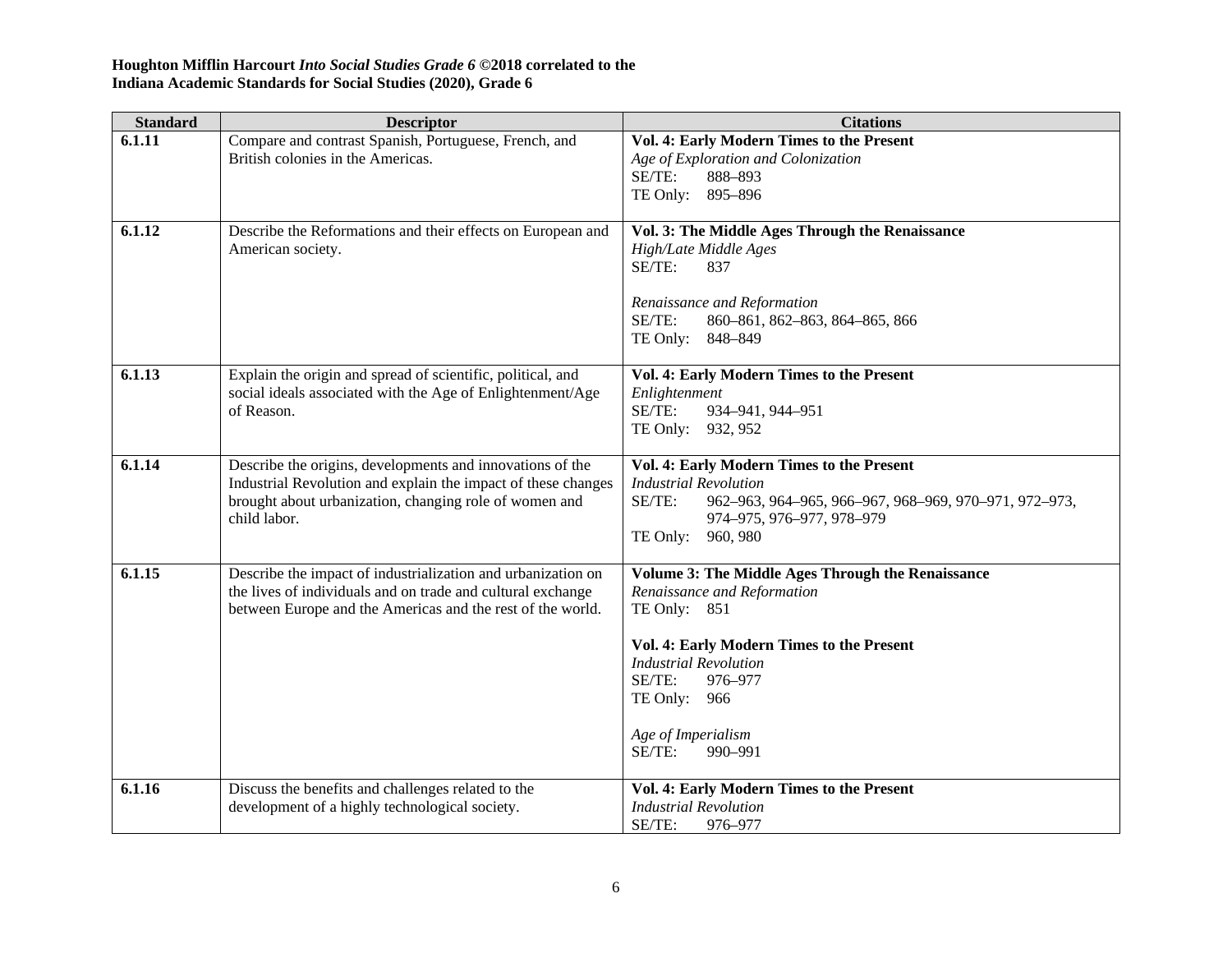| <b>Standard</b> | <b>Descriptor</b>                                                                                                                                                                                                                                                                        | <b>Citations</b>                                                                                                                                                                                                                                                                                                                                                                                                                                                                                                                                                      |
|-----------------|------------------------------------------------------------------------------------------------------------------------------------------------------------------------------------------------------------------------------------------------------------------------------------------|-----------------------------------------------------------------------------------------------------------------------------------------------------------------------------------------------------------------------------------------------------------------------------------------------------------------------------------------------------------------------------------------------------------------------------------------------------------------------------------------------------------------------------------------------------------------------|
|                 |                                                                                                                                                                                                                                                                                          | The World in the $21^{st}$ Century<br>SE/TE:<br>1138-1139, 1140-1141, 1142-1143, 1145, 1147                                                                                                                                                                                                                                                                                                                                                                                                                                                                           |
|                 |                                                                                                                                                                                                                                                                                          |                                                                                                                                                                                                                                                                                                                                                                                                                                                                                                                                                                       |
| 6.1.17          | Chronological Thinking, Historical Comprehension, Analysis, and Interpretation, Research<br>Create and compare timelines that identify major people,<br>events and developments in the history of individual<br>civilizations and/or countries that comprise Europe and the<br>Americas. | <b>Volume 1: The Ancient World</b><br>Olmec and Maya<br>SE/TE:<br>278<br>TE Only: $262$<br><b>Volume 2: The Classical World</b><br>Roman Empire<br>SE/TE:<br>530<br>TE Only: 528<br>Christianity and Rome's Legacies<br>TE Only: $555$<br><b>Volume 3: The Middle Ages Through the Renaissance</b><br>Early Middle Ages<br>TE Only: 568<br><b>Vikings</b><br>TE Only: $605$<br><b>First Americans</b><br>TE Only: 738<br><b>Byzantine Empire</b><br>TE Only: 767<br>Renaissance and Reformation<br>TE Only: 864<br><b>Volume 4: Early Modern Times to the Present</b> |
|                 |                                                                                                                                                                                                                                                                                          | Age of Exploration and Colonization<br>TE Only: 883<br><b>Industrial Revolution</b>                                                                                                                                                                                                                                                                                                                                                                                                                                                                                   |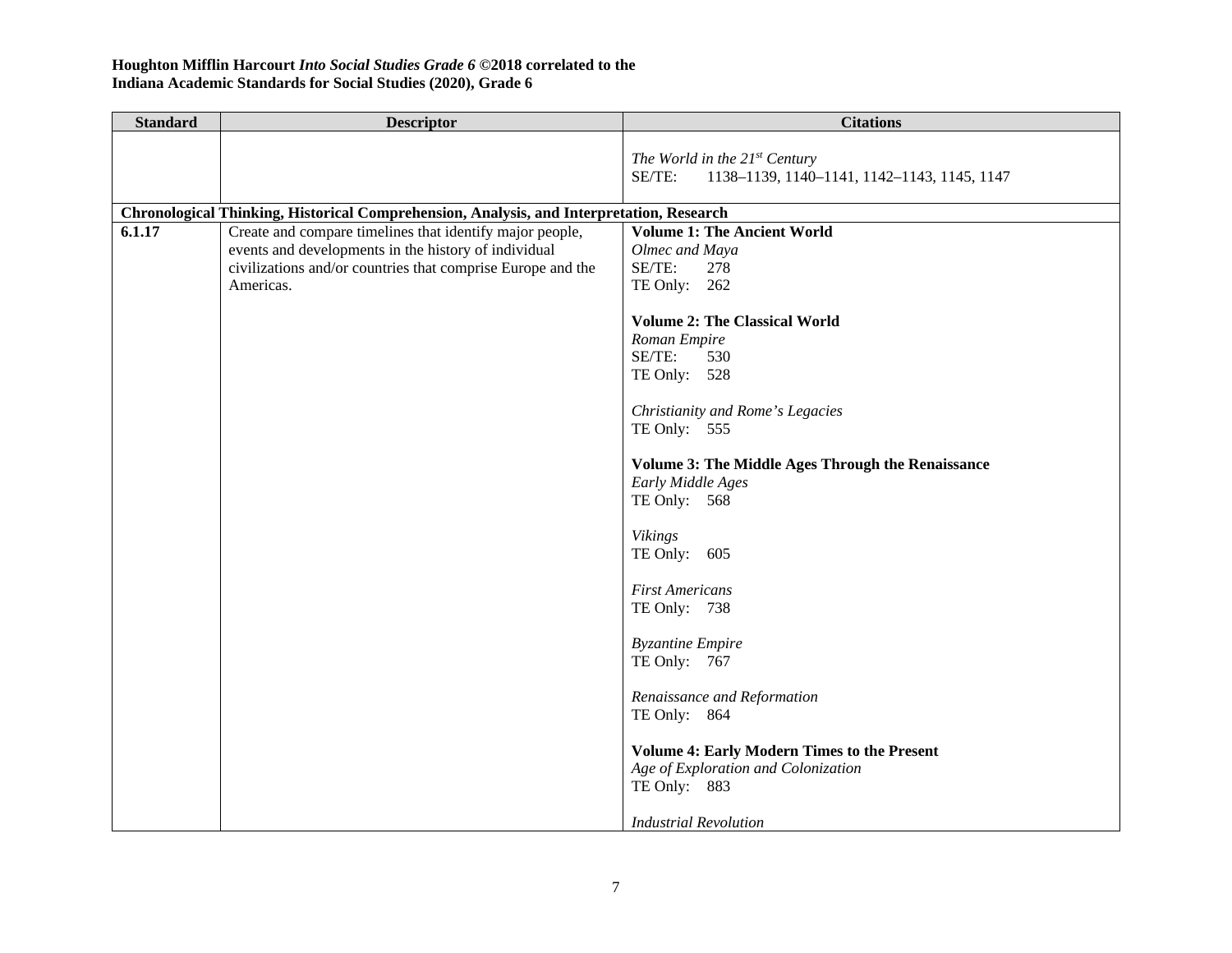| <b>Standard</b> | <b>Descriptor</b>                                             | <b>Citations</b>                                  |
|-----------------|---------------------------------------------------------------|---------------------------------------------------|
|                 |                                                               | TE Only: 964                                      |
|                 |                                                               |                                                   |
|                 |                                                               | The Great War                                     |
|                 |                                                               | TE Only: 1052                                     |
|                 |                                                               | Communism                                         |
|                 |                                                               | SE/TE:<br>1118                                    |
|                 |                                                               | TE Only: 1105                                     |
|                 |                                                               |                                                   |
| 6.1.18          | Define and use the terms decade, century, and millennium,     | <b>Volume 1: The Ancient World</b>                |
|                 | and compare alternative ways that historical periods and eras | World's Early People                              |
|                 | are designated by identifying the organizing principles upon  | SE/TE:<br>$66 - 67, 70 - 71$                      |
|                 | which each is based.                                          |                                                   |
|                 |                                                               | Climate and the Environment                       |
|                 |                                                               | SE/TE:<br>40                                      |
|                 |                                                               | Ancient Egypt                                     |
|                 |                                                               | SE/TE:<br>124                                     |
|                 |                                                               |                                                   |
|                 |                                                               | Ancient India                                     |
|                 |                                                               | TE Only: 212                                      |
|                 |                                                               |                                                   |
|                 |                                                               | Ancient China                                     |
|                 |                                                               | SE/TE:<br>240-241                                 |
|                 |                                                               | Olmec and Maya                                    |
|                 |                                                               | SE/TE:<br>278                                     |
|                 |                                                               |                                                   |
|                 |                                                               | <b>Volume 2: The Classical World</b>              |
|                 |                                                               | Greece's Golden Age                               |
|                 |                                                               | SE/TE:<br>460-461                                 |
|                 |                                                               |                                                   |
|                 |                                                               | Roman Empire<br>SE/TE:                            |
|                 |                                                               | 514-515                                           |
|                 |                                                               | Volume 3: The Middle Ages Through the Renaissance |
|                 |                                                               | Early Middle Ages                                 |
|                 |                                                               | TE Only: $565$                                    |
|                 |                                                               |                                                   |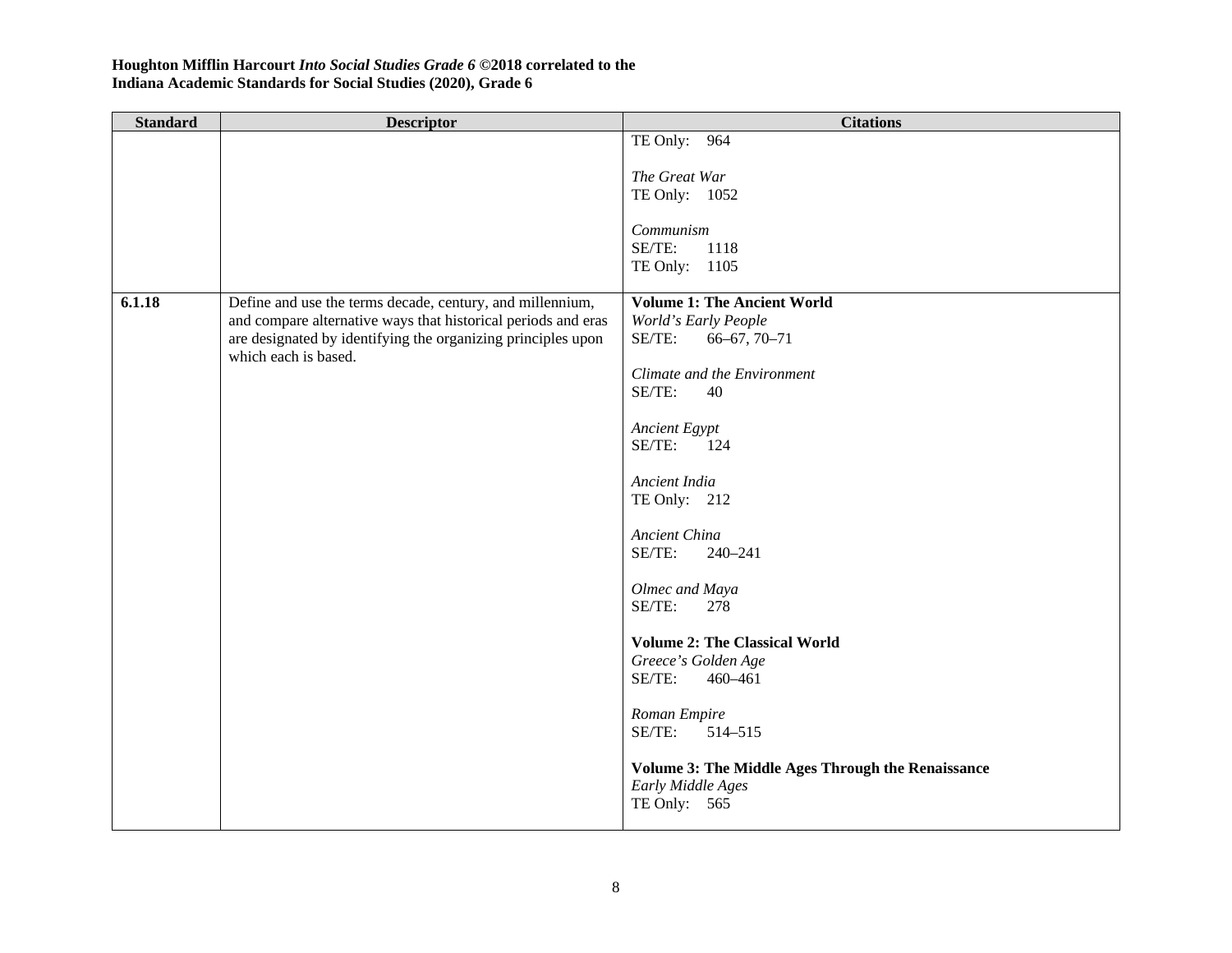| <b>Standard</b> | <b>Descriptor</b>                                             | <b>Citations</b>                                                                     |
|-----------------|---------------------------------------------------------------|--------------------------------------------------------------------------------------|
|                 |                                                               | <b>First Americans</b><br>SE/TE:<br>738-739                                          |
|                 |                                                               |                                                                                      |
|                 |                                                               | High/Late Middle Ages                                                                |
|                 |                                                               | SE/TE:<br>822-823                                                                    |
|                 |                                                               | <b>Volume 4: Early Modern Times to the Present</b>                                   |
|                 |                                                               | Enlightenment                                                                        |
|                 |                                                               | SE/TE:<br>934-935                                                                    |
|                 |                                                               | <b>Industrial Revolution</b>                                                         |
|                 |                                                               | SE/TE:<br>962-963                                                                    |
| 6.1.19          | Analyze cause-and-effect relationships, keeping in mind       | <b>Volume 1: The Ancient World</b>                                                   |
|                 | multiple causations, including the importance of individuals, | World Geography                                                                      |
|                 | ideas, human interests, beliefs and chance in history.        | SE/TE:<br>$16 - 17$                                                                  |
|                 |                                                               | <b>Ancient Egypt</b>                                                                 |
|                 |                                                               | TE Only: 121, 125, 129, 133                                                          |
|                 |                                                               |                                                                                      |
|                 |                                                               | Olmec and Maya<br>SE/TE:<br>262-263, 274-275                                         |
|                 |                                                               |                                                                                      |
|                 |                                                               | <b>Volume 2: The Classical World</b>                                                 |
|                 |                                                               | <b>Ancient Hebrews</b>                                                               |
|                 |                                                               | TE Only: 292-293                                                                     |
|                 |                                                               | Greece's Golden Age                                                                  |
|                 |                                                               | SE/TE:<br>474                                                                        |
|                 |                                                               | Roman Empire                                                                         |
|                 |                                                               | SE/TE:<br>528-530                                                                    |
|                 |                                                               | TE Only: 514                                                                         |
|                 |                                                               | Christianity and Rome's Legacies                                                     |
|                 |                                                               | TE Only: 543, 545, 547, 549, 553, 557                                                |
|                 |                                                               |                                                                                      |
|                 |                                                               | <b>Volume 3: The Middle Ages Through the Renaissance</b><br>East Asian Civilizations |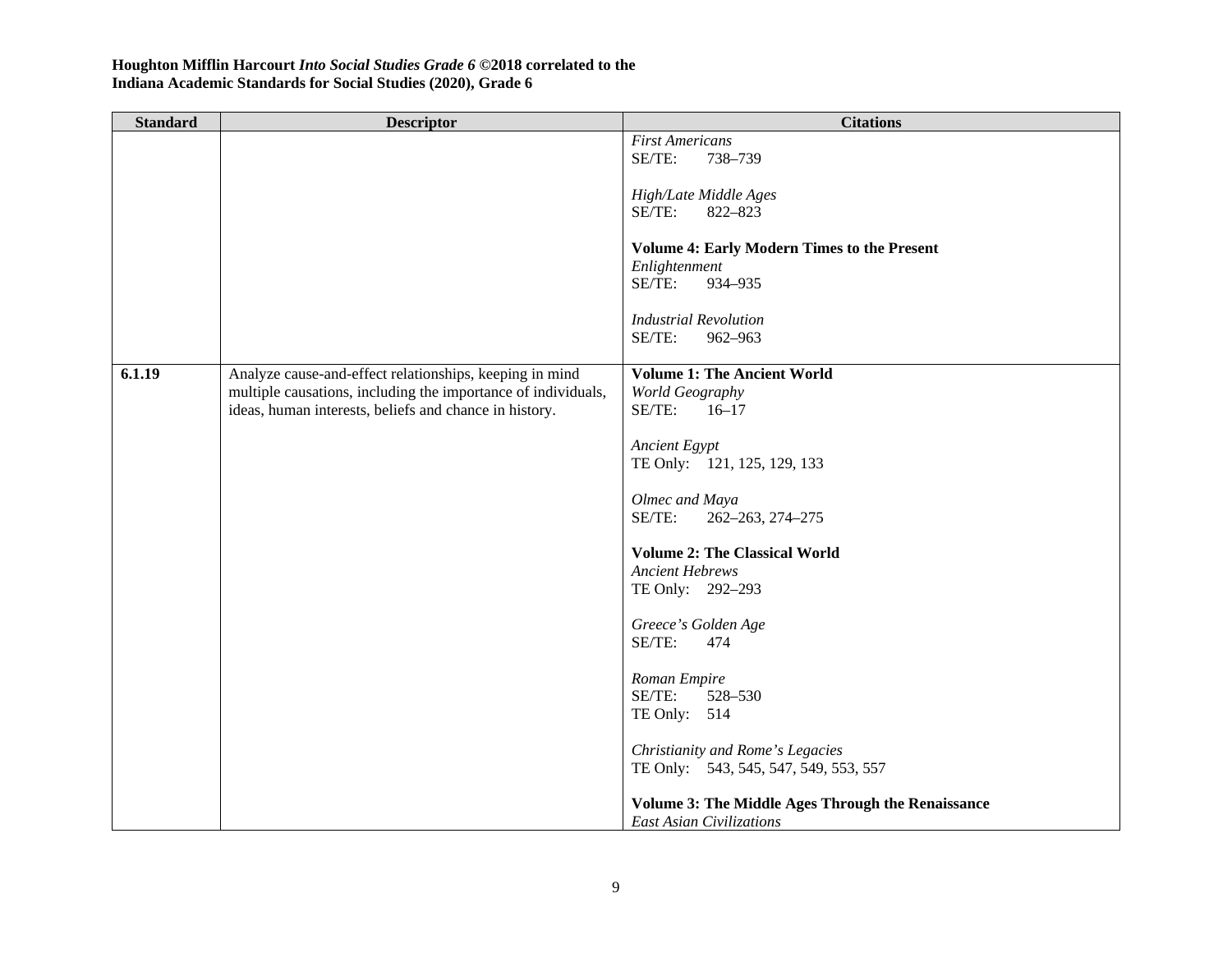| <b>Standard</b> | <b>Descriptor</b>                                                                                                                                                                                                                               | <b>Citations</b>                                                                         |
|-----------------|-------------------------------------------------------------------------------------------------------------------------------------------------------------------------------------------------------------------------------------------------|------------------------------------------------------------------------------------------|
|                 |                                                                                                                                                                                                                                                 | 658-659, 668-669<br>SE/TE:                                                               |
|                 |                                                                                                                                                                                                                                                 | Aztecs<br>SE/TE:<br>698<br>TE Only:<br>680                                               |
|                 |                                                                                                                                                                                                                                                 | <i>Incas</i><br>SE/TE:<br>722-723                                                        |
|                 |                                                                                                                                                                                                                                                 | <b>Muslim Empires</b><br>SE/TE:<br>808-809                                               |
|                 |                                                                                                                                                                                                                                                 | High/Late Middle Ages<br>TE Only: 820                                                    |
|                 |                                                                                                                                                                                                                                                 | Renaissance and Reformation<br>SE/TE:<br>862-866<br>TE Only: 849, 851, 853, 857          |
|                 |                                                                                                                                                                                                                                                 | <b>Volume 4: Early Modern Times to the Present</b><br>Age of Imperialism<br>TE Only: 991 |
|                 |                                                                                                                                                                                                                                                 | The Great War<br>TE Only: 1047, 1051, 1053, 1061                                         |
|                 |                                                                                                                                                                                                                                                 | The World in the 21st Century<br>TE Only: 1134, 1135, 1143                               |
| 6.1.20          | Differentiate between fact and interpretation in historical<br>accounts and explain the meaning of historical passages by<br>identifying who was involved, what happened, where it<br>happened, and relating them to outcomes that followed and | <b>Volume 1: The Ancient World</b><br>World's Early People<br>TE Only: 72, 81            |
|                 | gaps in the historical record.                                                                                                                                                                                                                  | <b>Ancient Egypt</b><br>TE Only: 133                                                     |
|                 |                                                                                                                                                                                                                                                 | Archaeology<br>TE Only: 159                                                              |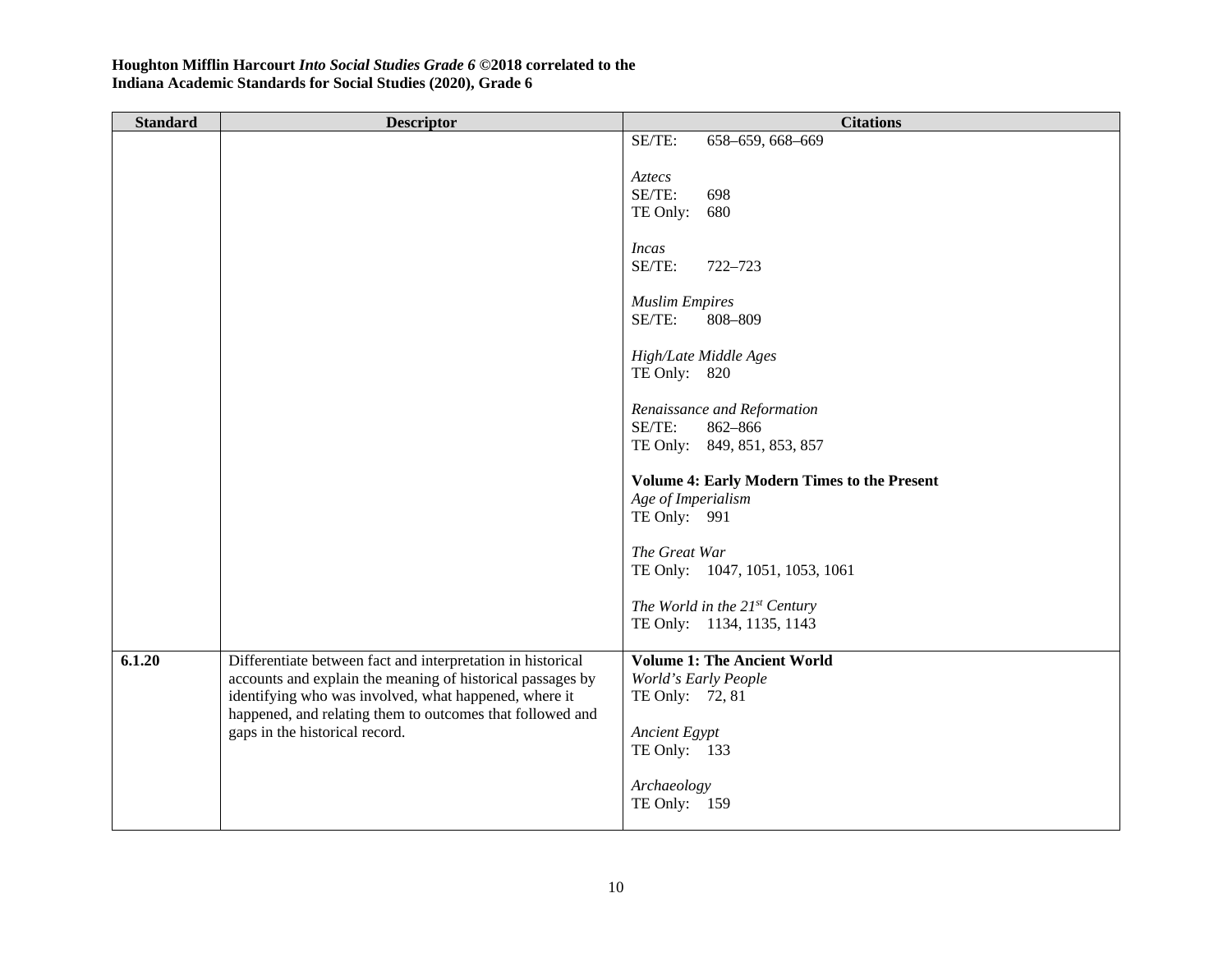| <b>Standard</b> | <b>Descriptor</b>                                         | <b>Citations</b>                                         |
|-----------------|-----------------------------------------------------------|----------------------------------------------------------|
|                 |                                                           | Ancient India                                            |
|                 |                                                           | TE Only: 216                                             |
|                 |                                                           |                                                          |
|                 |                                                           | Ancient China                                            |
|                 |                                                           | TE Only: 244                                             |
|                 |                                                           |                                                          |
|                 |                                                           | Olmec and Maya                                           |
|                 |                                                           | TE Only: 257                                             |
|                 |                                                           | <b>Volume 2: The Classical World</b>                     |
|                 |                                                           | <b>Ancient Persia</b>                                    |
|                 |                                                           | TE Only: 331                                             |
|                 |                                                           |                                                          |
|                 |                                                           | <b>Volume 3: The Middle Ages Through the Renaissance</b> |
|                 |                                                           | Early Middle Ages                                        |
|                 |                                                           | TE Only: 575                                             |
|                 |                                                           |                                                          |
|                 |                                                           | <b>First Americans</b>                                   |
|                 |                                                           | TE Only: 737, 741, 753                                   |
|                 |                                                           |                                                          |
|                 |                                                           | <b>Volume 4: Early Modern Times to the Present</b>       |
|                 |                                                           | Enlightenment                                            |
|                 |                                                           | TE Only: 934, 949                                        |
|                 |                                                           |                                                          |
|                 |                                                           | Age of Imperialism                                       |
|                 |                                                           | TE Only: 1001                                            |
|                 |                                                           |                                                          |
|                 |                                                           | The Great War                                            |
|                 |                                                           | SE/TE:<br>1058-1059                                      |
|                 |                                                           | The Second World War                                     |
|                 |                                                           | SE/TE:<br>1084-1085                                      |
|                 |                                                           |                                                          |
|                 |                                                           | Communism                                                |
|                 |                                                           | SE/TE:<br>1110-1111                                      |
|                 |                                                           |                                                          |
| 6.1.21          | Form research questions and use a variety of information  | <b>Volume 1: The Ancient World</b>                       |
|                 | resources to obtain, evaluate and present data on people, | Olmec and Maya                                           |
|                 | cultures and developments in Europe and the Americas.     | TE Only: 263                                             |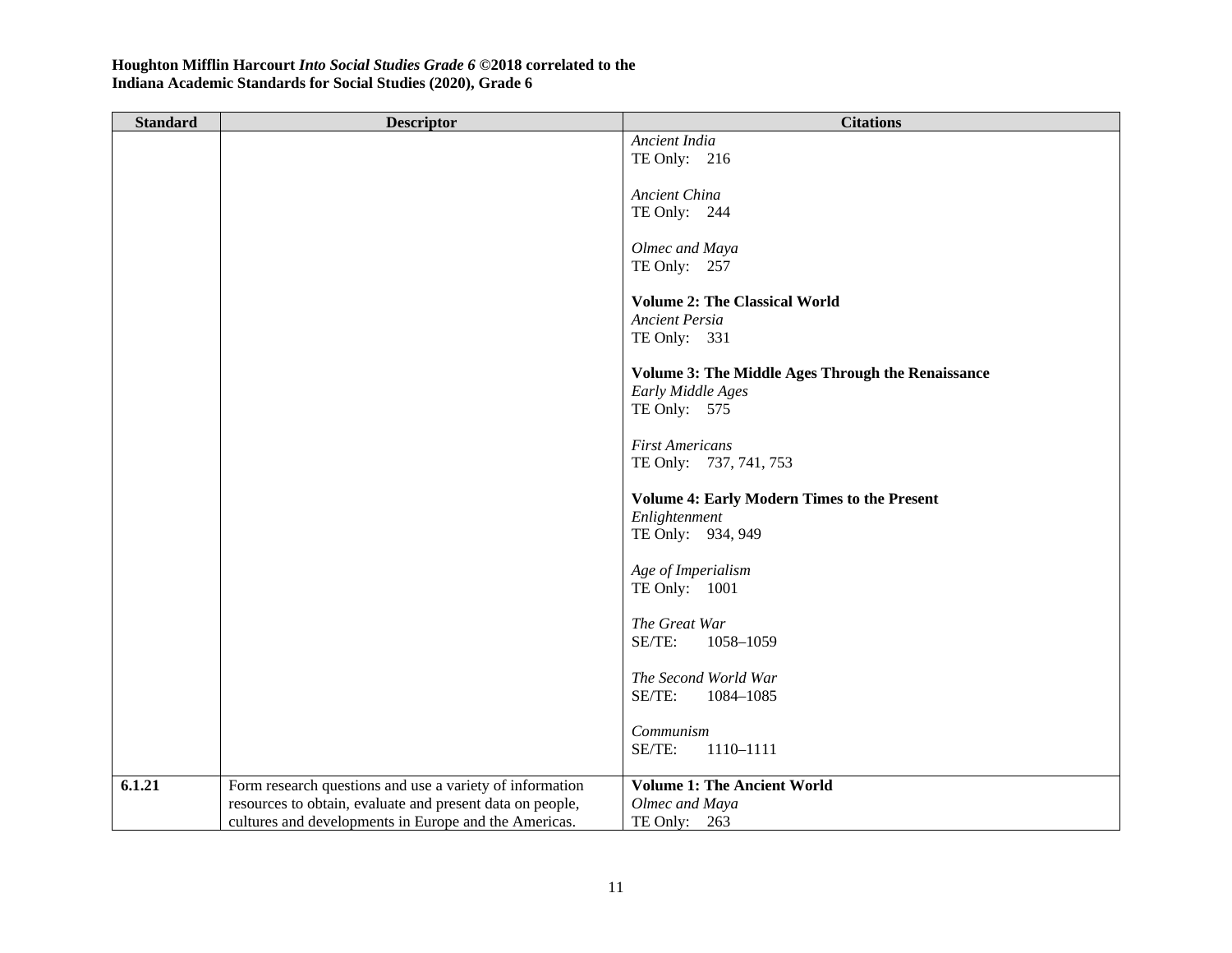| <b>Standard</b> | <b>Descriptor</b> | <b>Citations</b>                                                                                                                |
|-----------------|-------------------|---------------------------------------------------------------------------------------------------------------------------------|
|                 |                   | <b>Volume 2: The Classical World</b><br>Early Greeks<br>TE Only: 443                                                            |
|                 |                   | Greece's Golden Age<br>TE Only: 460                                                                                             |
|                 |                   | Christianity and Rome's Legacies<br>TE Only: 542-543                                                                            |
|                 |                   | Volume 3: The Middle Ages Through the Renaissance<br><b>Vikings</b><br>SE/TE:<br>634<br>TE Only: 600                            |
|                 |                   | <b>Incas</b><br>TE Only: 720-721                                                                                                |
|                 |                   | <b>Volume 4: Early Modern Times to the Present</b><br>Age of Exploration and Colonization<br>SE/TE:<br>894<br>TE Only: 885, 887 |
|                 |                   | Enlightenment<br>SE/TE:<br>950<br>TE Only: 941                                                                                  |
|                 |                   | Australia and the Pacific Islands<br>TE Only: 913                                                                               |
|                 |                   | <b>Industrial Revolution</b><br>TE Only: 977                                                                                    |
|                 |                   | The Great War<br>TE Only: 1055                                                                                                  |
|                 |                   | Communism<br>TE Only: 1111                                                                                                      |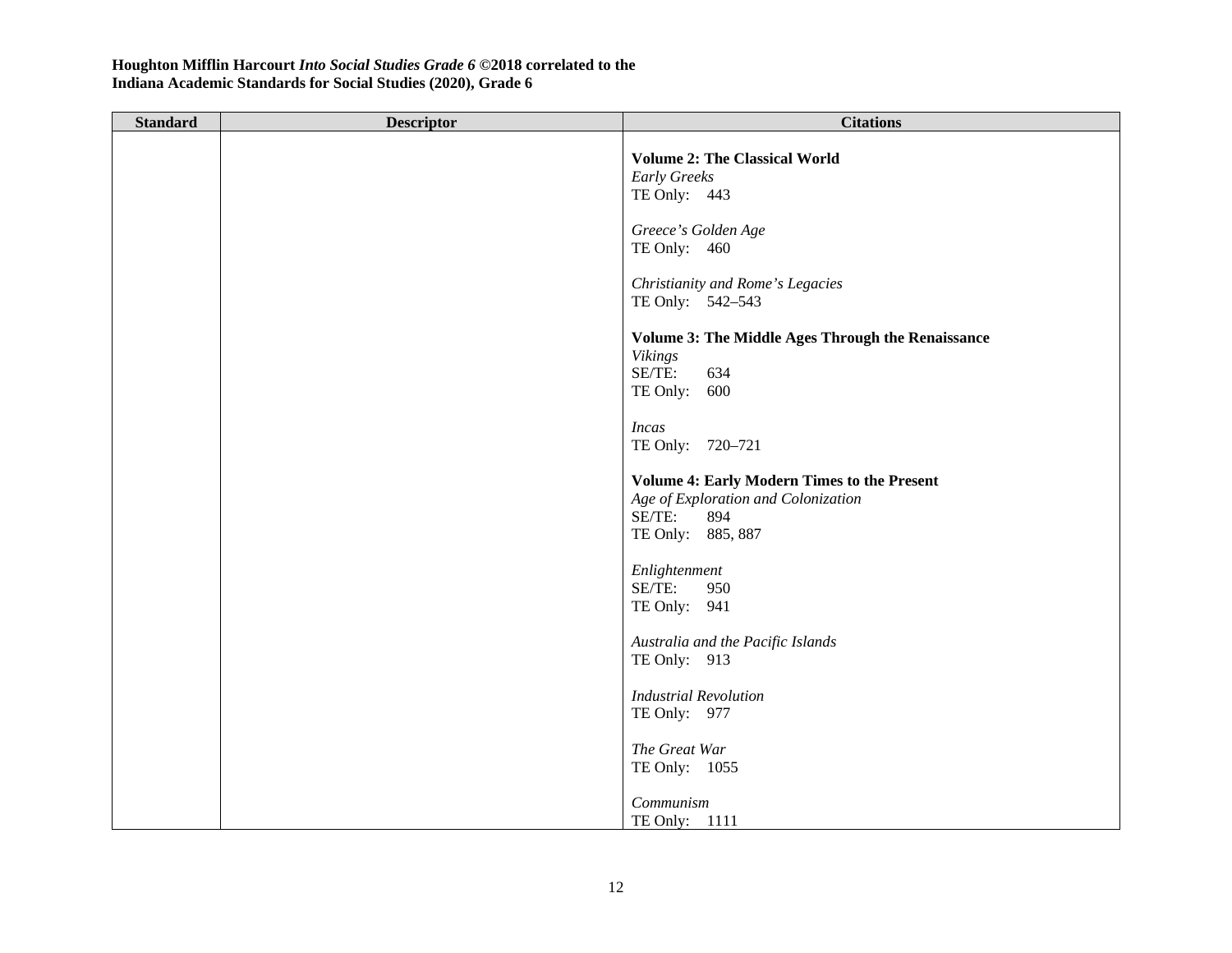| <b>Standard</b> | <b>Descriptor</b>                                               | <b>Citations</b>                                         |
|-----------------|-----------------------------------------------------------------|----------------------------------------------------------|
| 6.1.22          | Identify issues related to an historical event in Europe or the | <b>Volume 2: The Classical World</b>                     |
|                 | Americas and give basic arguments for and against that issue    | Greece's Golden Age                                      |
|                 | utilizing the perspectives, interests and values of those       | TE Only: 463, 481                                        |
|                 | involved.                                                       |                                                          |
|                 |                                                                 | Roman Empire                                             |
|                 |                                                                 | TE Only: 521, 523, 527                                   |
|                 |                                                                 |                                                          |
|                 |                                                                 | Christianity and Rome's Legacies<br>TE Only: 555         |
|                 |                                                                 |                                                          |
|                 |                                                                 | <b>Volume 3: The Middle Ages Through the Renaissance</b> |
|                 |                                                                 | Early Middle Ages                                        |
|                 |                                                                 | TE Only: 565                                             |
|                 |                                                                 |                                                          |
|                 |                                                                 | <b>Vikings</b>                                           |
|                 |                                                                 | TE Only: 601                                             |
|                 |                                                                 | Aztecs                                                   |
|                 |                                                                 | TE Only: 684                                             |
|                 |                                                                 |                                                          |
|                 |                                                                 | <i>Incas</i>                                             |
|                 |                                                                 | SE/TE:<br>726                                            |
|                 |                                                                 |                                                          |
|                 |                                                                 | <b>Byzantine Empire</b>                                  |
|                 |                                                                 | SE/TE:<br>782                                            |
|                 |                                                                 | <b>First Americans</b>                                   |
|                 |                                                                 | TE Only: 748                                             |
|                 |                                                                 |                                                          |
|                 |                                                                 | <b>Volume 4: Early Modern Times to the Present</b>       |
|                 |                                                                 | Nationalism                                              |
|                 |                                                                 | TE Only: 1024                                            |
|                 |                                                                 |                                                          |
|                 |                                                                 | The Second World War                                     |
|                 |                                                                 | SE/TE:<br>1090                                           |
|                 |                                                                 | TE Only: 1076                                            |
|                 |                                                                 | Communism                                                |
|                 |                                                                 | TE Only: 1119                                            |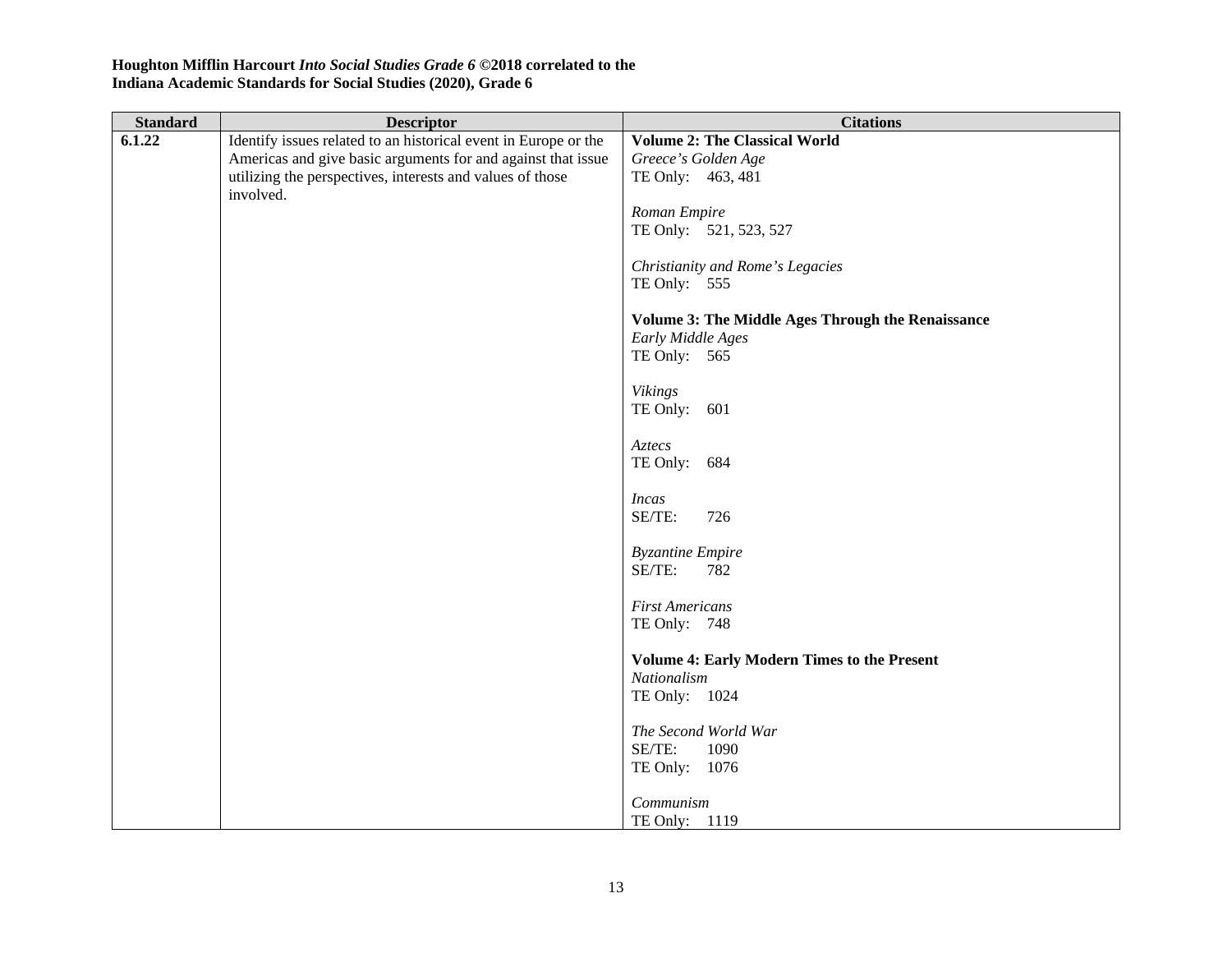| <b>Standard</b>                  | <b>Descriptor</b>                                                                                                        | <b>Citations</b>                                                                                                                               |
|----------------------------------|--------------------------------------------------------------------------------------------------------------------------|------------------------------------------------------------------------------------------------------------------------------------------------|
|                                  |                                                                                                                          | The World in the $21^{st}$ Century                                                                                                             |
|                                  |                                                                                                                          | TE Only: 1142                                                                                                                                  |
| 6.1.23                           | Using primary and secondary sources to examine an                                                                        | <b>Volume 2: The Classical World</b>                                                                                                           |
|                                  | historical account about an issue of the time, reconstruct the<br>literal meaning of the passages by identifying who was | Roman Empire<br>TE Only: 527                                                                                                                   |
|                                  | involved, what happened, where it happened, what events led<br>to these developments and what consequences or outcomes   | <b>Volume 3: The Middle Ages Through the Renaissance</b>                                                                                       |
|                                  | followed.                                                                                                                | Early Middle Ages                                                                                                                              |
|                                  |                                                                                                                          | TE Only: 575                                                                                                                                   |
|                                  |                                                                                                                          | <b>Byzantine Empire</b>                                                                                                                        |
|                                  |                                                                                                                          | TE Only: 771                                                                                                                                   |
|                                  |                                                                                                                          | High/Late Middle Ages                                                                                                                          |
|                                  |                                                                                                                          | TE Only: 820                                                                                                                                   |
|                                  |                                                                                                                          | <b>Volume 4: Early Modern Times to the Present</b>                                                                                             |
|                                  |                                                                                                                          | <b>Industrial Revolution</b>                                                                                                                   |
|                                  |                                                                                                                          | TE Only: 963                                                                                                                                   |
|                                  |                                                                                                                          | The Great War                                                                                                                                  |
|                                  |                                                                                                                          | TE Only: 1049                                                                                                                                  |
|                                  |                                                                                                                          | The Second World War                                                                                                                           |
|                                  |                                                                                                                          | TE Only: 1079, 1083                                                                                                                            |
| <b>Civics and Government</b>     |                                                                                                                          |                                                                                                                                                |
|                                  | and the Americas and examine the rights and responsibilities of individuals in different political systems.              | Standard 2: Students compare and contrast forms of government in different historical periods with contemporary political structures of Europe |
| <b>Foundations of Government</b> |                                                                                                                          |                                                                                                                                                |
| 6.2.1                            | Compare and contrast major forms of governments in Europe                                                                | <b>Volume 1: The Ancient World</b>                                                                                                             |
|                                  | and the Americas throughout history.                                                                                     | Olmec and Maya                                                                                                                                 |
|                                  |                                                                                                                          | SE/TE:<br>269                                                                                                                                  |
|                                  |                                                                                                                          | <b>Volume 2: The Classical World</b>                                                                                                           |
|                                  |                                                                                                                          | <b>Early Greeks</b>                                                                                                                            |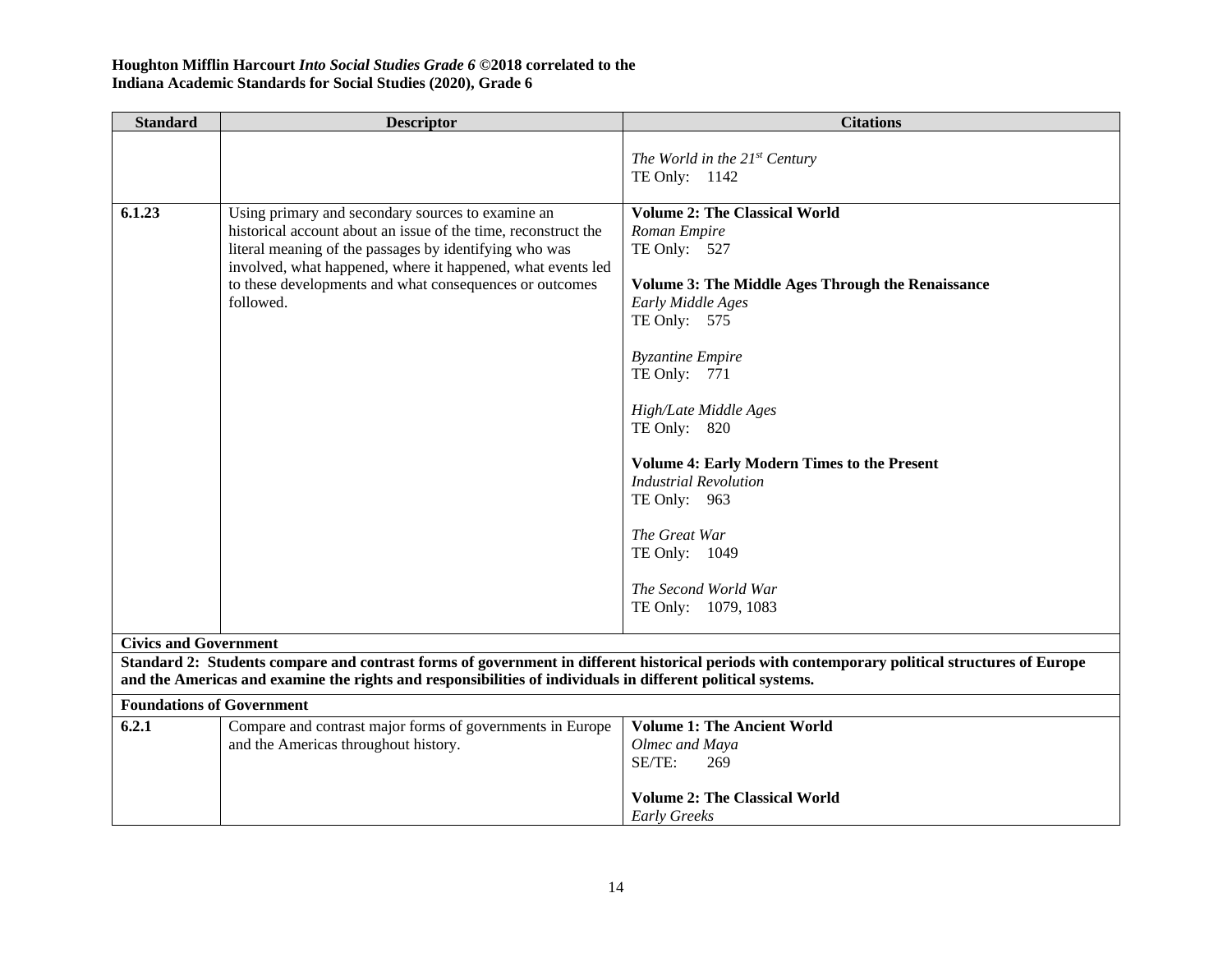| <b>Standard</b> | <b>Descriptor</b>                                                                                                   | <b>Citations</b>                                            |
|-----------------|---------------------------------------------------------------------------------------------------------------------|-------------------------------------------------------------|
|                 |                                                                                                                     | TE Only: 444                                                |
|                 |                                                                                                                     | Greece's Golden Age                                         |
|                 |                                                                                                                     | SE/TE:<br>460-461                                           |
|                 |                                                                                                                     |                                                             |
|                 |                                                                                                                     | <b>Early Romans</b>                                         |
|                 |                                                                                                                     | SE/TE:<br>490-493                                           |
|                 |                                                                                                                     | <b>Volume 3: The Middle Ages Through the Renaissance</b>    |
|                 |                                                                                                                     | Early Middle Ages                                           |
|                 |                                                                                                                     | SE/TE:<br>570-571                                           |
|                 |                                                                                                                     | Aztecs                                                      |
|                 |                                                                                                                     | SE/TE:<br>684-685                                           |
|                 |                                                                                                                     |                                                             |
|                 |                                                                                                                     | <i>Incas</i>                                                |
|                 |                                                                                                                     | SE/TE:<br>714-715                                           |
|                 |                                                                                                                     | <b>Volume 4: Early Modern Times to the Present</b>          |
|                 |                                                                                                                     | <b>Industrial Revolution</b>                                |
|                 |                                                                                                                     | SE/TE:<br>965                                               |
|                 |                                                                                                                     | The Second World War                                        |
|                 |                                                                                                                     | SE/TE:<br>1076-1077                                         |
|                 |                                                                                                                     |                                                             |
|                 |                                                                                                                     | Communism                                                   |
|                 |                                                                                                                     | SE/TE:<br>1105                                              |
|                 |                                                                                                                     | The World in the 21st Century                               |
|                 |                                                                                                                     | SE/TE:<br>1132-1133                                         |
|                 |                                                                                                                     |                                                             |
| 6.2.2           | Explain how the elements and foundations of Greek direct<br>democracy can be found in modern systems of government. | <b>Volume 2: The Classical World</b><br><b>Early Greeks</b> |
|                 |                                                                                                                     | TE Only: 444                                                |
|                 |                                                                                                                     |                                                             |
|                 |                                                                                                                     | Greece's Golden Age                                         |
|                 |                                                                                                                     | SE/TE:<br>460-461                                           |
|                 |                                                                                                                     | TE Only: 476                                                |
|                 |                                                                                                                     |                                                             |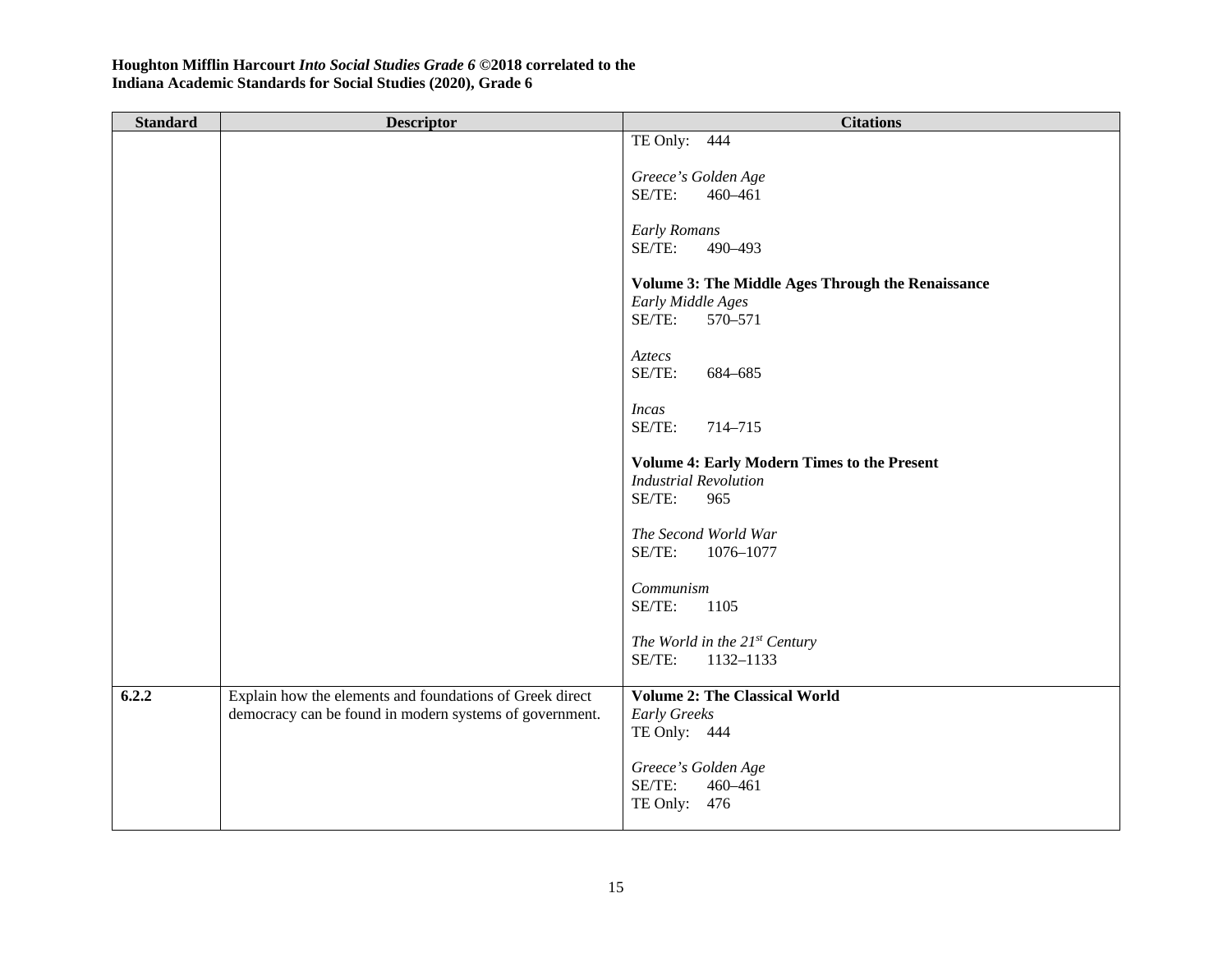| <b>Standard</b>                | <b>Descriptor</b>                                                                                                 | <b>Citations</b>                                         |
|--------------------------------|-------------------------------------------------------------------------------------------------------------------|----------------------------------------------------------|
|                                |                                                                                                                   | Christianity and Rome's Legacies<br>SE/TE:<br>556, 558   |
|                                |                                                                                                                   |                                                          |
| 6.2.3                          | Explain how the elements and foundations of Roman                                                                 | <b>Volume 2: The Classical World</b>                     |
|                                | representative democracy are present in modern systems of                                                         | <b>Early Romans</b>                                      |
|                                | government.                                                                                                       | SE/TE:<br>490-491, 492-493                               |
|                                |                                                                                                                   | <b>Volume 4: Early Modern Times to the Present</b>       |
|                                |                                                                                                                   | Nationalism                                              |
|                                |                                                                                                                   | SE/TE:<br>1021                                           |
| 6.2.4                          | Examine key ideas of Magna Carta (1215), the Petition of                                                          | <b>Volume 3: The Middle Ages Through the Renaissance</b> |
|                                | Right (1628), and the English Bill of Rights (1689) as                                                            | High/Late Middle Ages                                    |
|                                | documents to place limits on the English monarchy and how<br>they have affected the shaping of other governments. | TE Only: 823, 840                                        |
|                                |                                                                                                                   | <b>Volume 4: Early Modern Times to the Present</b>       |
|                                |                                                                                                                   | Enlightenment                                            |
|                                |                                                                                                                   | SE/TE:<br>936-937, 945, 947                              |
| 6.2.5                          | Define the term nation-state and describe the rise of nation-                                                     | <b>Volume 4: Early Modern Times to the Present</b>       |
|                                | states headed by monarchs in Europe from 1500 to 1700.                                                            | Nationalism                                              |
|                                |                                                                                                                   | SE/TE:<br>1018-1019                                      |
|                                |                                                                                                                   | TE Only: 1014                                            |
| <b>Functions of Government</b> |                                                                                                                   |                                                          |
| 6.2.6                          | Discuss the impact of major forms of government in Europe                                                         | <b>Volume 2: The Classical World</b>                     |
|                                | and the Americas on civil and human rights.                                                                       | <b>Early Greeks</b>                                      |
|                                |                                                                                                                   | SE/TE:<br>444-445                                        |
|                                |                                                                                                                   | Greece's Golden Age                                      |
|                                |                                                                                                                   | SE/TE:<br>460-461                                        |
|                                |                                                                                                                   | <b>Early Romans</b>                                      |
|                                |                                                                                                                   | SE/TE:<br>492-499                                        |
|                                |                                                                                                                   | <b>Volume 3: The Middle Ages Through the Renaissance</b> |
|                                |                                                                                                                   | High/Late Middle Ages                                    |
|                                |                                                                                                                   | SE/TE:<br>836-837                                        |
|                                |                                                                                                                   | TE Only: 823                                             |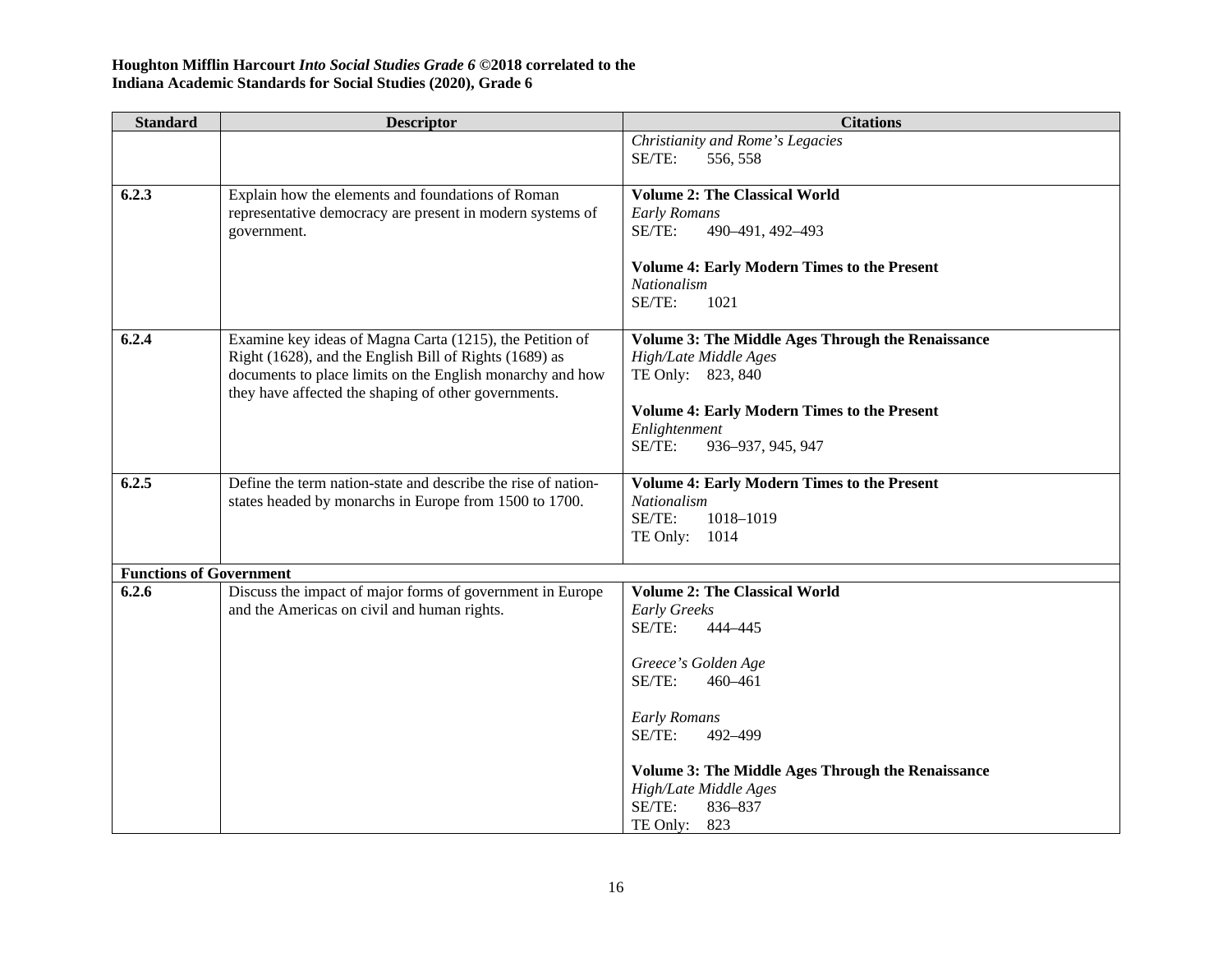| <b>Standard</b>          | <b>Descriptor</b>                                                                                       | <b>Citations</b>                                                                                                                                                                                                             |
|--------------------------|---------------------------------------------------------------------------------------------------------|------------------------------------------------------------------------------------------------------------------------------------------------------------------------------------------------------------------------------|
|                          |                                                                                                         | Renaissance and Reformation<br>TE Only: 860<br><b>Volume 4: Early Modern Times to the Present</b><br>Enlightenment<br>SE/TE:<br>967<br>TE Only: 945<br><b>Industrial Revolution</b><br>SE/TE:<br>965<br>The Second World War |
|                          |                                                                                                         | SE/TE:<br>1076-1077<br>Communism<br>SE/TE:<br>1105, 1116<br>TE Only: 1111, 1119<br>The World in the 21st Century<br>SE/TE:<br>1132-1133<br>TE Only: 1126                                                                     |
| 6.2.7                    | Identify and describe the functions of international political<br>organizations in the world today.     | <b>Volume 4: Early Modern Times to the Present</b><br>The World in the $21^{st}$ Century<br>SE/TE:<br>1130-1131, 1132-1133, 1134, 1142, 1144<br>TE Only: 1147                                                                |
| <b>Roles of Citizens</b> |                                                                                                         |                                                                                                                                                                                                                              |
| 6.2.8                    | Define and compare citizenship and the citizen's role<br>throughout history in Europe and the Americas. | <b>Volume 2: The Classical World</b><br><b>Early Greeks</b><br>SE/TE:<br>444<br>Greece's Golden Age<br>TE Only: 467<br><b>Early Romans</b><br>SE/TE:<br>493                                                                  |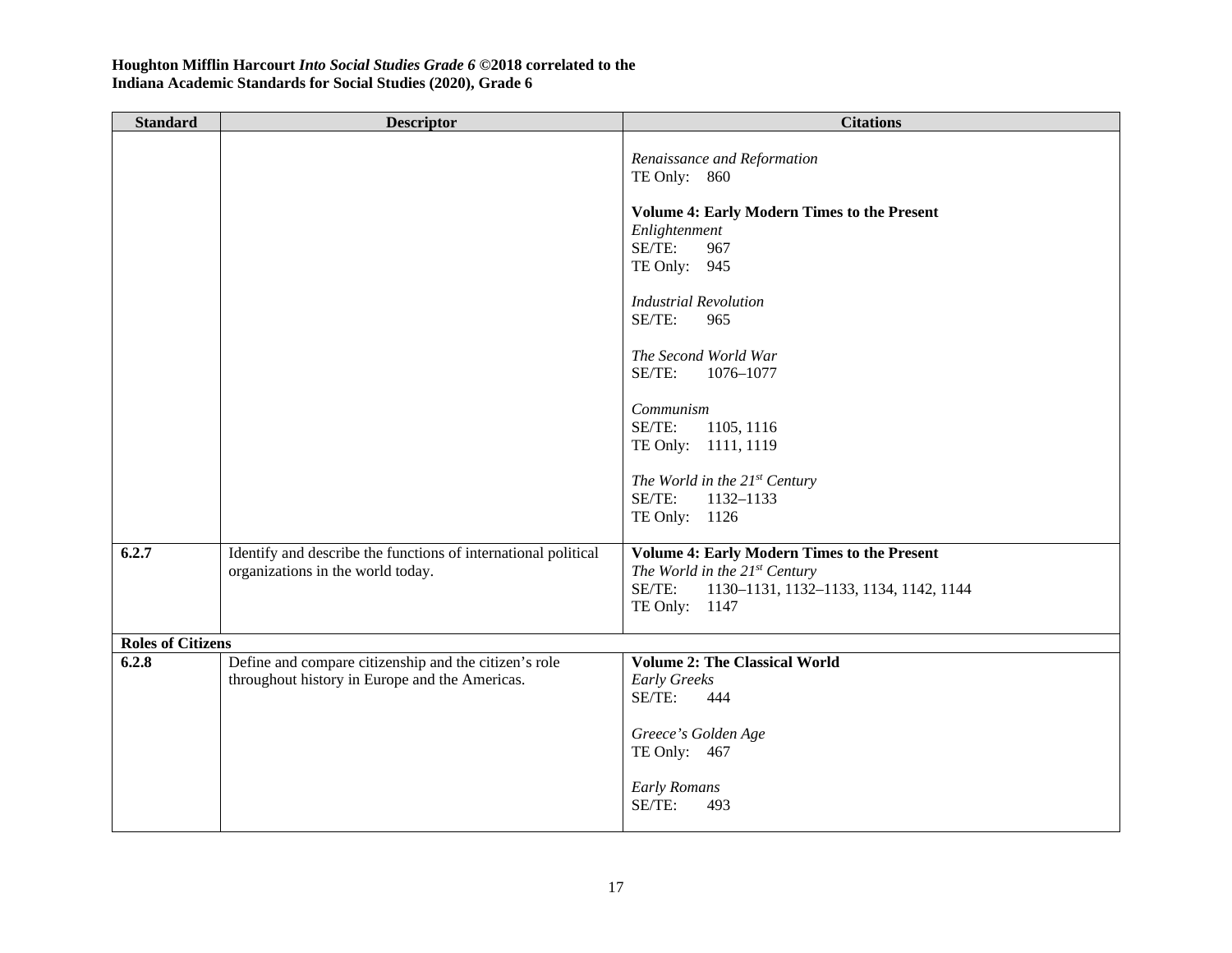| <b>Standard</b> | <b>Descriptor</b> | <b>Citations</b>                                   |
|-----------------|-------------------|----------------------------------------------------|
|                 |                   | Roman Empire                                       |
|                 |                   | SE/TE:<br>524                                      |
|                 |                   |                                                    |
|                 |                   | Volume 3: The Middle Ages Through the Renaissance  |
|                 |                   | <b>Incas</b>                                       |
|                 |                   | SE/TE:<br>714-715                                  |
|                 |                   |                                                    |
|                 |                   | High/Late Middle Ages<br>TE Only: 820, 823         |
|                 |                   |                                                    |
|                 |                   | Renaissance and Reformation                        |
|                 |                   | SE/TE:<br>866                                      |
|                 |                   |                                                    |
|                 |                   | <b>Volume 4: Early Modern Times to the Present</b> |
|                 |                   | Enlightenment                                      |
|                 |                   | SE/TE:<br>944-945, 946-947, 948-949                |
|                 |                   | TE Only: 933, 937                                  |
|                 |                   |                                                    |
|                 |                   | <b>Industrial Revolution</b>                       |
|                 |                   | SE/TE:<br>968-969                                  |
|                 |                   |                                                    |
|                 |                   | Age of Imperialism                                 |
|                 |                   | TE Only: 1004                                      |
|                 |                   | Nationalism                                        |
|                 |                   | SE/TE:<br>1018-1019, 1022-1023, 1030-1031          |
|                 |                   |                                                    |
|                 |                   | The Great War                                      |
|                 |                   | SE/TE:<br>1058-1059                                |
|                 |                   |                                                    |
|                 |                   | The Second World War                               |
|                 |                   | SE/TE:<br>1080-1081                                |
|                 |                   |                                                    |
|                 |                   | Communism                                          |
|                 |                   | SE/TE:<br>1105, 1114-1115                          |
|                 |                   |                                                    |
|                 |                   | The World in the 21st Century                      |
|                 |                   | SE/TE:<br>1132-1133                                |
|                 |                   |                                                    |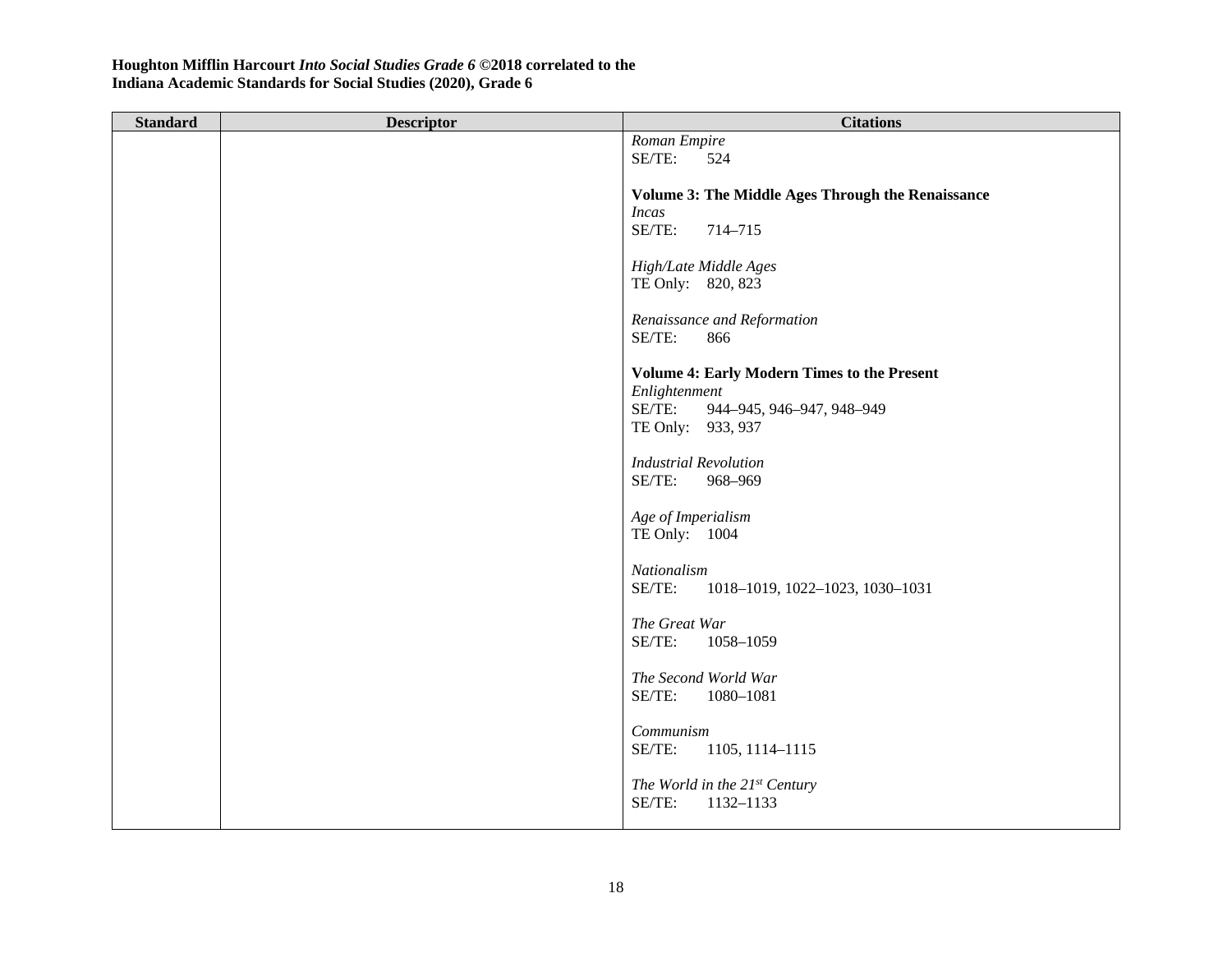| <b>Standard</b>            | <b>Descriptor</b>                                                                              | <b>Citations</b>                                                                                                                                    |
|----------------------------|------------------------------------------------------------------------------------------------|-----------------------------------------------------------------------------------------------------------------------------------------------------|
| Geography                  |                                                                                                |                                                                                                                                                     |
|                            |                                                                                                | Standard 3: Students identify the characteristics of climate regions in Europe and the Americas and describe major physical features, countries and |
|                            | cities of Europe, and the Western Hemisphere.                                                  |                                                                                                                                                     |
| The World in Spatial Terms |                                                                                                |                                                                                                                                                     |
| 6.3.1                      | Demonstrate a broad understanding of the countries and<br>capitals of Europe and the Americas. | <b>Volume 1: The Ancient World</b><br>World Geography                                                                                               |
|                            |                                                                                                | SE/TE:<br>$10 - 11$                                                                                                                                 |
|                            |                                                                                                | <b>Volume 3: The Middle Ages Through the Renaissance</b>                                                                                            |
|                            |                                                                                                | Early Middle Ages<br>SE/TE:<br>571                                                                                                                  |
|                            |                                                                                                | Aztecs                                                                                                                                              |
|                            |                                                                                                | SE/TE:<br>696                                                                                                                                       |
|                            |                                                                                                | <i>Incas</i>                                                                                                                                        |
|                            |                                                                                                | SE/TE:<br>712                                                                                                                                       |
|                            |                                                                                                | <b>Volume 4: Early Modern Times to the Present</b>                                                                                                  |
|                            |                                                                                                | Enlightenment<br>SE/TE:<br>948-949                                                                                                                  |
|                            |                                                                                                | Age of Imperialism<br>SE/TE:<br>1005                                                                                                                |
|                            |                                                                                                | Nationalism<br>SE/TE:<br>1018-1019, 1022, 1023                                                                                                      |
|                            |                                                                                                | The Great War<br>SE/TE:<br>1060                                                                                                                     |
|                            |                                                                                                | The Second World War<br>SE/TE:<br>1076, 1087                                                                                                        |
|                            |                                                                                                | Communism<br>SE/TE:<br>1109                                                                                                                         |
|                            |                                                                                                | The World in the 21st Century<br>SE/TE:<br>1131                                                                                                     |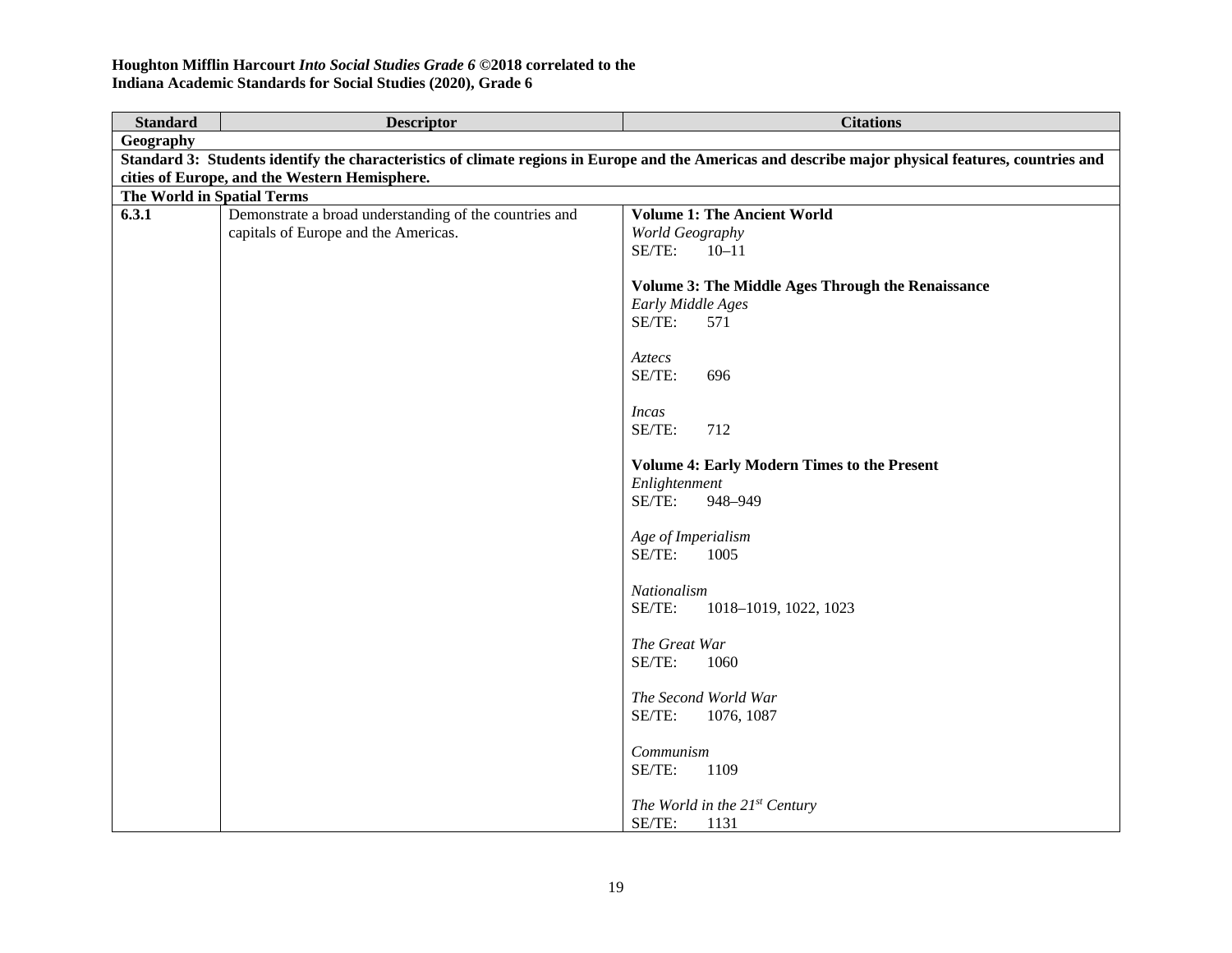| <b>Standard</b>           | <b>Descriptor</b>                                                                                                                                                                                                                    | <b>Citations</b>                                                                                                                                                                                                                                                                                                                                       |
|---------------------------|--------------------------------------------------------------------------------------------------------------------------------------------------------------------------------------------------------------------------------------|--------------------------------------------------------------------------------------------------------------------------------------------------------------------------------------------------------------------------------------------------------------------------------------------------------------------------------------------------------|
| 6.3.2                     | Identify the four hemispheres of the earth and use latitude<br>and longitude to locate the capital cities of Europe, North<br>America, and South America to show absolute location and<br>relative location to the Earth's surfaces. | Vol. 1: The Ancient World<br>World Geography<br>SE/TE:<br>$11 - 12$<br>Climate and the Environment<br>TE Only: 40                                                                                                                                                                                                                                      |
| 6.3.3                     | Name and locate the seven continents, the five oceans, and<br>fours hemispheres on a world map and explain that<br>geographic names vary regionally, historically, politically,<br>and spatially.                                    | Volume 4: Early Modern Times to the Present<br>Age of Exploration and Colonization<br>SE/TE:<br>880<br>Age of Imperialism<br>SE/TE:<br>1006<br>The Great War<br>TE Only: 1045<br>Communism<br>SE/TE:<br>1109                                                                                                                                           |
| <b>Places and Regions</b> |                                                                                                                                                                                                                                      |                                                                                                                                                                                                                                                                                                                                                        |
| 6.3.4                     | Describe and compare major cultural characteristics of<br>regions in Europe and the Western Hemisphere.                                                                                                                              | <b>Volume 1: The Ancient World</b><br>World Geography<br>SE/TE:<br>$24 - 25$<br>Language<br>SE/TE:<br>178-179<br>Olmec and Maya<br>SE/TE:<br>276-277<br><b>Volume 2: The Classical World</b><br>Early Greeks<br>SE/TE:<br>438-447<br>Christianity and Rome's Legacies<br>SE/TE:<br>542-543<br><b>Volume 3: The Middle Ages Through the Renaissance</b> |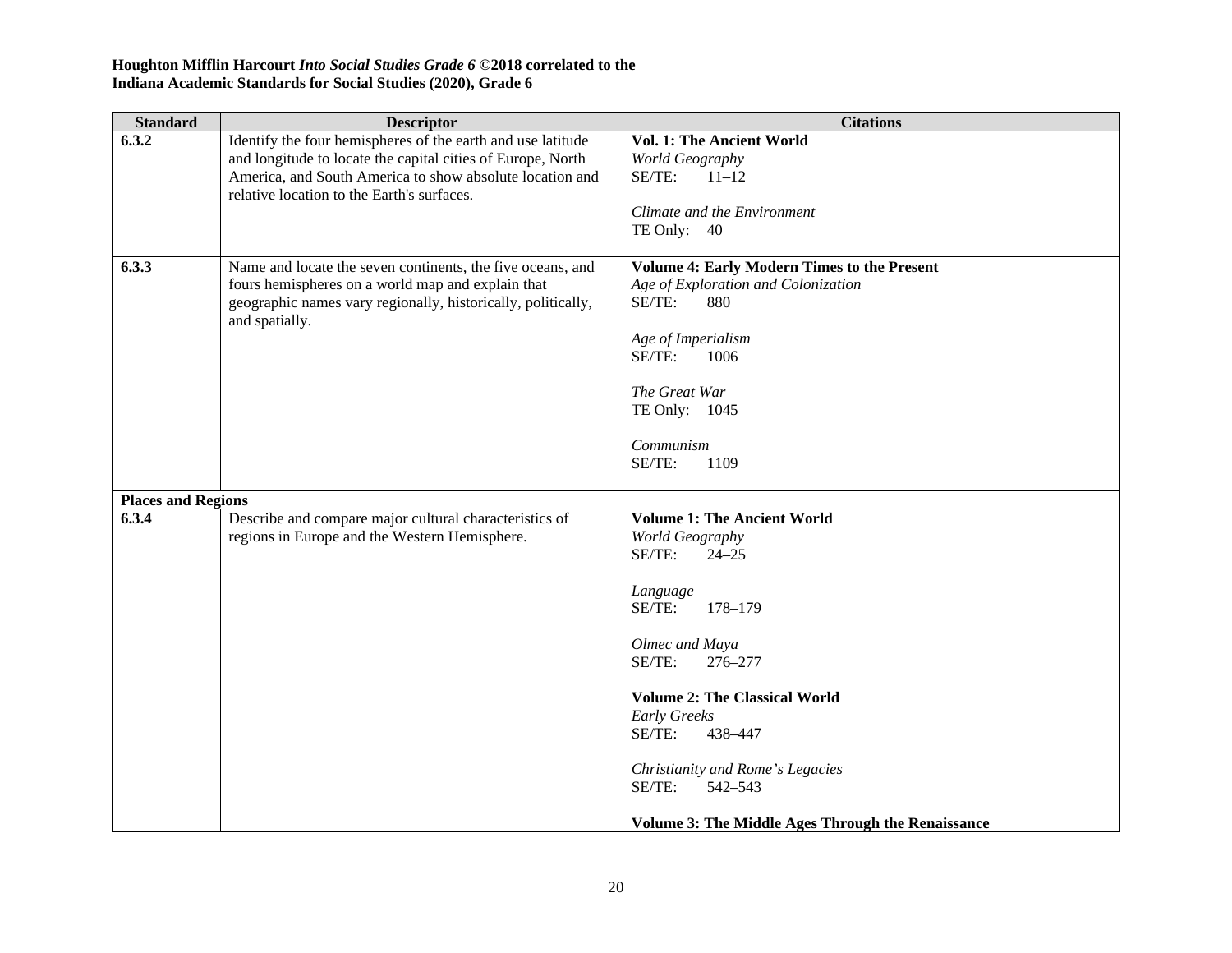| <b>Standard</b>         | <b>Descriptor</b>                                           | <b>Citations</b>                                                           |
|-------------------------|-------------------------------------------------------------|----------------------------------------------------------------------------|
|                         |                                                             | Early Middle Ages                                                          |
|                         |                                                             | 578-579<br>SE/TE:                                                          |
|                         |                                                             | Aztecs                                                                     |
|                         |                                                             | SE/TE:<br>696-697                                                          |
|                         |                                                             |                                                                            |
|                         |                                                             | <b>Incas</b>                                                               |
|                         |                                                             | SE/TE:<br>724-725                                                          |
|                         |                                                             | <b>Byzantine Empire</b>                                                    |
|                         |                                                             | SE/TE:<br>776-777                                                          |
|                         |                                                             |                                                                            |
|                         |                                                             | <b>Volume 4: Early Modern Times to the Present</b>                         |
|                         |                                                             | Enlightenment                                                              |
|                         |                                                             | SE/TE:<br>942-943                                                          |
|                         |                                                             | The World in the $21^{st}$ Century                                         |
|                         |                                                             | SE/TE:<br>1130-1131, 1134-1135, 1140-1141, 1144-1145                       |
|                         |                                                             |                                                                            |
| <b>Physical Systems</b> |                                                             |                                                                            |
| 6.3.5                   | Give examples and describe the formation of important river | <b>Volume 1: The Ancient World</b>                                         |
|                         | deltas, mountains and bodies of water in Europe and the     | World Geography                                                            |
|                         | Americas.                                                   | SE/TE:<br>$11, 20, 22 - 23, 24 - 25$                                       |
|                         |                                                             | Olmec and Maya                                                             |
|                         |                                                             | SE/TE:<br>263, 270-271                                                     |
|                         |                                                             |                                                                            |
|                         |                                                             | <b>Volume 2: The Classical World</b>                                       |
|                         |                                                             | Early Greeks<br>SE/TE:<br>430-431                                          |
|                         |                                                             |                                                                            |
|                         |                                                             | <b>Early Romans</b>                                                        |
|                         |                                                             | SE/TE:<br>486-487                                                          |
|                         |                                                             |                                                                            |
|                         |                                                             | <b>Volume 3: The Middle Ages Through the Renaissance</b><br><b>Vikings</b> |
|                         |                                                             | TE Only: 598                                                               |
|                         |                                                             |                                                                            |
|                         |                                                             | Incas                                                                      |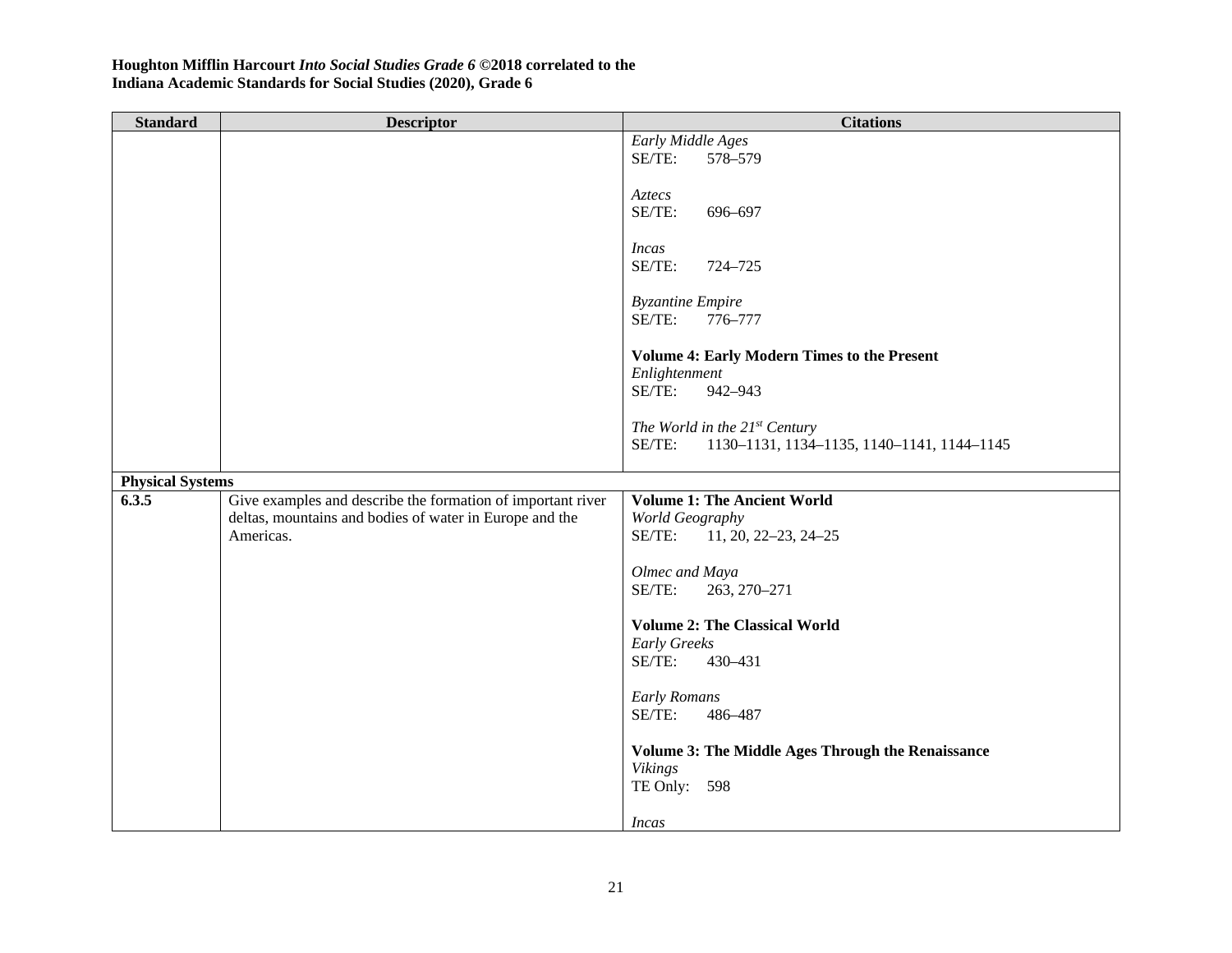| <b>Standard</b> | <b>Descriptor</b>                                         | <b>Citations</b>                                                           |
|-----------------|-----------------------------------------------------------|----------------------------------------------------------------------------|
|                 |                                                           | SE/TE:<br>710-711, 716-717                                                 |
|                 |                                                           |                                                                            |
|                 |                                                           | <b>First Americans</b><br>TE Only: 750                                     |
|                 |                                                           |                                                                            |
|                 |                                                           | Renaissance and Reformation                                                |
|                 |                                                           | SE/TE:<br>850-851                                                          |
|                 |                                                           |                                                                            |
| 6.3.6           | Explain how ocean currents and winds influence climate    | <b>Volume 1: The Ancient World</b>                                         |
|                 | differences for Europe and the Americas.                  | Climate and the Environment<br>SE/TE:                                      |
|                 |                                                           | $40-41, 50-51$                                                             |
|                 |                                                           | <b>Volume 2: The Classical World</b>                                       |
|                 |                                                           | <b>Early Romans</b>                                                        |
|                 |                                                           | SE/TE:<br>486                                                              |
|                 |                                                           | TE Only: 487                                                               |
|                 |                                                           |                                                                            |
|                 |                                                           | <b>Volume 3: The Middle Ages Through the Renaissance</b><br><b>Vikings</b> |
|                 |                                                           | SE/TE:<br>600-601                                                          |
|                 |                                                           |                                                                            |
|                 |                                                           | <b>First Americans</b>                                                     |
|                 |                                                           | SE/TE:<br>744-745                                                          |
| 6.3.7           | Locate and describe the climate regions of Europe and the | <b>Volume 1: The Ancient World</b>                                         |
|                 | Americas and explain how and why they differ.             | Climate and the Environment                                                |
|                 |                                                           | SE/TE:<br>$38 - 39, 40 - 41$                                               |
|                 |                                                           | TE Only: 55                                                                |
|                 |                                                           |                                                                            |
|                 |                                                           | Olmec and Maya                                                             |
|                 |                                                           | SE/TE:<br>262                                                              |
|                 |                                                           | <b>Volume 2: The Classical World</b>                                       |
|                 |                                                           | <b>Early Romans</b>                                                        |
|                 |                                                           | SE/TE:<br>486                                                              |
|                 |                                                           | TE Only: 487                                                               |
|                 |                                                           | <b>Volume 3: The Middle Ages Through the Renaissance</b>                   |
|                 |                                                           | <b>Vikings</b>                                                             |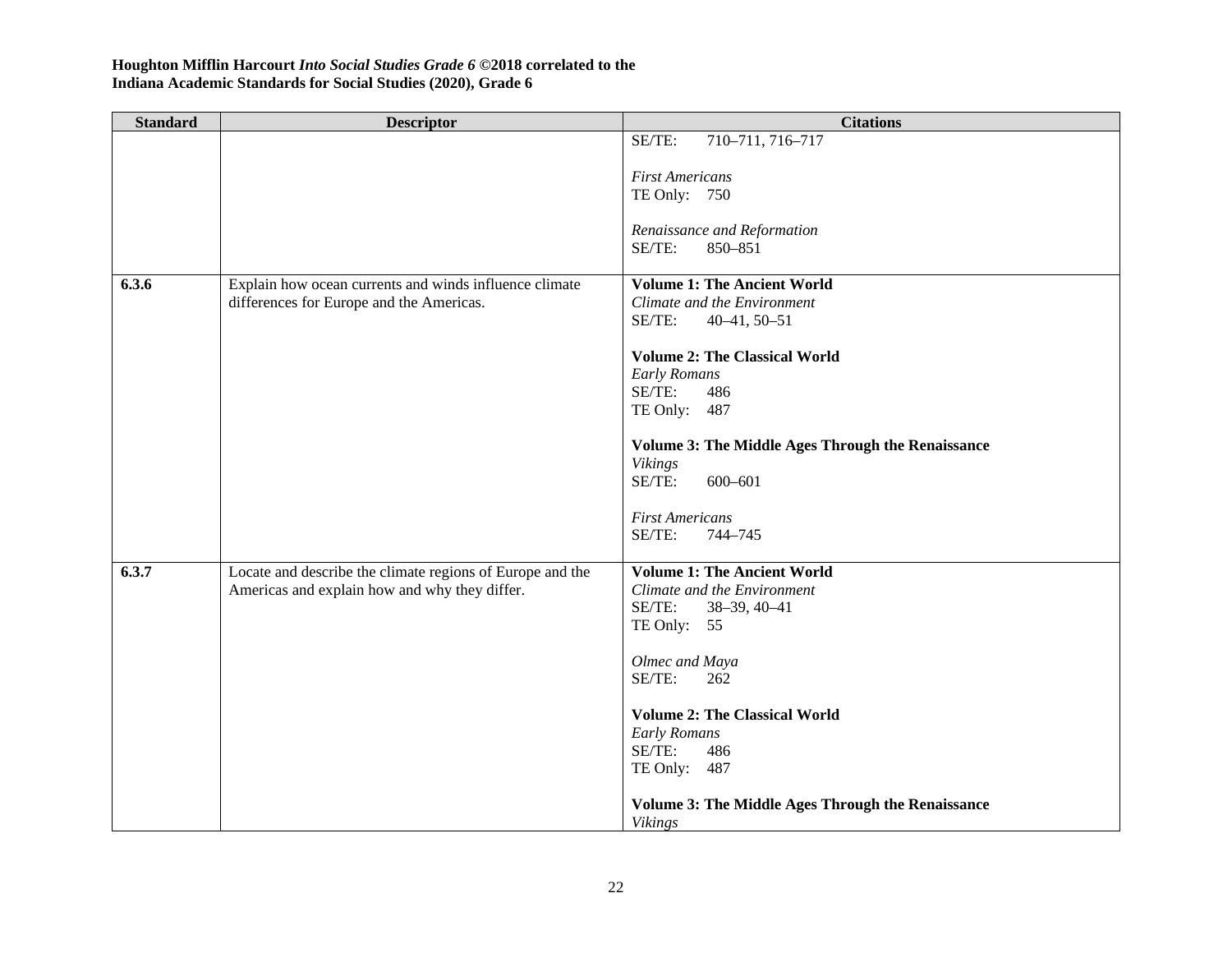| <b>Standard</b> | <b>Descriptor</b>                                      | <b>Citations</b>                                                |
|-----------------|--------------------------------------------------------|-----------------------------------------------------------------|
|                 |                                                        | 599, 608<br>SE/TE:                                              |
|                 |                                                        | TE Only: 584, 597                                               |
|                 |                                                        |                                                                 |
|                 |                                                        | <b>Incas</b>                                                    |
|                 |                                                        | TE Only: 712                                                    |
|                 |                                                        |                                                                 |
|                 |                                                        | <b>Volume 4: Early Modern Times to the Present</b><br>Communism |
|                 |                                                        | TE Only: 1103                                                   |
|                 |                                                        |                                                                 |
| 6.3.8           | Describe and compare major physical characteristics of | <b>Volume 1: The Ancient World</b>                              |
|                 | regions (biomes) of Europe and the Americas.           | Climate and the Environment                                     |
|                 |                                                        | SE/TE:<br>$52 - 53$                                             |
|                 |                                                        |                                                                 |
|                 |                                                        | <b>Volume 3: The Middle Ages Through the Renaissance</b>        |
|                 |                                                        | <b>Vikings</b>                                                  |
|                 |                                                        | TE Only: 598                                                    |
|                 |                                                        |                                                                 |
|                 |                                                        | Aztecs                                                          |
|                 |                                                        | SE/TE:<br>682-683                                               |
|                 |                                                        |                                                                 |
|                 |                                                        | <b>Incas</b><br>SE/TE:<br>710-711, 716-717                      |
|                 |                                                        |                                                                 |
|                 |                                                        | <b>Volume 4: Early Modern Times to the Present</b>              |
|                 |                                                        | Age of Exploration                                              |
|                 |                                                        | SE/TE:<br>889                                                   |
|                 |                                                        |                                                                 |
|                 |                                                        | The Great War                                                   |
|                 |                                                        | TE Only: 1052                                                   |
|                 |                                                        |                                                                 |
|                 |                                                        | Communism                                                       |
|                 |                                                        | TE Only: 1103                                                   |
|                 |                                                        |                                                                 |
|                 |                                                        | The World in the 21st Century                                   |
|                 |                                                        | TE Only: 1134, 1139                                             |
|                 |                                                        |                                                                 |
|                 |                                                        |                                                                 |
|                 |                                                        |                                                                 |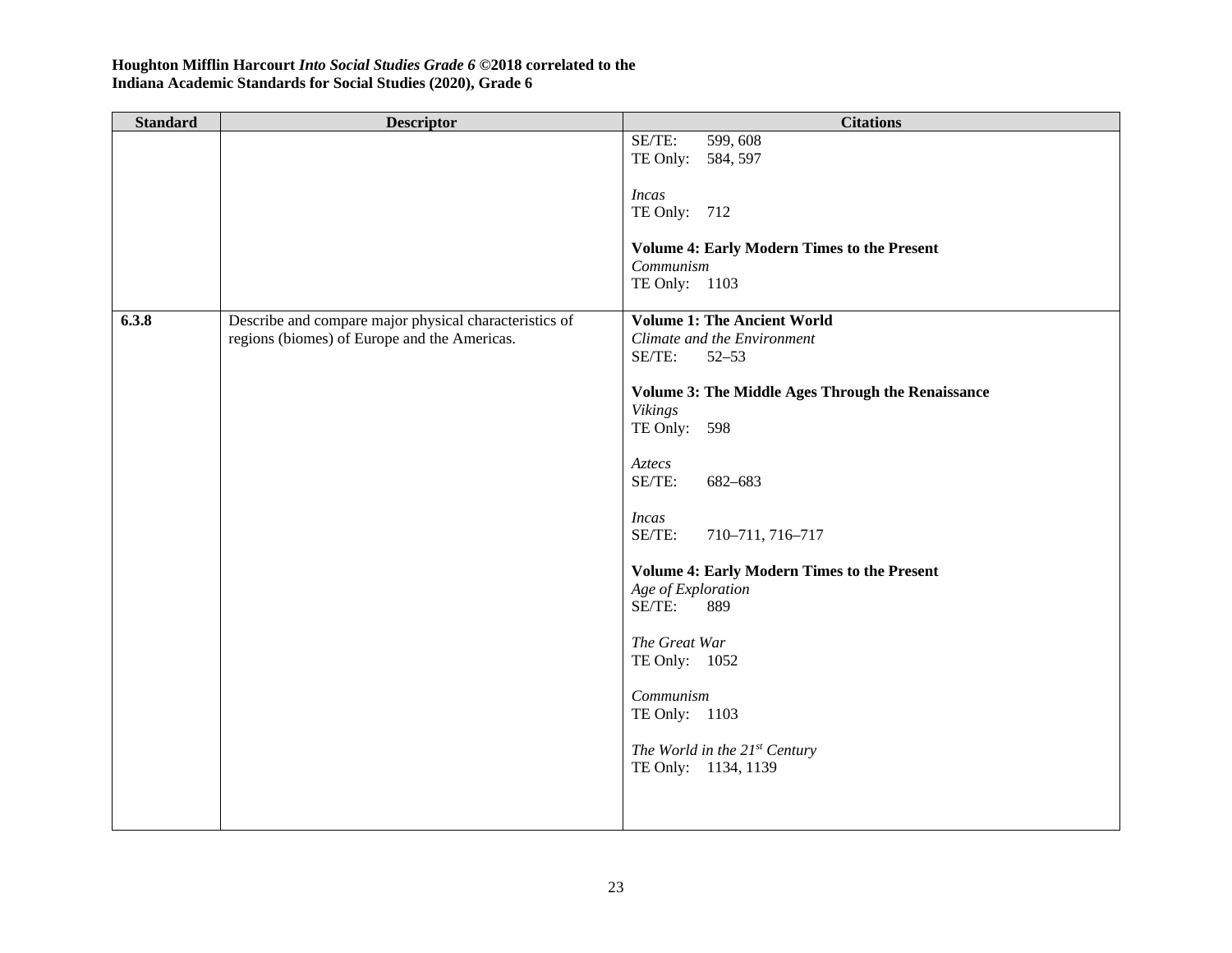| <b>Standard</b>      | <b>Descriptor</b>                                                                                                                                                                                                                                                                            | <b>Citations</b>                                                                                                                                                                                                                                                                                                                                                                              |
|----------------------|----------------------------------------------------------------------------------------------------------------------------------------------------------------------------------------------------------------------------------------------------------------------------------------------|-----------------------------------------------------------------------------------------------------------------------------------------------------------------------------------------------------------------------------------------------------------------------------------------------------------------------------------------------------------------------------------------------|
| <b>Human Systems</b> |                                                                                                                                                                                                                                                                                              |                                                                                                                                                                                                                                                                                                                                                                                               |
| 6.3.9                | Identify current patterns of population distribution and<br>growth in Europe and the Americas using a variety of<br>geographic representations such as maps, charts, graphs, and<br>satellite images and aerial photography. Evaluate different<br>push and pull factors trigger migrations. | <b>Volume 1: The Ancient World</b><br>World Geography<br>SE/TE:<br>$16 - 17$<br><b>Volume 4: Early Modern Times to the Present</b><br><b>Industrial Revolution</b><br>SE/TE:<br>972<br>Communism<br>TE Only: 1101<br>The World in the 21st Century<br>SE/TE:<br>1136-1137, 1140-1141, 1146<br>TE Only: 1128, 1129, 1134                                                                       |
| 6.3.10               | Explain the ways cultural diffusion, invention, and innovation<br>change culture.                                                                                                                                                                                                            | <b>Volume 1: The Ancient World</b><br>World's Early People<br>TE Only: 68, 78<br>Mesopotamia<br>SE/TE:<br>$104 - 105$ , 110<br>TE Only: 94<br>Ancient Egypt<br>SE/TE:<br>$132 - 133$<br>Language<br>TE Only: 188<br>Ancient China<br>SE/TE:<br>244-245, 246-247<br>Olmec and Maya<br>SE/TE:<br>264, 272-273, 276-277<br><b>Volume 2: The Classical World</b><br>Early Persia<br>SE/TE:<br>333 |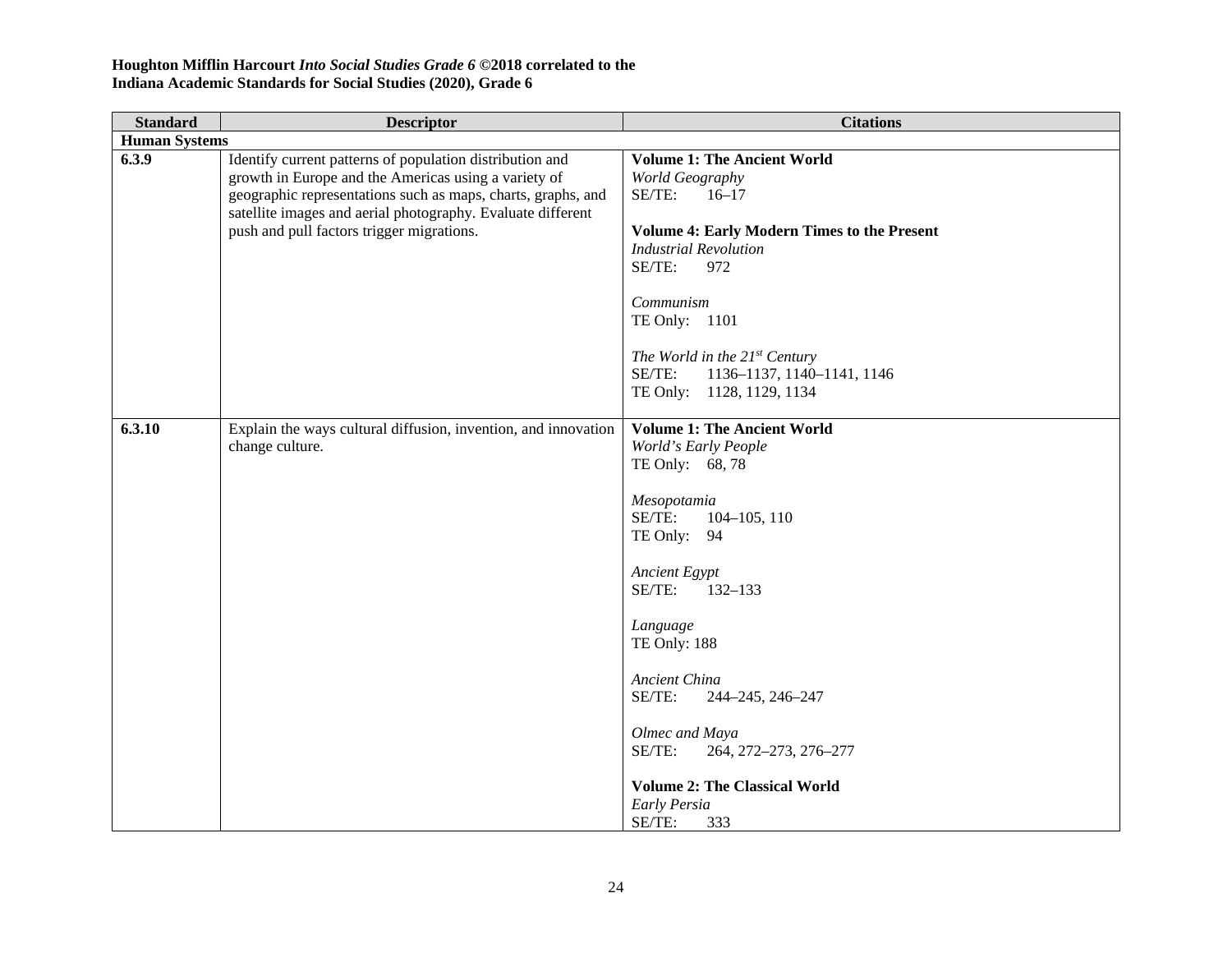| <b>Standard</b> | <b>Descriptor</b> | <b>Citations</b>                                                                                                               |
|-----------------|-------------------|--------------------------------------------------------------------------------------------------------------------------------|
|                 |                   | China's Empires<br>TE Only: 381, 384                                                                                           |
|                 |                   | <b>Early Romans</b><br>SE/TE:<br>487<br>TE Only: 499                                                                           |
|                 |                   | Roman Empire<br>TE Only: 524                                                                                                   |
|                 |                   | Christianity and Rome's Legacies<br>SE/TE:<br>556-557                                                                          |
|                 |                   | <b>Volume 3: The Middle Ages Through the Renaissance</b><br>Vikings<br>SE/TE:<br>$602 - 603$                                   |
|                 |                   | <b>East Asian Civilizations</b><br>SE/TE:<br>658-659                                                                           |
|                 |                   | Renaissance and Reformation<br>SE/TE:<br>852-853, 856-857                                                                      |
|                 |                   | <b>Volume 4: Early Modern Times to the Present</b><br>Age of Exploration and Colonization<br>SE/TE:<br>890-891<br>TE Only: 878 |
|                 |                   | Enlightenment<br>SE/TE:<br>934-935                                                                                             |
|                 |                   | <b>Industrial Revolution</b><br>SE/TE:<br>964-965, 966-967, 968-969<br>TE Only: 957                                            |
|                 |                   | The World in the $21^{st}$ Century<br>SE/TE:<br>1130-1131, 1134-1135, 1140-1141                                                |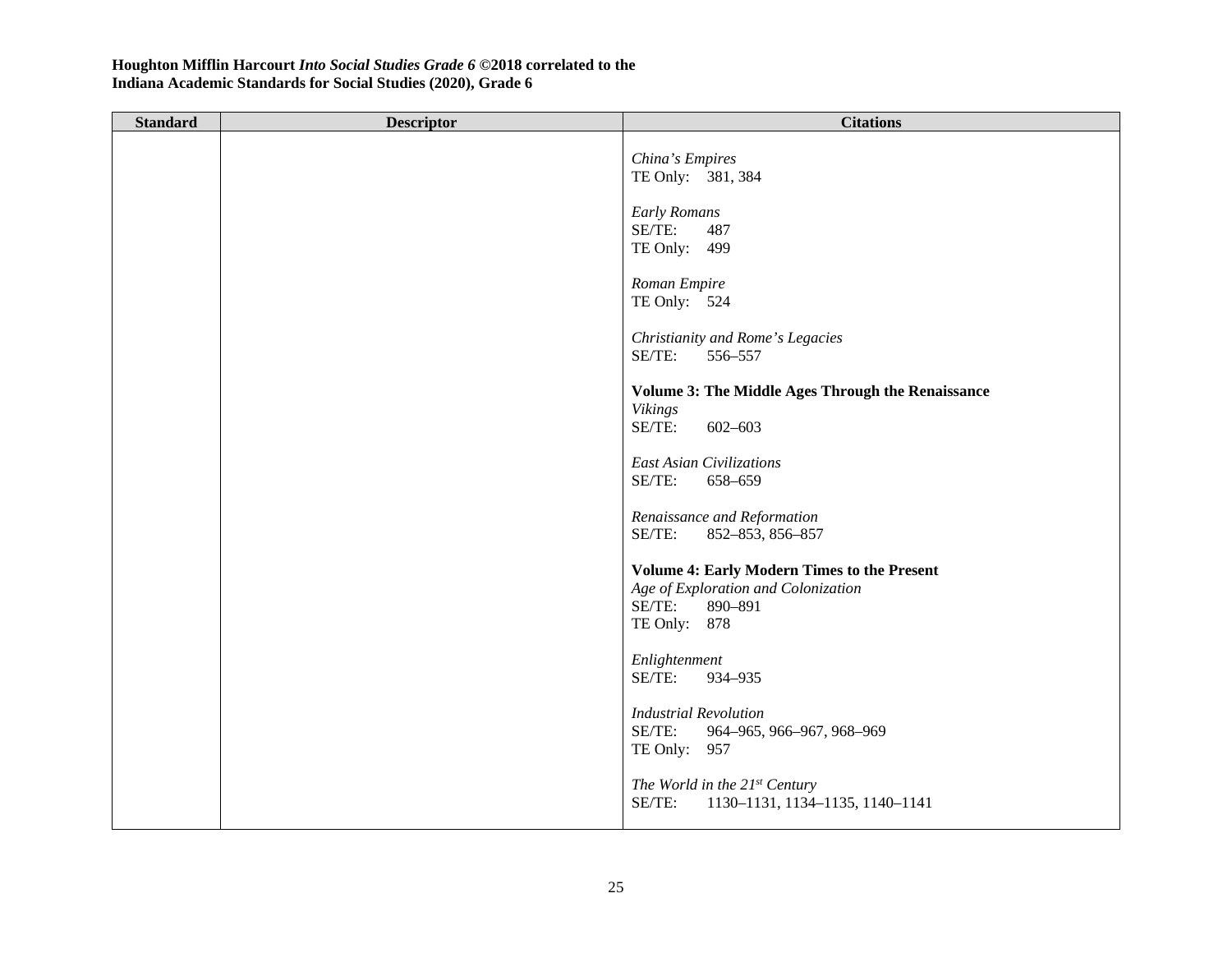| <b>Standard</b> | <b>Descriptor</b>                                          | <b>Citations</b>                                         |
|-----------------|------------------------------------------------------------|----------------------------------------------------------|
| 6.3.11          | Differentiate between the terms anthropology, archeology,  | <b>Volume 1: The Ancient World</b>                       |
|                 | and artifacts while explaining how these contribute to our | World's Early People                                     |
|                 | understanding of societies in the present and the past.    | SE/TE:<br>$70 - 71$                                      |
|                 |                                                            | Mesopotamia                                              |
|                 |                                                            | SE/TE:<br>98-99                                          |
|                 |                                                            | TE Only: 101, 106                                        |
|                 |                                                            |                                                          |
|                 |                                                            | <b>Ancient Egypt</b>                                     |
|                 |                                                            | TE Only: 131                                             |
|                 |                                                            |                                                          |
|                 |                                                            | Archaeology<br>SE/TE:<br>$150 - 167$                     |
|                 |                                                            |                                                          |
|                 |                                                            | <b>Volume 2: The Classical World</b>                     |
|                 |                                                            | Greece's Golden Age                                      |
|                 |                                                            | TE Only: 467                                             |
|                 |                                                            |                                                          |
|                 |                                                            | Christianity and Rome's Legacies                         |
|                 |                                                            | TE Only: 557                                             |
|                 |                                                            | <b>Volume 3: The Middle Ages Through the Renaissance</b> |
|                 |                                                            | Vikings                                                  |
|                 |                                                            | SE/TE:<br>606-607                                        |
|                 |                                                            | TE Only:<br>601                                          |
|                 |                                                            |                                                          |
|                 |                                                            | Aztecs<br>SE/TE:<br>692-693, 697                         |
|                 |                                                            |                                                          |
|                 |                                                            | <b>Incas</b>                                             |
|                 |                                                            | SE/TE:<br>711, 713, 718-719, 720-721                     |
|                 |                                                            |                                                          |
|                 |                                                            | <b>First Americans</b>                                   |
|                 |                                                            | SE/TE:<br>752-753                                        |
|                 |                                                            | <b>Volume 4: Early Modern Times to the Present</b>       |
|                 |                                                            | Age of Exploration and Colonization                      |
|                 |                                                            | TE Only: 879                                             |
|                 |                                                            |                                                          |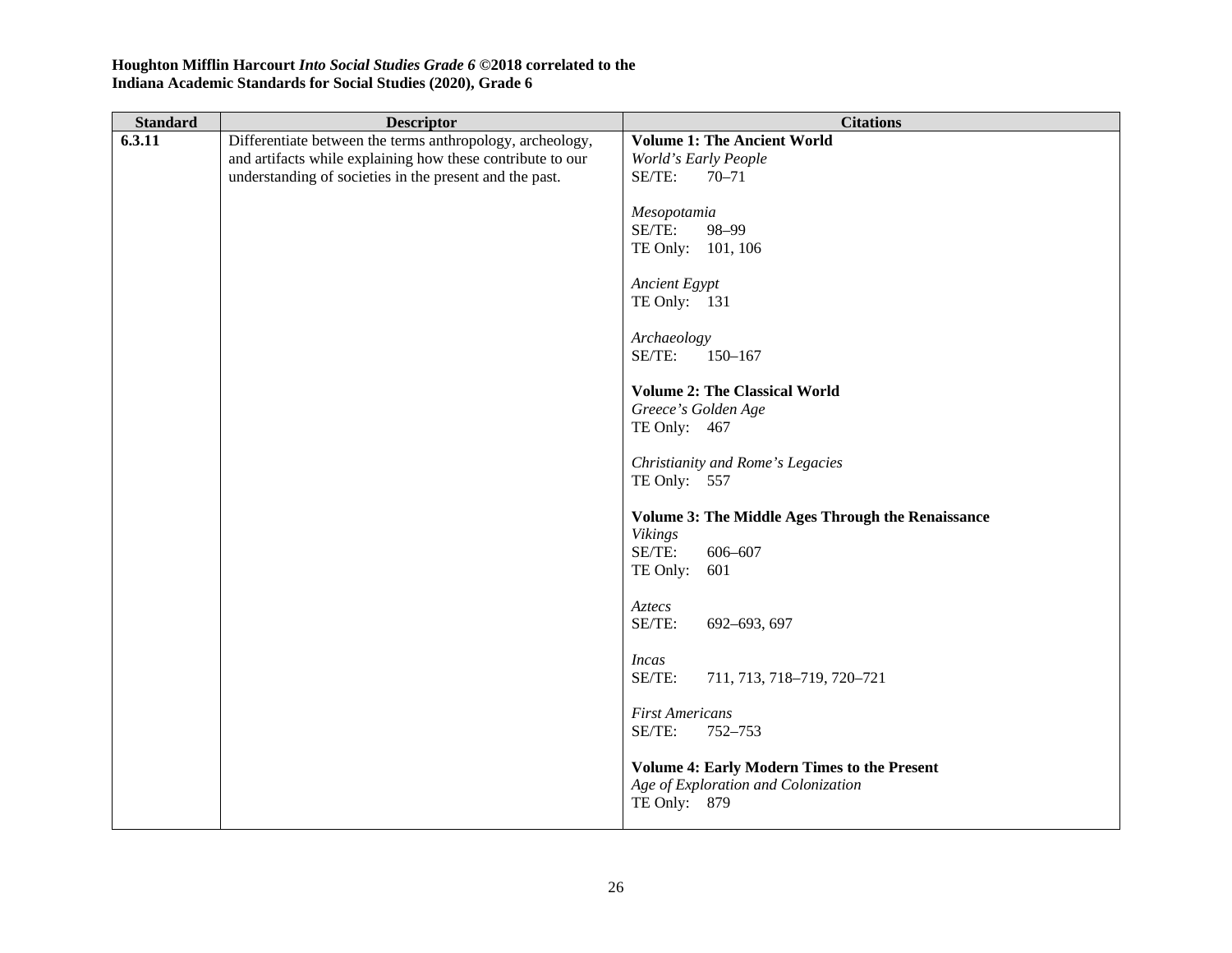| <b>Standard</b> | <b>Descriptor</b>                                         | <b>Citations</b>                                                                                                                              |
|-----------------|-----------------------------------------------------------|-----------------------------------------------------------------------------------------------------------------------------------------------|
|                 |                                                           | Enlightenment                                                                                                                                 |
|                 |                                                           | TE Only: 939                                                                                                                                  |
|                 |                                                           |                                                                                                                                               |
|                 |                                                           | The World in the 21st Century                                                                                                                 |
|                 |                                                           | TE Only: 1133                                                                                                                                 |
|                 |                                                           |                                                                                                                                               |
| stepsics        |                                                           |                                                                                                                                               |
|                 |                                                           | Standard 4: Students examine the influence of physical and cultural factors upon the economic systems of countries in Europe and the Americas |
| 6.4.1           | Give examples of how trade related to key developments in | <b>Volume 1: The Ancient World</b>                                                                                                            |
|                 | the history of Europe and the Americas.                   | World's Early People                                                                                                                          |
|                 |                                                           | SE/TE:<br>80                                                                                                                                  |
|                 |                                                           |                                                                                                                                               |
|                 |                                                           | Olmec and Maya                                                                                                                                |
|                 |                                                           | SE/TE:<br>274-275                                                                                                                             |
|                 |                                                           | TE Only: 266                                                                                                                                  |
|                 |                                                           |                                                                                                                                               |
|                 |                                                           | <b>Volume 2: The Classical World</b>                                                                                                          |
|                 |                                                           | Early Greeks                                                                                                                                  |
|                 |                                                           | SE/TE:<br>437                                                                                                                                 |
|                 |                                                           |                                                                                                                                               |
|                 |                                                           | Roman Empire                                                                                                                                  |
|                 |                                                           | SE/TE:<br>516-517                                                                                                                             |
|                 |                                                           |                                                                                                                                               |
|                 |                                                           | <b>Volume 3: The Middle Ages Through the Renaissance</b>                                                                                      |
|                 |                                                           | <b>Vikings</b><br>SE/TE:                                                                                                                      |
|                 |                                                           | 600-601                                                                                                                                       |
|                 |                                                           | Aztecs                                                                                                                                        |
|                 |                                                           | SE/TE:<br>694-695                                                                                                                             |
|                 |                                                           |                                                                                                                                               |
|                 |                                                           | <b>Byzantine Empire</b>                                                                                                                       |
|                 |                                                           | SE/TE:<br>772-773                                                                                                                             |
|                 |                                                           |                                                                                                                                               |
|                 |                                                           | High/Late Middle Ages                                                                                                                         |
|                 |                                                           | SE/TE:<br>834-835                                                                                                                             |
|                 |                                                           |                                                                                                                                               |
|                 |                                                           | Renaissance and Reformation                                                                                                                   |
|                 |                                                           | TE Only: 851                                                                                                                                  |
|                 |                                                           |                                                                                                                                               |
|                 |                                                           |                                                                                                                                               |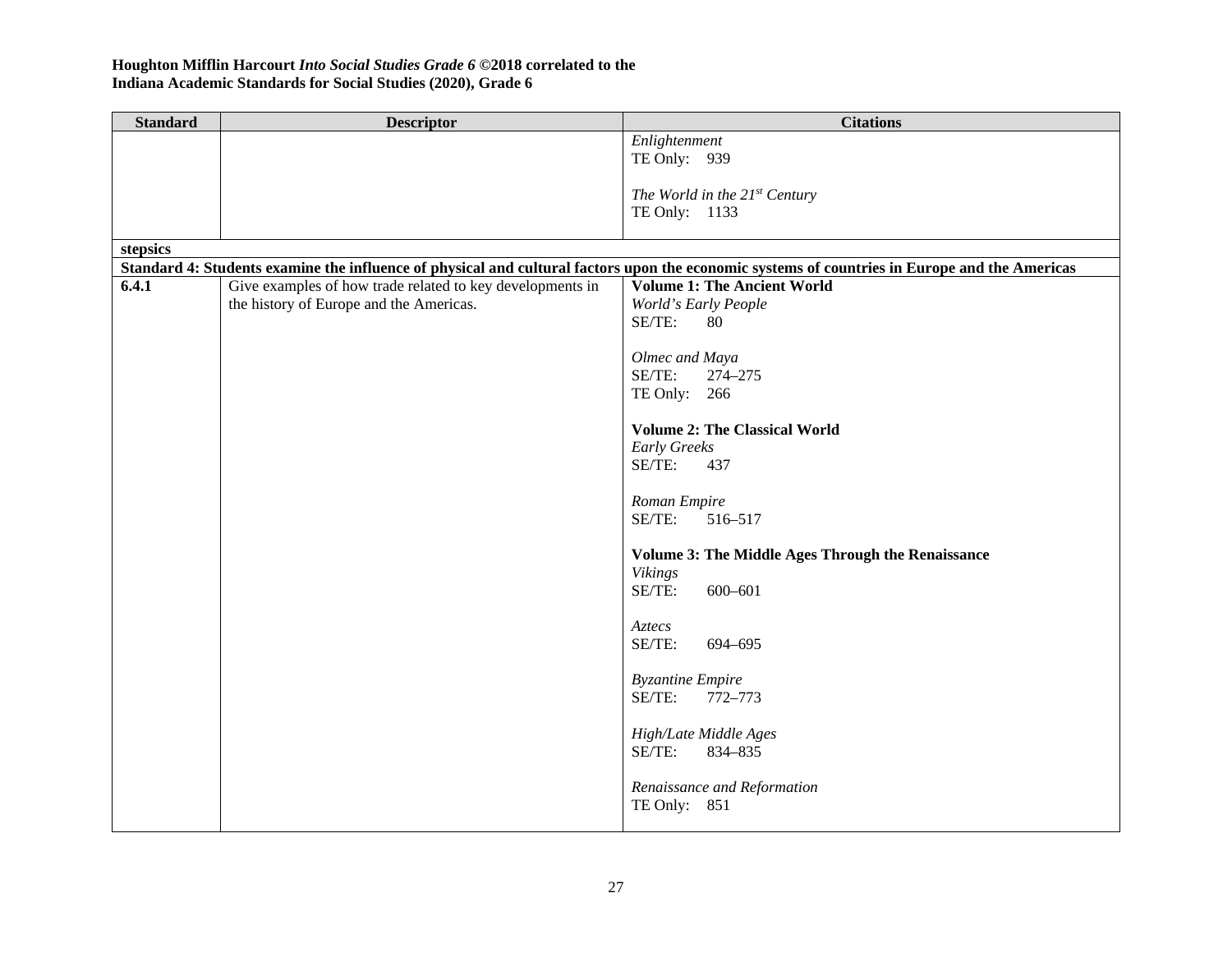| <b>Standard</b> | <b>Descriptor</b>                                         | <b>Citations</b>                                         |
|-----------------|-----------------------------------------------------------|----------------------------------------------------------|
|                 |                                                           | <b>Volume 4: Early Modern Times to the Present</b>       |
|                 |                                                           | Age of Exploration and Colonization                      |
|                 |                                                           | SE/TE:<br>876-877, 880-881, 882-883, 884-885, 892-893    |
|                 |                                                           | TE Only: 891                                             |
|                 |                                                           |                                                          |
|                 |                                                           | Enlightenment                                            |
|                 |                                                           | SE/TE:<br>944                                            |
|                 |                                                           |                                                          |
|                 |                                                           |                                                          |
|                 |                                                           | Age of Imperialism                                       |
|                 |                                                           | SE/TE:<br>990-991, 996-997, 1004-1005                    |
|                 |                                                           | TE Only: 995                                             |
|                 |                                                           |                                                          |
|                 |                                                           | Communism                                                |
|                 |                                                           | SE/TE:<br>1114-1115                                      |
|                 |                                                           |                                                          |
|                 |                                                           | The World in the 21st Century<br>SE/TE:                  |
|                 |                                                           | 1130-1131, 1134-1135                                     |
| 6.4.2           | Analyze how countries of Europe and the Americas have     | <b>Volume 1: The Ancient World</b>                       |
|                 | been influenced by trade in different historical periods. | Olmec and Maya                                           |
|                 |                                                           | SE/TE:<br>274-275                                        |
|                 |                                                           | TE Only: 266                                             |
|                 |                                                           |                                                          |
|                 |                                                           | <b>Volume 2: The Classical World</b>                     |
|                 |                                                           | <b>Early Greeks</b>                                      |
|                 |                                                           | SE/TE:<br>437                                            |
|                 |                                                           |                                                          |
|                 |                                                           | Roman Empire                                             |
|                 |                                                           | SE/TE:<br>516-517                                        |
|                 |                                                           |                                                          |
|                 |                                                           | <b>Volume 3: The Middle Ages Through the Renaissance</b> |
|                 |                                                           | Early Middle Ages<br>TE Only: 571                        |
|                 |                                                           |                                                          |
|                 |                                                           | <b>Vikings</b>                                           |
|                 |                                                           | SE/TE:<br>600-601                                        |
|                 |                                                           |                                                          |
|                 |                                                           | Aztecs                                                   |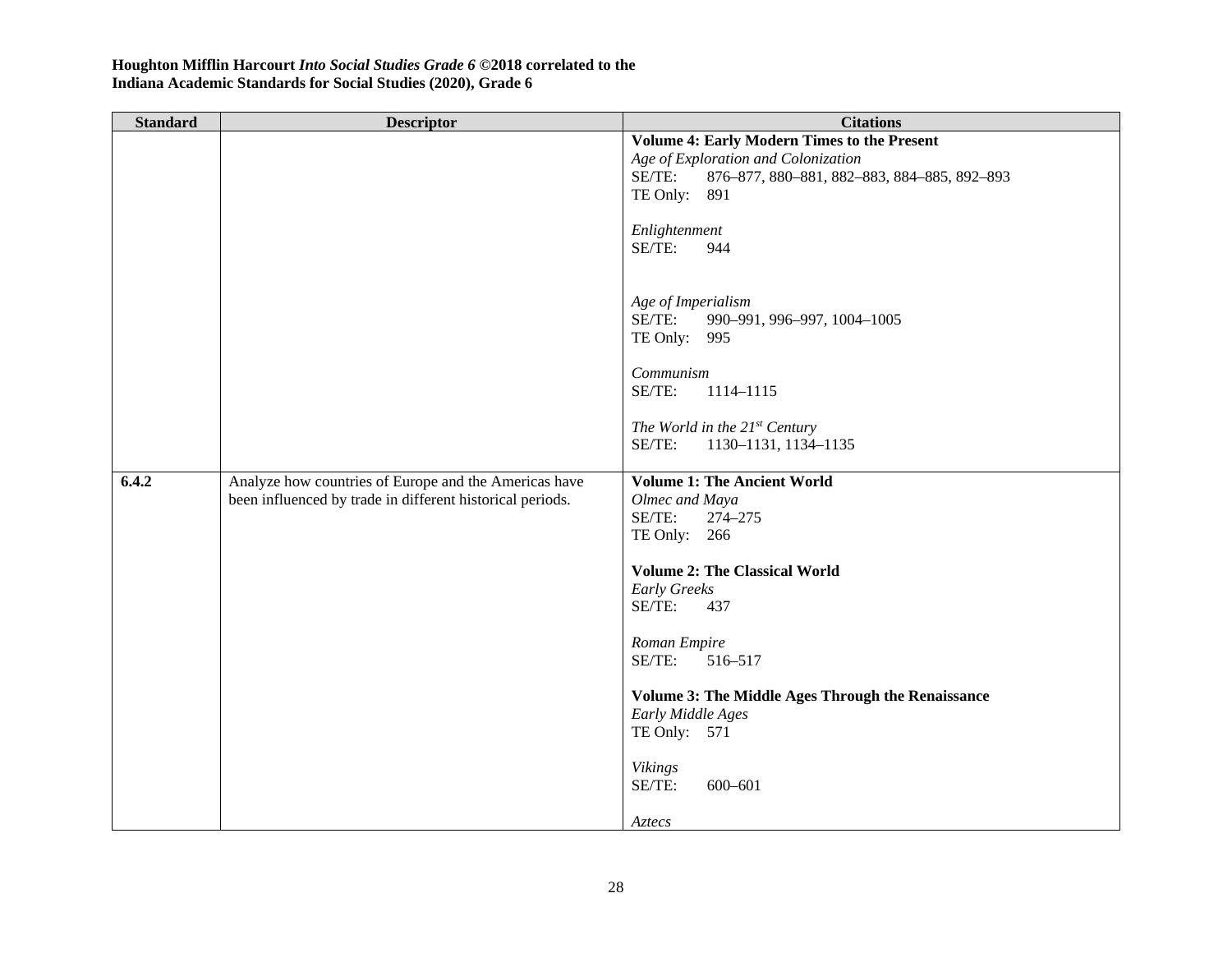| SE/TE:<br>694-695<br><b>First Americans</b><br>TE Only: 750                                            |  |
|--------------------------------------------------------------------------------------------------------|--|
|                                                                                                        |  |
|                                                                                                        |  |
|                                                                                                        |  |
|                                                                                                        |  |
| <b>Byzantine Empire</b><br>SE/TE:<br>772-773                                                           |  |
|                                                                                                        |  |
| High/Late Middle Ages                                                                                  |  |
| SE/TE:<br>834-835, 836-837                                                                             |  |
| Renaissance and Reformation                                                                            |  |
| SE/TE:<br>856-857                                                                                      |  |
| TE Only: 851                                                                                           |  |
| <b>Volume 4: Early Modern Times to the Present</b>                                                     |  |
| Age of Exploration and Colonization                                                                    |  |
| SE/TE:<br>878-895                                                                                      |  |
| <b>Industrial Revolution</b>                                                                           |  |
| SE/TE:<br>972-973                                                                                      |  |
| Communism                                                                                              |  |
| SE/TE:<br>1116-117                                                                                     |  |
|                                                                                                        |  |
| The World in the $21^{st}$ Century<br>SE/TE:<br>1130-1131, 1134-1135                                   |  |
|                                                                                                        |  |
| 6.4.3<br>Explain why international trade requires a system for<br><b>Volume 2: The Classical World</b> |  |
| exchanging currency between various countries.<br>Roman Empire<br>SE/TE:<br>516                        |  |
|                                                                                                        |  |
| <b>Volume 4: Early Modern Times to the Present</b>                                                     |  |
| The World in the $21^{st}$ Century<br>SE/TE:<br>1130                                                   |  |
|                                                                                                        |  |
| Describe how different economic systems (traditional,<br><b>Volume 1: The Ancient World</b><br>6.4.4   |  |
| command, market and mixed) in Europe and the Americas<br>Olmec and Maya<br>SE/TE:<br>268-269           |  |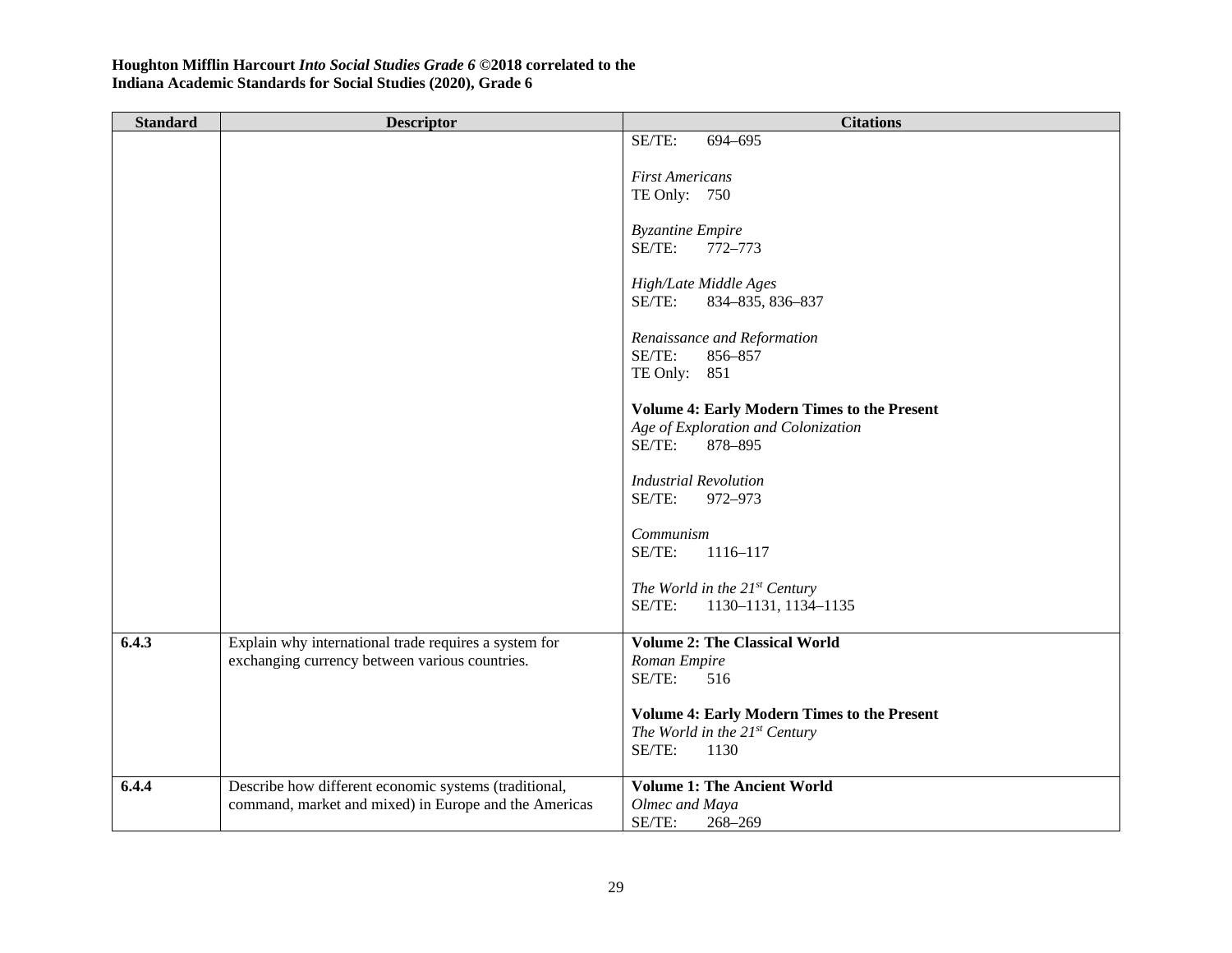| <b>Standard</b> | <b>Descriptor</b>                                                                                                                                         | <b>Citations</b>                                                                                      |
|-----------------|-----------------------------------------------------------------------------------------------------------------------------------------------------------|-------------------------------------------------------------------------------------------------------|
|                 | answer the basic economic questions on what to produce,<br>how to produce, and for whom to produce.                                                       | <b>Volume 2: The Classical World</b><br>Roman Empire<br>SE/TE:<br>516-517                             |
|                 |                                                                                                                                                           | <b>Volume 3: The Middle Ages Through the Renaissance</b><br>Early Middle Ages<br>$SE/TE$ :<br>580-581 |
|                 |                                                                                                                                                           | <b>Vikings</b><br>TE Only: $608$                                                                      |
|                 |                                                                                                                                                           | Incas<br>SE/TE:<br>714-715                                                                            |
|                 |                                                                                                                                                           | <b>Byzantine Empire</b><br>SE/TE:<br>772-773, 778-779<br>TE Only: $766$                               |
|                 |                                                                                                                                                           | <b>Volume 4: Early Modern Times to the Present</b><br>Age of Imperialism<br>SE/TE:<br>990             |
|                 |                                                                                                                                                           | Communism<br>SE/TE:<br>1102-1103<br>TE Only: 1114, 1119                                               |
|                 |                                                                                                                                                           | The World in the $21^{st}$ Century<br>SE/TE:<br>1135, 1144-1145, 1147                                 |
| 6.4.5           | Compare the standard of living of various countries of<br>Europe and the Americas today using Gross Domestic<br>Product (GDP) per capita as an indicator. | <b>Volume 4: Early Modern Times to the Present</b><br>Communism<br>TE Only: 1114                      |
|                 |                                                                                                                                                           | The World in the $21^{st}$ Century<br>SE/TE:<br>1134-1135                                             |
| 6.4.6           | Analyze current economic issues in the countries of Europe<br>or the Americas using a variety of information resources.                                   | <b>Volume 4: Early Modern Times to the Present</b><br>The World in the $21^{st}$ Century              |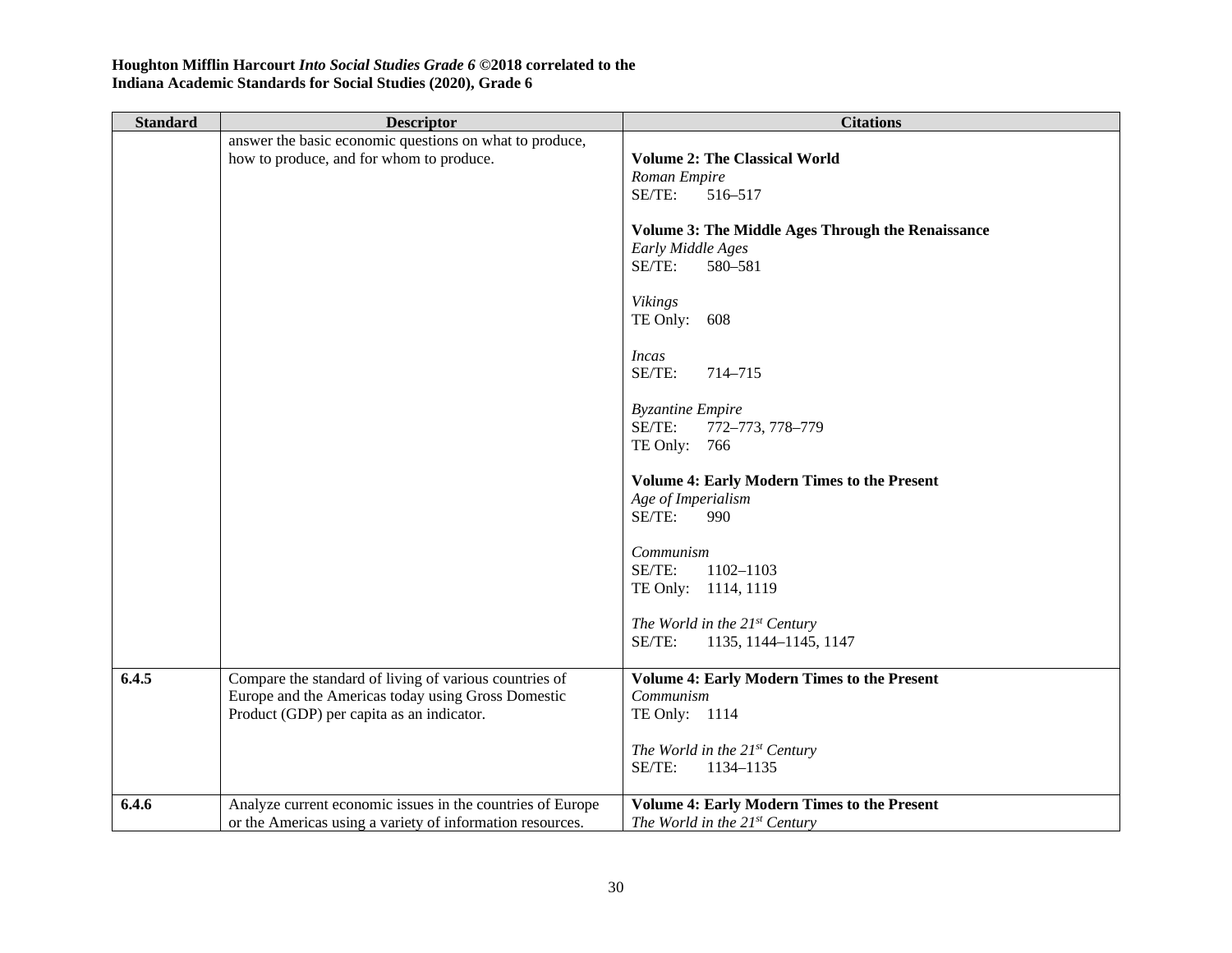| <b>Standard</b>          | <b>Descriptor</b>                                                | <b>Citations</b>                                                                                                                                         |
|--------------------------|------------------------------------------------------------------|----------------------------------------------------------------------------------------------------------------------------------------------------------|
|                          |                                                                  | 1134-1135, 1137, 1140-1141, 1144, 1146<br>SE/TE:                                                                                                         |
|                          |                                                                  | TE Only:<br>1147                                                                                                                                         |
|                          |                                                                  |                                                                                                                                                          |
| 6.4.7                    | Identify economic connections between the local community        | <b>Volume 4: Early Modern Times to the Present</b>                                                                                                       |
|                          | and the countries of Europe and the Americas, and identify       | Enlightenment                                                                                                                                            |
|                          | job skills needed to be successful in the workplace              | TE Only: 933                                                                                                                                             |
|                          |                                                                  | <b>Industrial Revolution</b>                                                                                                                             |
|                          |                                                                  | SE/TE:<br>977                                                                                                                                            |
|                          |                                                                  |                                                                                                                                                          |
|                          |                                                                  | The World in the 21st Century                                                                                                                            |
|                          |                                                                  | SE/TE:<br>1146                                                                                                                                           |
|                          |                                                                  | TE Only: 1134, 1147                                                                                                                                      |
|                          |                                                                  |                                                                                                                                                          |
| 6.4.8                    | Define how European and American countries utilize a             | <b>Volume 4: Early Modern Times to the Present</b>                                                                                                       |
|                          | welfare state system, and then identify ways that societies      | The World in the $21^{st}$ Century                                                                                                                       |
|                          | engage with helpful and harmful externalities in Europe and      | SE/TE:<br>1132-1133, 1134-1135, 1142-1143, 1144-1145, 1146                                                                                               |
|                          | the Americas.                                                    |                                                                                                                                                          |
|                          |                                                                  |                                                                                                                                                          |
| 6.4.9                    | Explain how saving and investing help increase productivity      | <b>Volume 2: The Classical World</b>                                                                                                                     |
|                          | and economic growth and compare and contrast individual          | <b>Ancient Hebrews</b>                                                                                                                                   |
|                          | saving and investing options.                                    | TE Only: 289                                                                                                                                             |
|                          |                                                                  | <b>Volume 4: Early Modern Times to the Present</b>                                                                                                       |
|                          |                                                                  | The World in the $21^{st}$ Century                                                                                                                       |
|                          |                                                                  | TE Only: 968                                                                                                                                             |
|                          |                                                                  |                                                                                                                                                          |
|                          |                                                                  | <b>Digital Resources</b>                                                                                                                                 |
|                          |                                                                  | High-Late Middle Ages                                                                                                                                    |
|                          |                                                                  | Critical Thinking Skill Lesson: Make an Economic Choice                                                                                                  |
|                          | Learning Outcome for Literacy in History/Social Studies Learning |                                                                                                                                                          |
|                          |                                                                  | LH.1: Read and comprehend history/social studies texts independently and proficiently, and write effectively for a variety of discipline-specific tasks, |
| purposes, and audiences. |                                                                  |                                                                                                                                                          |
| 6-8.LH.1.1               | Read and comprehend history/social studies texts within a        | <b>Volume 1: The Ancient World</b>                                                                                                                       |
|                          | range of complexity appropriate for grades 6-8 independently     | World Geography                                                                                                                                          |
|                          | and proficiently by the end of grade 8.                          | TE Only: 3                                                                                                                                               |
|                          |                                                                  | Climate and the Environment                                                                                                                              |
|                          |                                                                  | TE Only: $31$                                                                                                                                            |
|                          |                                                                  |                                                                                                                                                          |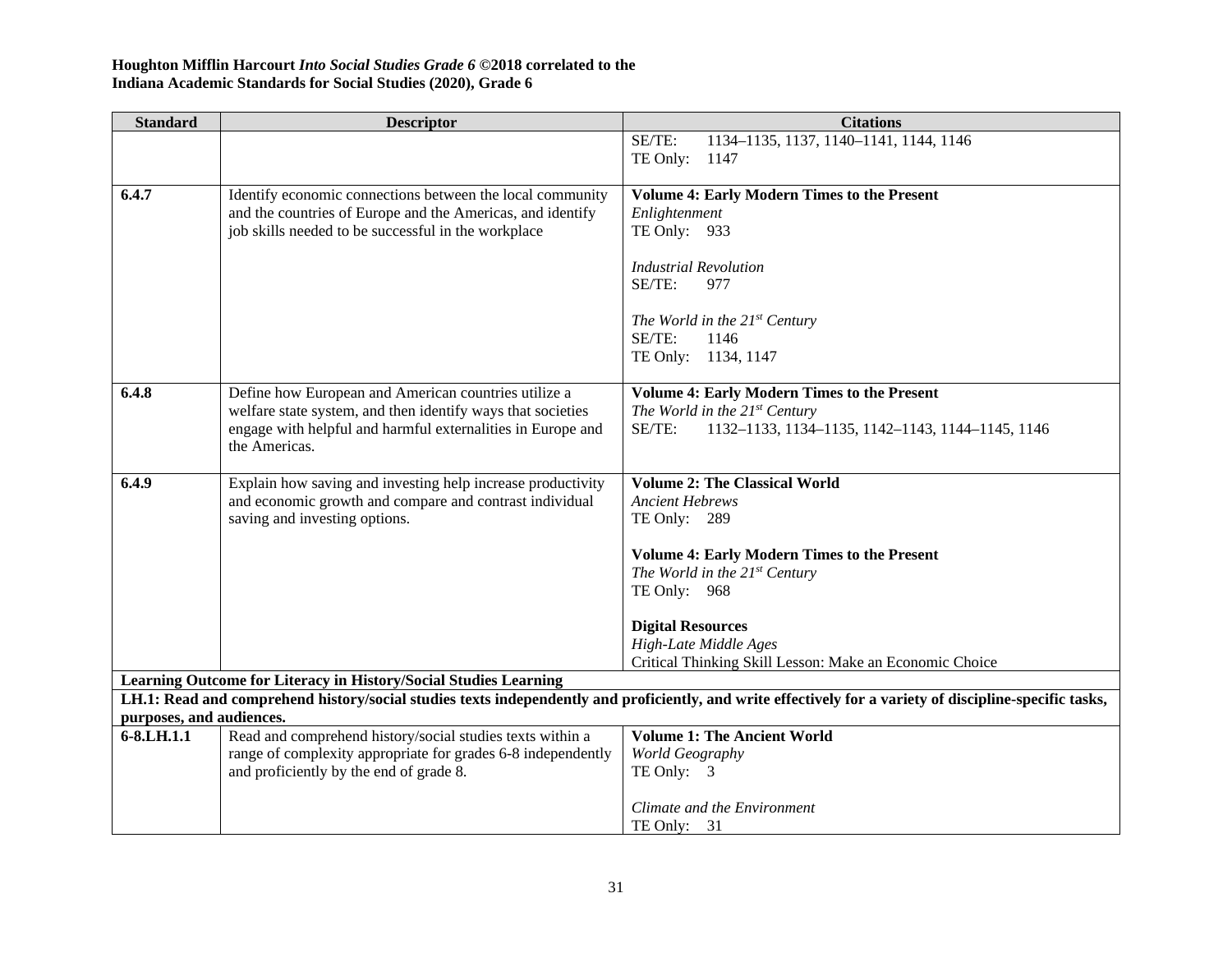| <b>Standard</b> | <b>Descriptor</b> | <b>Citations</b>                      |
|-----------------|-------------------|---------------------------------------|
|                 |                   | World's Early People<br>TE Only: 59   |
|                 |                   | Mesopotamia<br>TE Only: 87            |
|                 |                   | Ancient Egypt<br>TE Only: 115         |
|                 |                   | Archaeology<br>TE Only: 143           |
|                 |                   | Language<br>TE Only: 171              |
|                 |                   | Ancient India<br>TE Only: 199         |
|                 |                   | Ancient China<br>TE Only: 227         |
|                 |                   | Olmec and Maya<br>TE Only: 225        |
|                 |                   | <b>Volume 2: The Classical World</b>  |
|                 |                   | Ancient Persia<br>TE Only: 311        |
|                 |                   | <b>Indian Empires</b><br>TE Only: 339 |
|                 |                   | China's Empires<br>TE Only: 367       |
|                 |                   | Great Wall of China<br>TE Only: 395   |
|                 |                   | <b>Early Greeks</b>                   |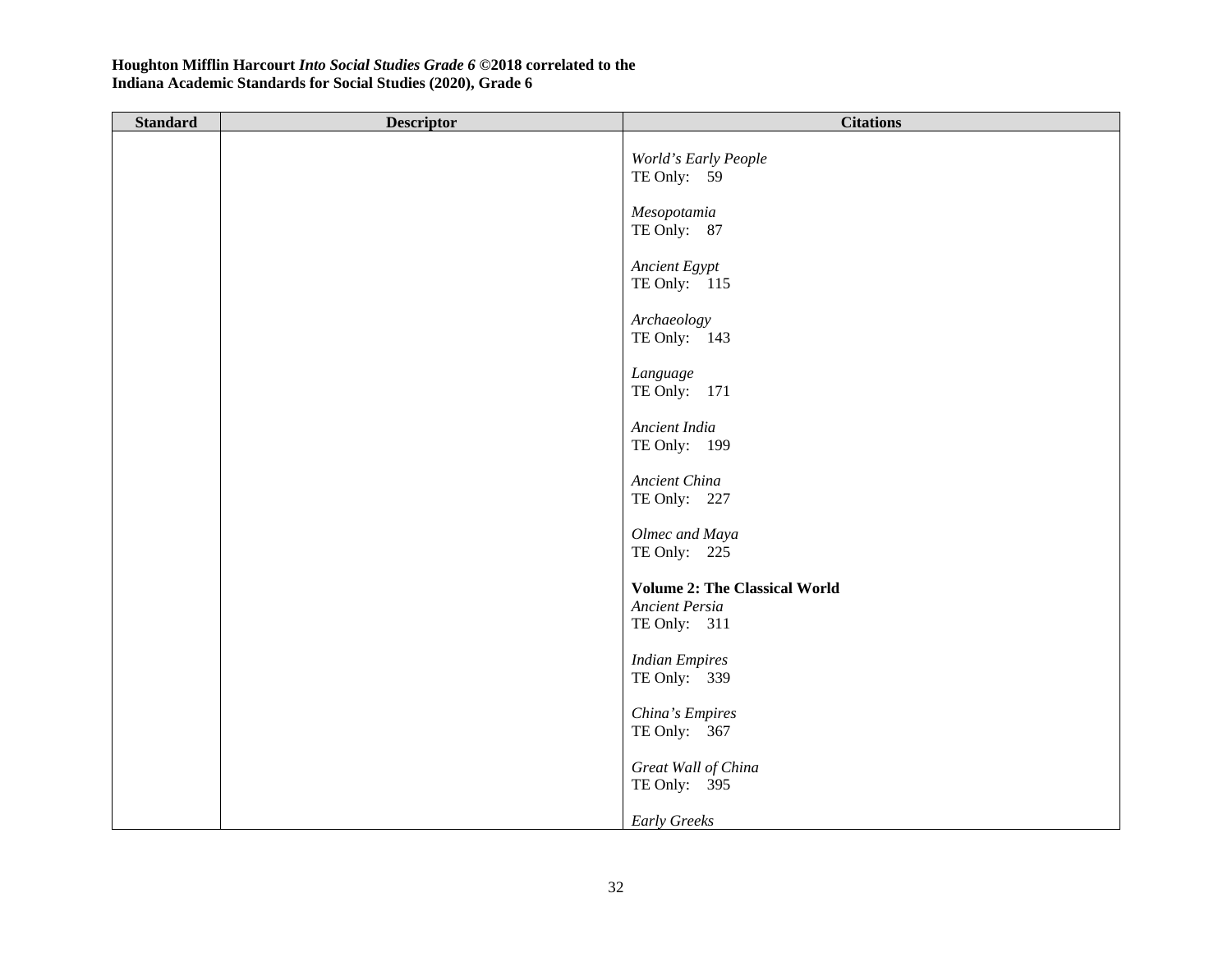| <b>Standard</b> | <b>Descriptor</b> | <b>Citations</b>                                                                       |
|-----------------|-------------------|----------------------------------------------------------------------------------------|
|                 |                   | TE Only: $423$                                                                         |
|                 |                   | Greece's Golden Age                                                                    |
|                 |                   | TE Only: 451                                                                           |
|                 |                   | <b>Early Romans</b><br>TE Only: 479                                                    |
|                 |                   | Roman Empire<br>TE Only: 507                                                           |
|                 |                   | Christianity and Rome's Legacies<br>TE Only: 535                                       |
|                 |                   | Volume 3: The Middle Ages Through the Renaissance<br>Early Middle Ages<br>TE Only: 563 |
|                 |                   | <b>Vikings</b><br>TE Only: 591                                                         |
|                 |                   | African Kingdoms<br>TE Only: 619                                                       |
|                 |                   | <b>East Asian Civilizations</b><br>TE Only: 647                                        |
|                 |                   | Aztecs<br>TE Only: $675$                                                               |
|                 |                   | <b>Incas</b><br>TE Only: 703                                                           |
|                 |                   | <b>First Americans</b><br>TE Only: 731                                                 |
|                 |                   | <b>Byzantine Empire</b><br>TE Only: 759                                                |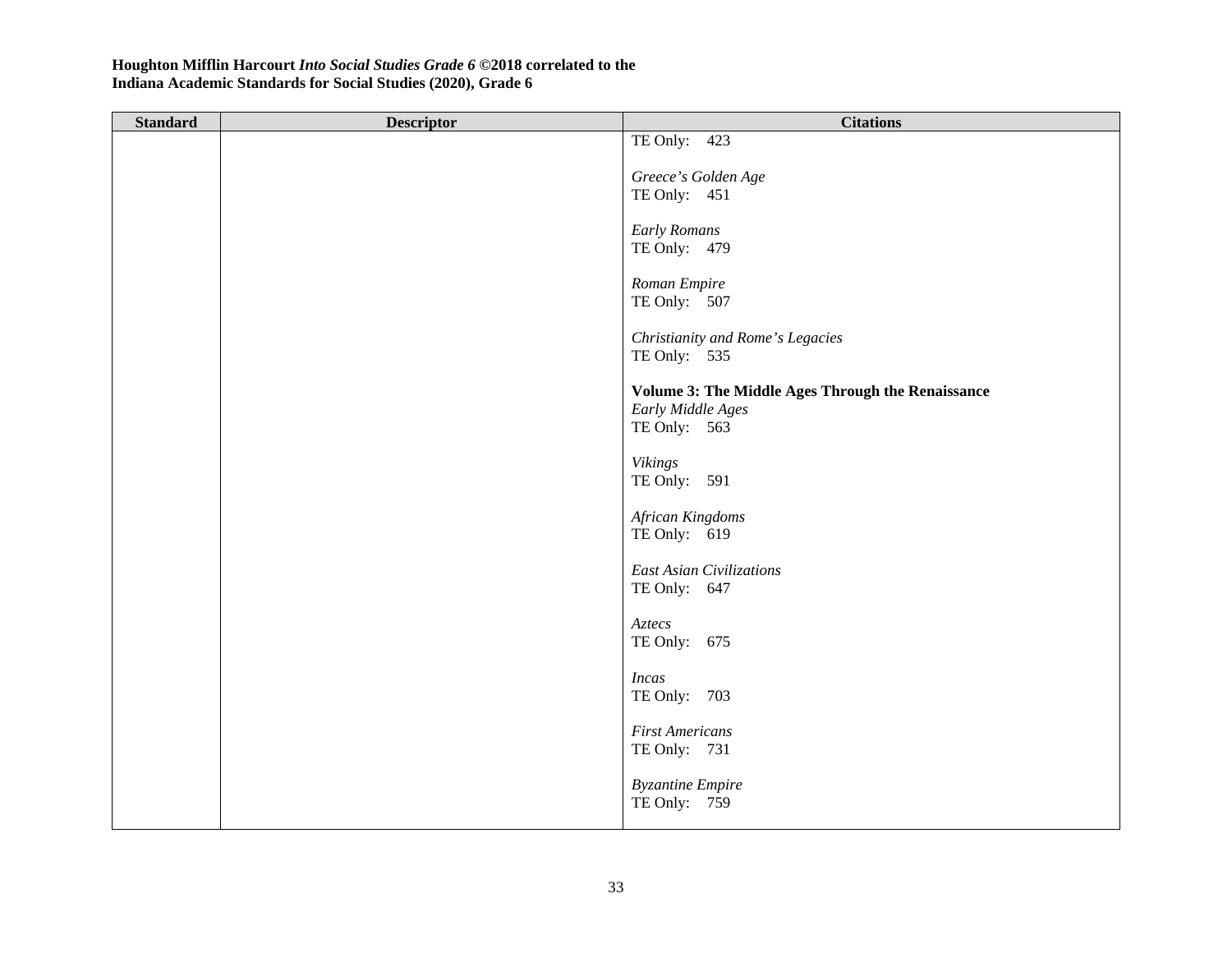| <b>Muslim Empires</b><br>TE Only: 787<br>High/Late Middle Ages |  |
|----------------------------------------------------------------|--|
|                                                                |  |
|                                                                |  |
|                                                                |  |
|                                                                |  |
| TE Only: 815                                                   |  |
| Renaissance and Reformation                                    |  |
| TE Only: 843                                                   |  |
|                                                                |  |
| <b>Volume 4: Early Modern Times to the Present</b>             |  |
| Age of Exploration and Colonization                            |  |
| TE Only: 871                                                   |  |
|                                                                |  |
| Australia and the Pacific Islands                              |  |
| TE Only: 899                                                   |  |
|                                                                |  |
| Enlightenment<br>TE Only: 927                                  |  |
|                                                                |  |
| <b>Industrial Revolution</b>                                   |  |
| TE Only: 955                                                   |  |
|                                                                |  |
| Age of Imperialism                                             |  |
| TE Only: 983                                                   |  |
|                                                                |  |
| Nationalism                                                    |  |
| TE Only: 1011                                                  |  |
| The Great War                                                  |  |
| TE Only: 1039                                                  |  |
|                                                                |  |
| The Second World War                                           |  |
| TE Only: 1067                                                  |  |
|                                                                |  |
| Communism                                                      |  |
| TE Only: 1095                                                  |  |
|                                                                |  |
| The World in the 21st Century<br>TE Only: 1123                 |  |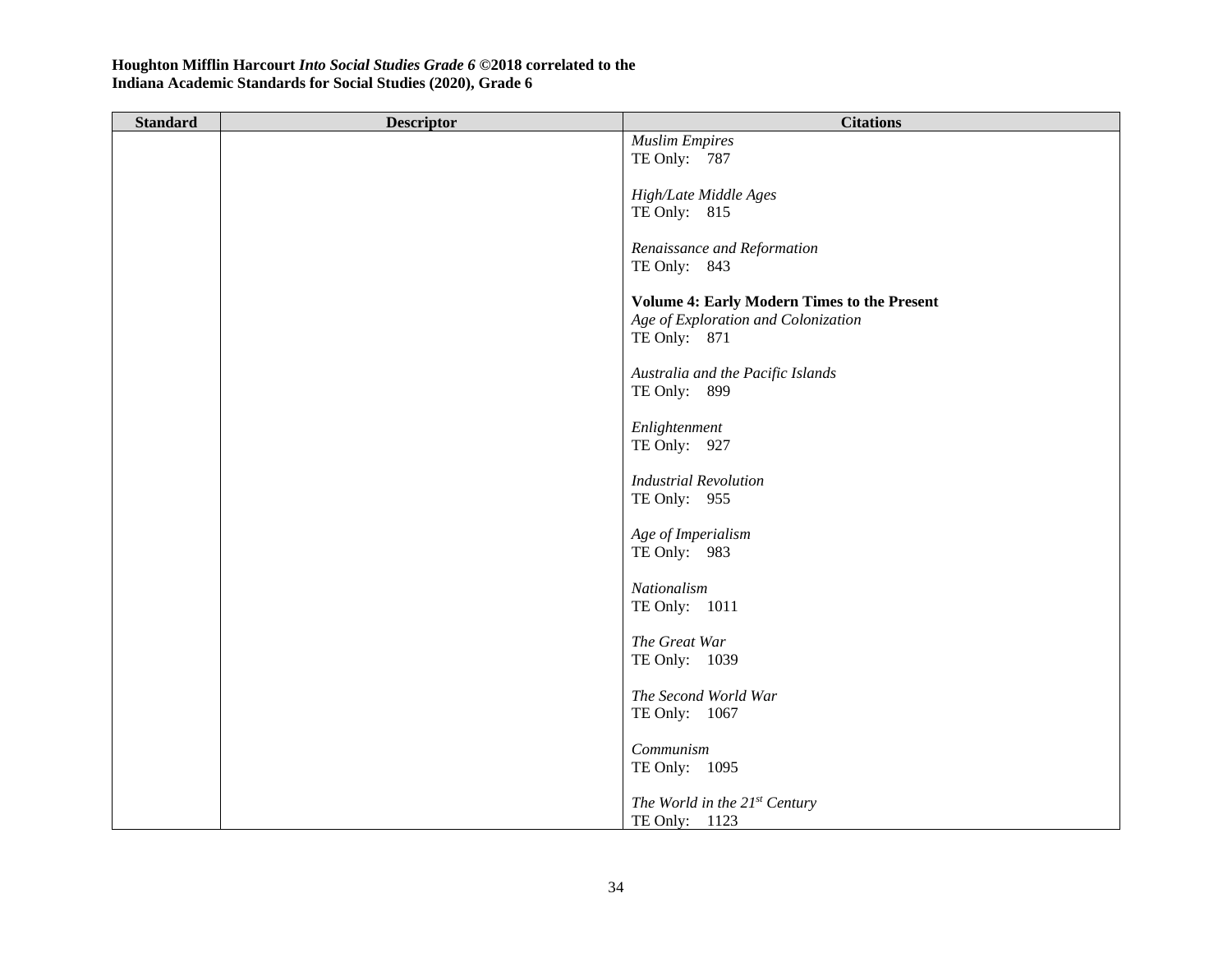| <b>Standard</b> | <b>Descriptor</b>                                           | <b>Citations</b>                     |
|-----------------|-------------------------------------------------------------|--------------------------------------|
| $6 - 8$ .LH.1.2 | Write routinely over a variety of timeframes for a range of | <b>Volume 1: The Ancient World</b>   |
|                 | discipline-specific tasks, purposes, and audiences.         | World Geography                      |
|                 |                                                             | SE/TE:<br>26                         |
|                 |                                                             |                                      |
|                 |                                                             | World's Early People                 |
|                 |                                                             | <b>SE/TE: 82</b>                     |
|                 |                                                             | TE Only: 71, 75                      |
|                 |                                                             |                                      |
|                 |                                                             | Mesopotamia                          |
|                 |                                                             | SE/TE:<br>110                        |
|                 |                                                             | Ancient Egypt                        |
|                 |                                                             | SE/TE:<br>138                        |
|                 |                                                             | TE Only: 134                         |
|                 |                                                             |                                      |
|                 |                                                             | Archaeology                          |
|                 |                                                             | SE/TE:<br>166                        |
|                 |                                                             | TE Only: $156$                       |
|                 |                                                             |                                      |
|                 |                                                             | Language                             |
|                 |                                                             | SE/TE:<br>194                        |
|                 |                                                             |                                      |
|                 |                                                             | Ancient India                        |
|                 |                                                             | SE/TE:<br>222                        |
|                 |                                                             | Ancient China                        |
|                 |                                                             | SE/TE:<br>250                        |
|                 |                                                             |                                      |
|                 |                                                             | <b>Volume 2: The Classical World</b> |
|                 |                                                             | <b>Ancient Hebrews</b>               |
|                 |                                                             | TE Only: 292. 299, 302               |
|                 |                                                             |                                      |
|                 |                                                             | <b>Indian Empire</b>                 |
|                 |                                                             | SE/TE:<br>362                        |
|                 |                                                             |                                      |
|                 |                                                             | <b>Early Greeks</b>                  |
|                 |                                                             | SE/TE:<br>446                        |
|                 |                                                             |                                      |
|                 |                                                             | Greece's Golden Age                  |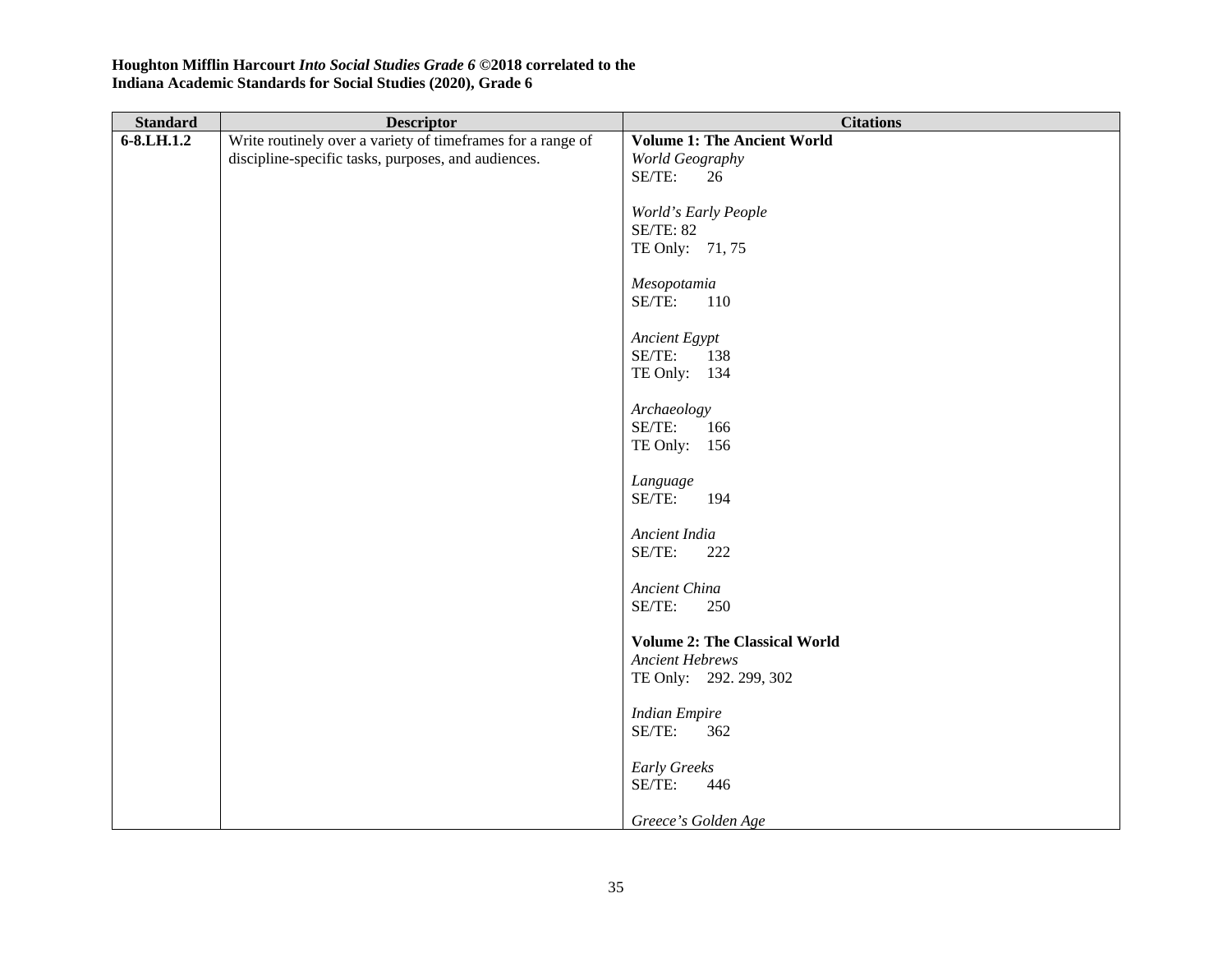| <b>Standard</b> | <b>Descriptor</b> | <b>Citations</b>                                         |
|-----------------|-------------------|----------------------------------------------------------|
|                 |                   | TE Only: 460                                             |
|                 |                   |                                                          |
|                 |                   | <b>Early Romans</b>                                      |
|                 |                   | SE/TE:<br>502                                            |
|                 |                   |                                                          |
|                 |                   | <b>Volume 3: The Middle Ages Through the Renaissance</b> |
|                 |                   | Early Middle Ages                                        |
|                 |                   | SE/TE:<br>586                                            |
|                 |                   | TE Only: 583, 587                                        |
|                 |                   |                                                          |
|                 |                   | <b>Vikings</b>                                           |
|                 |                   | TE Only: 600, 602, 611, 612, 615                         |
|                 |                   |                                                          |
|                 |                   | African Kingdoms                                         |
|                 |                   | SE/TE:<br>642                                            |
|                 |                   | TE Only: 638, 643                                        |
|                 |                   | East Asian Civilizations                                 |
|                 |                   | SE/TE:<br>670                                            |
|                 |                   | TE Only: 656, 657, 658, 659, 660, 664, 671               |
|                 |                   |                                                          |
|                 |                   | Aztecs                                                   |
|                 |                   | SE/TE:<br>698                                            |
|                 |                   | TE Only:<br>677, 682, 684, 686, 694, 699                 |
|                 |                   |                                                          |
|                 |                   | <b>Incas</b>                                             |
|                 |                   | SE/TE:<br>726                                            |
|                 |                   | TE Only: 705, 712, 722, 727                              |
|                 |                   |                                                          |
|                 |                   | <b>First Americans</b>                                   |
|                 |                   | SE/TE:<br>754                                            |
|                 |                   | TE Only: 744, 750, 751, 752, 765                         |
|                 |                   |                                                          |
|                 |                   | <b>Byzantine Empire</b>                                  |
|                 |                   | SE/TE:<br>782                                            |
|                 |                   | TE Only: 761, 776, 783                                   |
|                 |                   |                                                          |
|                 |                   | <b>Muslim Empires</b>                                    |
|                 |                   | TE Only: 794, 797, 807, 811                              |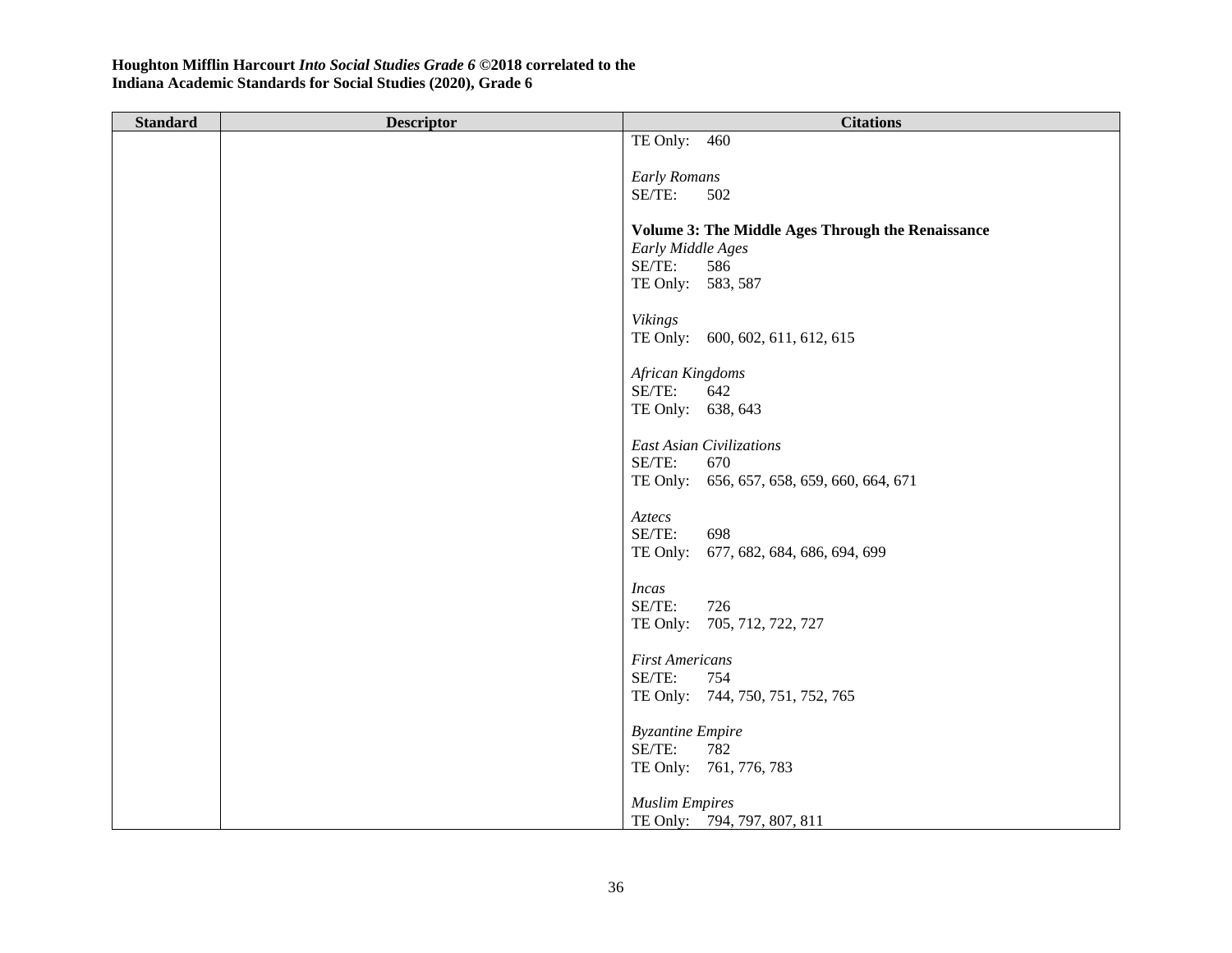| <b>Standard</b> | <b>Descriptor</b> | <b>Citations</b>                                                                                                                   |
|-----------------|-------------------|------------------------------------------------------------------------------------------------------------------------------------|
|                 |                   | High/Late Middle Ages<br>SE/TE:<br>838<br>TE Only: 822, 823, 836, 839                                                              |
|                 |                   | Renaissance and Reformation<br>SE/TE:<br>866<br>TE Only: 850, 853, 854, 856, 860, 862, 863                                         |
|                 |                   | <b>Volume 4: Early Modern Times to the Present</b><br>Age of Exploration and Colonization<br>TE Only: 873, 879, 880, 888, 892, 895 |
|                 |                   | Enlightenment<br>TE Only: 934, 940, 941, 945, 951                                                                                  |
|                 |                   | <b>Industrial Revolution</b><br>TE Only: 962, 965, 966                                                                             |
|                 |                   | Australia and the Pacific Islands<br>TE Only: 906, 910, 912, 915, 916, 923                                                         |
|                 |                   | <b>Industrial Revolution</b><br>TE Only: 972, 979                                                                                  |
|                 |                   | Age of Imperialism<br>TE Only: 996, 1003, 1007                                                                                     |
|                 |                   | Nationalism<br>SE/TE:<br>1034<br>TE Only: 1018, 1020, 1021, 1026, 1031                                                             |
|                 |                   | The Great War<br>TE Only: 1059, 1060, 1063                                                                                         |
|                 |                   | The Second World War<br>TE Only: 1076, 1078, 1079, 1087, 1091                                                                      |
|                 |                   | Communism                                                                                                                          |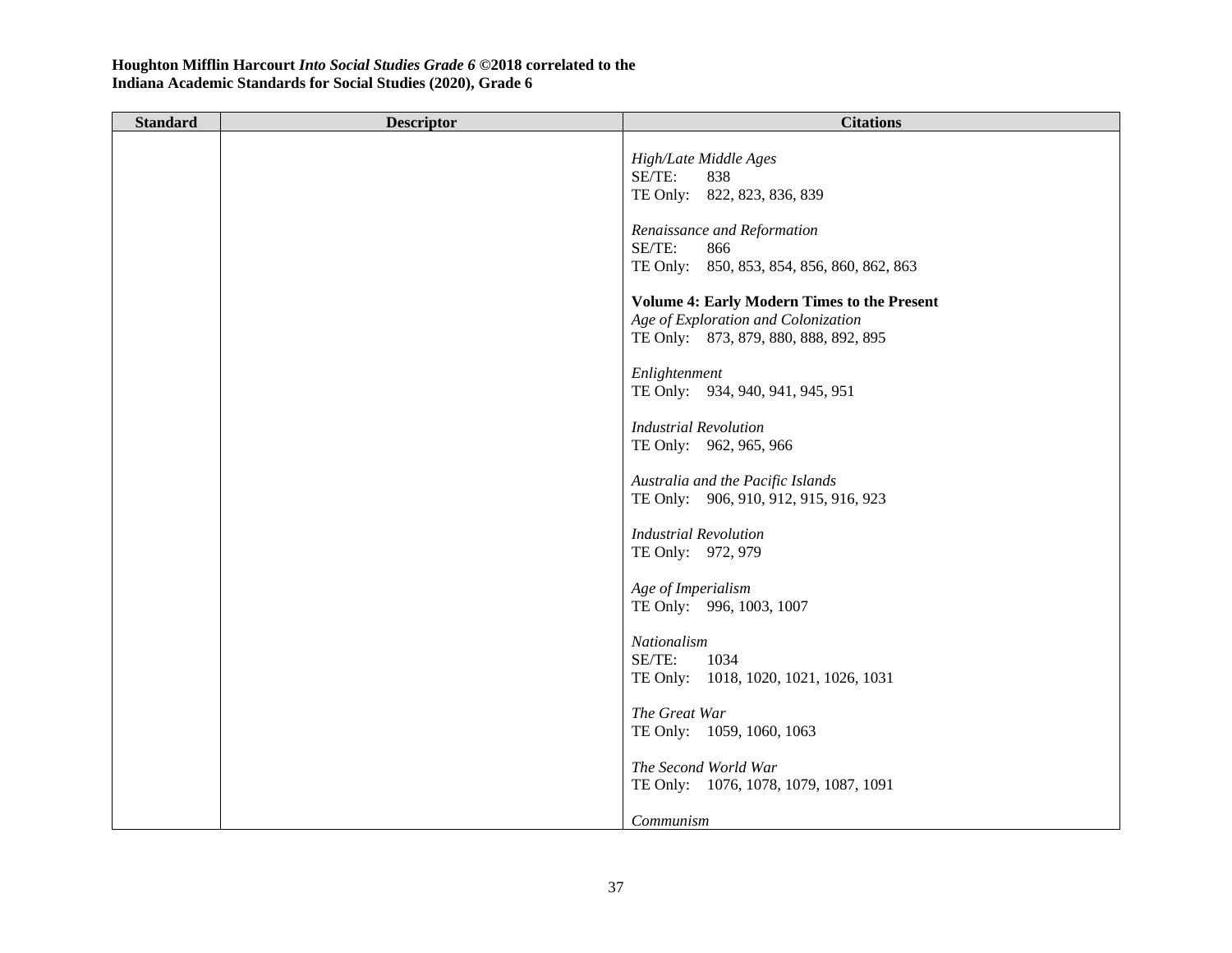| <b>Standard</b> | <b>Descriptor</b>                                                                                              | <b>Citations</b>                                           |
|-----------------|----------------------------------------------------------------------------------------------------------------|------------------------------------------------------------|
|                 |                                                                                                                | TE Only: 1117, 1119                                        |
|                 |                                                                                                                |                                                            |
|                 |                                                                                                                | The World in the 21st Century<br>TE Only: 1132, 1144, 1147 |
|                 |                                                                                                                |                                                            |
|                 | <b>Key Ideas and Textual Support (Reading)</b>                                                                 |                                                            |
|                 | LH.2: Extract and construct meaning from history/social studies texts using a variety of comprehension skills. |                                                            |
| 6-8.LH.2.1      | Cite specific textual evidence to support analysis of primary                                                  | <b>Volume 1: The Ancient World</b>                         |
|                 | and secondary sources.                                                                                         | Climate and the Environment                                |
|                 |                                                                                                                | TE Only: 41, 53                                            |
|                 |                                                                                                                | <b>Ancient Egypt</b>                                       |
|                 |                                                                                                                | TE Only: 131                                               |
|                 |                                                                                                                |                                                            |
|                 |                                                                                                                | <b>Volume 3: The Middle Ages Through the Renaissance</b>   |
|                 |                                                                                                                | <b>Vikings</b><br>TE Only: 607                             |
|                 |                                                                                                                |                                                            |
|                 |                                                                                                                | <b>Volume 4: Early Modern Times to the Present</b>         |
|                 |                                                                                                                | Communism                                                  |
|                 |                                                                                                                | TE Only: 1109                                              |
| 6-8.LH.2.2      | Determine the central ideas or information of a primary or                                                     | <b>Volume 1: The Ancient World</b>                         |
|                 | secondary source; provide an accurate summary of the source                                                    | World Geography                                            |
|                 | distinct from prior knowledge or opinions.                                                                     | TE Only: 9, 11                                             |
|                 |                                                                                                                | World's Early People                                       |
|                 |                                                                                                                | TE Only: 65, 73, 77, 79                                    |
|                 |                                                                                                                |                                                            |
|                 |                                                                                                                | Mesopotamia                                                |
|                 |                                                                                                                | TE Only: 95, 99, 105                                       |
|                 |                                                                                                                | Ancient Egypt                                              |
|                 |                                                                                                                | TE Only: 123                                               |
|                 |                                                                                                                |                                                            |
|                 |                                                                                                                | Language                                                   |
|                 |                                                                                                                | TE Only: 183, 185, 191                                     |
|                 |                                                                                                                | <b>Volume 2: The Classical World</b>                       |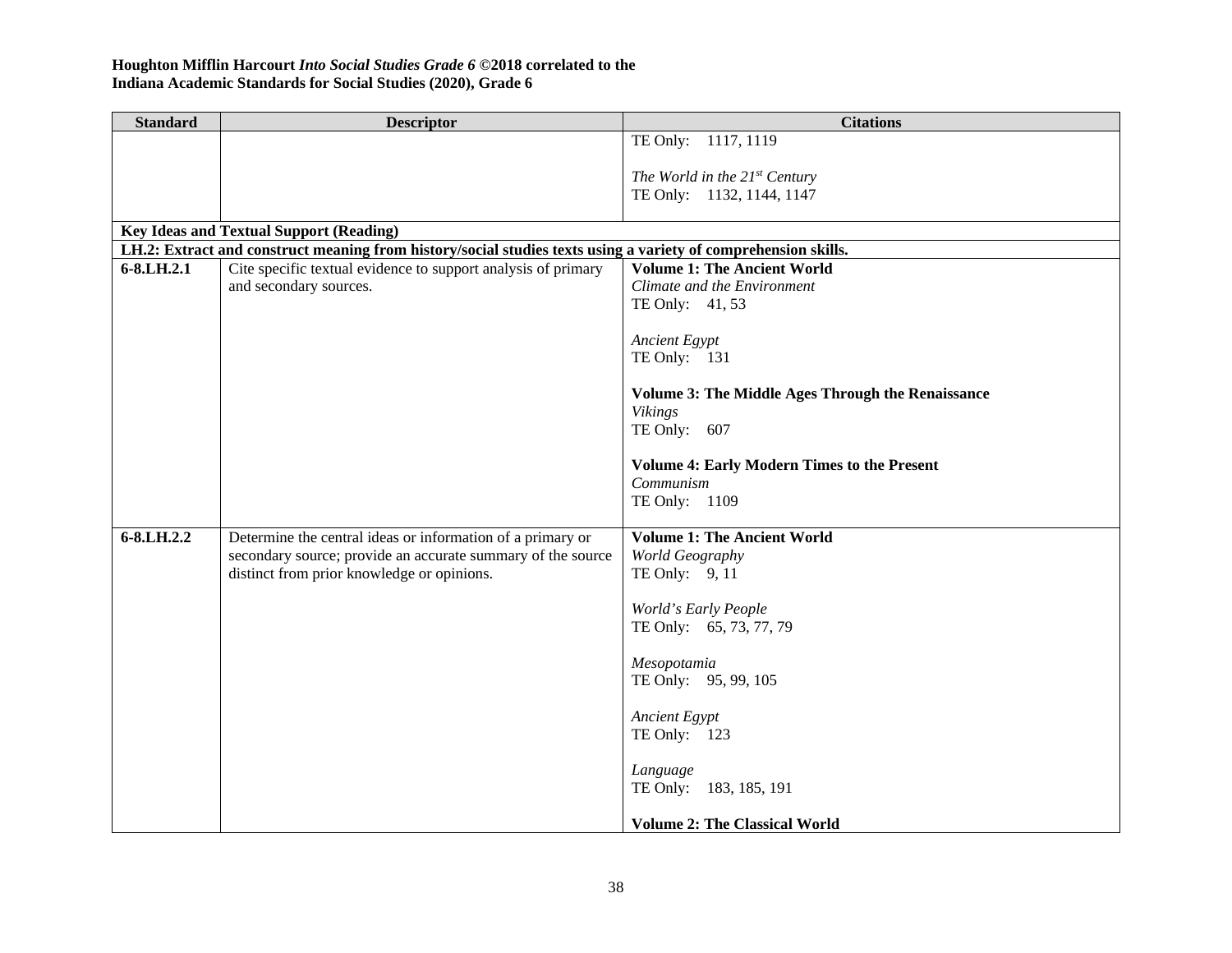| <b>Standard</b> | <b>Descriptor</b>                                               | <b>Citations</b>                                         |
|-----------------|-----------------------------------------------------------------|----------------------------------------------------------|
|                 |                                                                 | <b>Ancient Hebrews</b>                                   |
|                 |                                                                 | TE Only: 291                                             |
|                 |                                                                 | <b>Ancient Persia</b>                                    |
|                 |                                                                 | TE Only: 327                                             |
|                 |                                                                 |                                                          |
|                 |                                                                 | Great Wall of China                                      |
|                 |                                                                 | TE Only: 413                                             |
|                 |                                                                 | Christianity and Rome's Legacies                         |
|                 |                                                                 | TE Only: 553                                             |
|                 |                                                                 |                                                          |
|                 |                                                                 | <b>Volume 3: The Middle Ages Through the Renaissance</b> |
|                 |                                                                 | African Kingdoms<br>TE Only: 627                         |
|                 |                                                                 |                                                          |
|                 |                                                                 | <b>East Asian Civilizations</b>                          |
|                 |                                                                 | TE Only: 667                                             |
|                 |                                                                 | <b>First Americans</b>                                   |
|                 |                                                                 | TE Only: 739                                             |
|                 |                                                                 |                                                          |
|                 |                                                                 | <b>Volume 4: Early Modern Times to the Present</b>       |
|                 |                                                                 | Enlightenment                                            |
|                 |                                                                 | TE Only: 937                                             |
|                 |                                                                 | Nationalism                                              |
|                 |                                                                 | TE Only: 1018                                            |
|                 |                                                                 |                                                          |
|                 |                                                                 | The Second World War                                     |
|                 |                                                                 | TE Only: 1079, 1081                                      |
| 6-8.LH.2.3      | Identify key steps in a text's description of a process related | <b>Volume 4: Early Modern Times to the Present</b>       |
|                 | to history/social studies (Examples: how a bill becomes a       | Age of Exploration and Colonization                      |
|                 | law, how interest rates are raised or lowered).                 | TE Only: 877                                             |
|                 |                                                                 | Age of Imperialism                                       |
|                 |                                                                 | TE Only: 991                                             |
|                 |                                                                 |                                                          |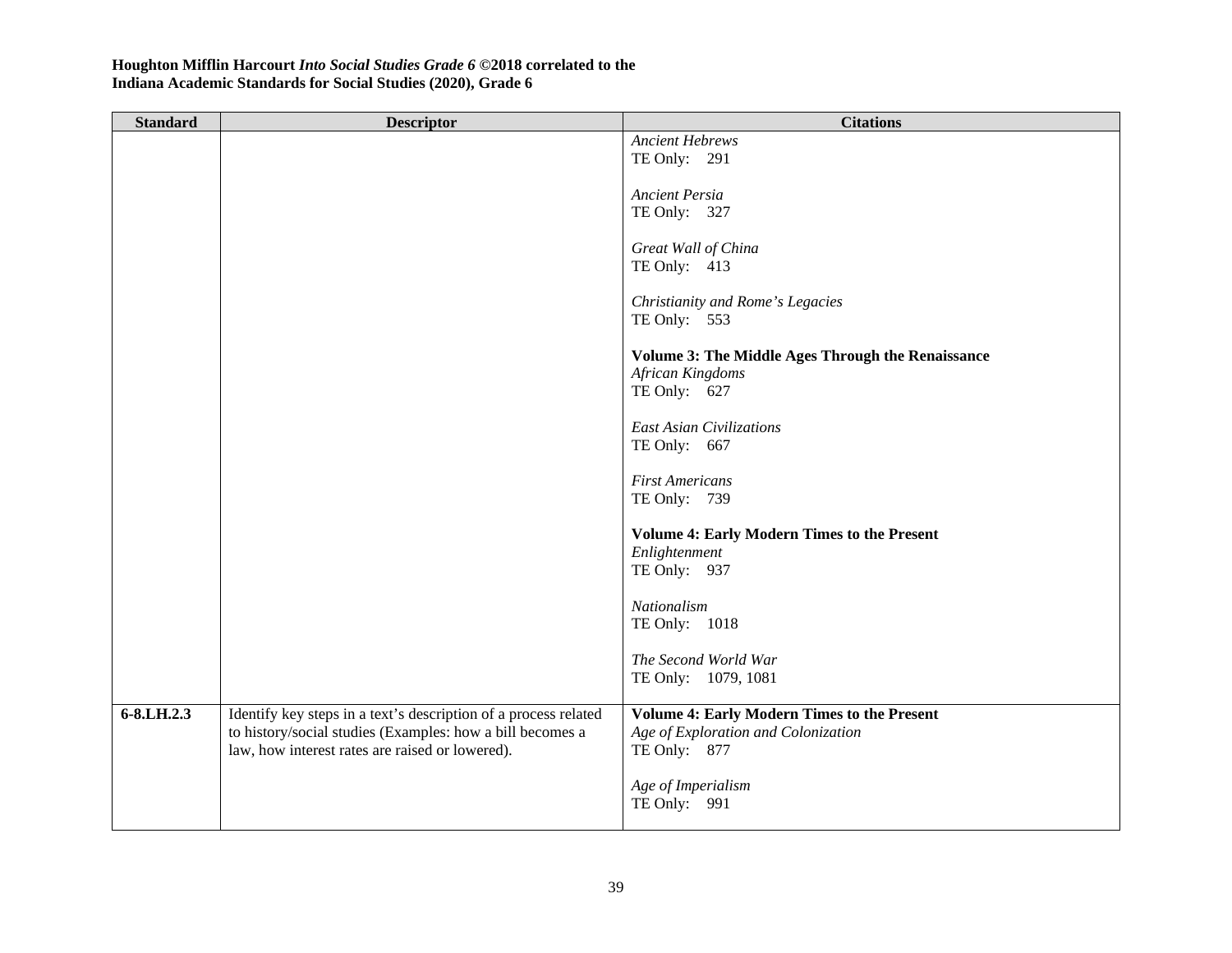| <b>Standard</b> | <b>Descriptor</b>                                                                                                          | <b>Citations</b>                                         |  |
|-----------------|----------------------------------------------------------------------------------------------------------------------------|----------------------------------------------------------|--|
|                 | <b>Structural Elements and Organization (Reading)</b>                                                                      |                                                          |  |
|                 | LH.3: Build understanding of history/social studies texts, using knowledge, structural organization, and author's purpose. |                                                          |  |
| 6-8.LH.3.1      | Determine the meaning of words and phrases as they are used                                                                | <b>Volume 1: The Ancient World</b>                       |  |
|                 | in a text, including vocabulary specific to domains related to                                                             | World Geography                                          |  |
|                 | history/social studies.                                                                                                    | SE/TE:<br>$10 - 11$                                      |  |
|                 |                                                                                                                            | <b>Volume 2: The Classical World</b>                     |  |
|                 |                                                                                                                            | <b>Ancient Hebrews</b>                                   |  |
|                 |                                                                                                                            | TE Only: 291                                             |  |
|                 |                                                                                                                            |                                                          |  |
|                 |                                                                                                                            | <b>Volume 3: The Middle Ages Through the Renaissance</b> |  |
|                 |                                                                                                                            | <b>African Kingdoms</b>                                  |  |
|                 |                                                                                                                            | TE Only: 620                                             |  |
|                 |                                                                                                                            |                                                          |  |
|                 |                                                                                                                            | Incas                                                    |  |
|                 |                                                                                                                            | TE Only: 721                                             |  |
|                 |                                                                                                                            | <b>Muslim Empires</b>                                    |  |
|                 |                                                                                                                            | TE Only: 789, 809                                        |  |
|                 |                                                                                                                            |                                                          |  |
|                 |                                                                                                                            | <b>Volume 4: Early Modern Times to the Present</b>       |  |
|                 |                                                                                                                            | Australia and the Pacific Islands                        |  |
|                 |                                                                                                                            | TE Only: 900                                             |  |
|                 |                                                                                                                            |                                                          |  |
|                 |                                                                                                                            | Nationalism                                              |  |
|                 |                                                                                                                            | TE Only: 1012                                            |  |
| 6-8.LH.3.2      | Describe how a text presents information (Examples:                                                                        | <b>Volume 1: The Ancient World</b>                       |  |
|                 | sequentially, comparatively, causally).                                                                                    | Mesopotamia                                              |  |
|                 |                                                                                                                            | TE Only: 109                                             |  |
|                 |                                                                                                                            |                                                          |  |
|                 |                                                                                                                            | <b>Volume 3: The Middle Ages Through the Renaissance</b> |  |
|                 |                                                                                                                            | Aztecs                                                   |  |
|                 |                                                                                                                            | TE Only: 685, 689                                        |  |
|                 |                                                                                                                            |                                                          |  |
|                 |                                                                                                                            | <b>First Americans</b><br>TE Only: 739, 749, 751         |  |
|                 |                                                                                                                            |                                                          |  |
|                 |                                                                                                                            | <b>Volume 4: Early Modern Times to the Present</b>       |  |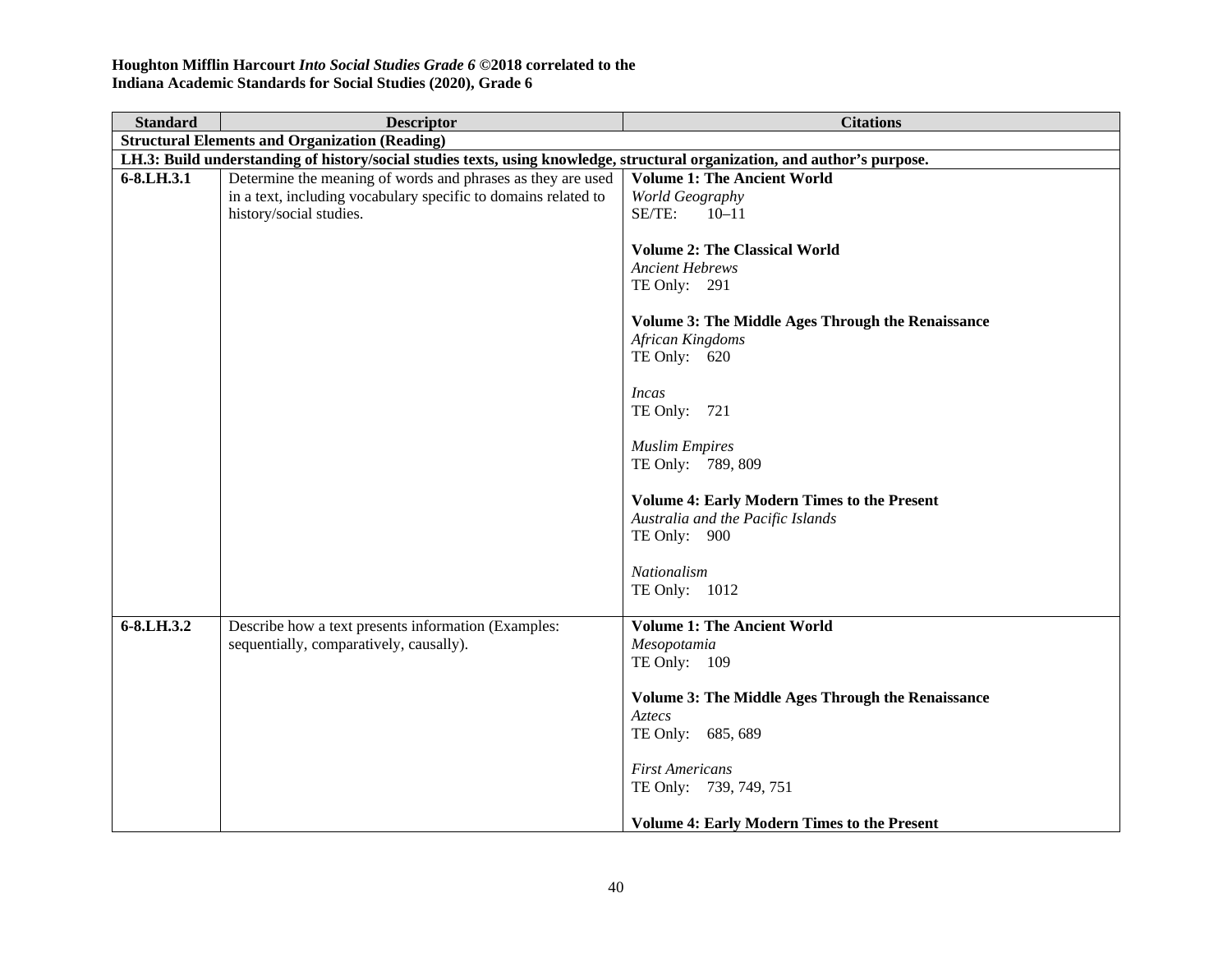| <b>Standard</b> | <b>Descriptor</b>                                                                                                              | <b>Citations</b>                                                       |
|-----------------|--------------------------------------------------------------------------------------------------------------------------------|------------------------------------------------------------------------|
|                 |                                                                                                                                | Age of Explorations and Colonization                                   |
|                 |                                                                                                                                | TE Only: 872                                                           |
|                 |                                                                                                                                | Enlightenment                                                          |
|                 |                                                                                                                                | TE Only: 928, 935                                                      |
|                 |                                                                                                                                |                                                                        |
|                 |                                                                                                                                | The Great War<br>TE Only: 1040                                         |
|                 |                                                                                                                                |                                                                        |
| 6-8.LH.3.3      | Identify aspects of a text that reveal an author's perspective                                                                 | <b>Volume 2: The Classical World</b>                                   |
|                 | or purpose (Examples: loaded language, inclusion or                                                                            | <b>Ancient Hebrews</b>                                                 |
|                 | avoidance of particular facts).                                                                                                | TE Only: 297                                                           |
|                 |                                                                                                                                | Great Wall of China                                                    |
|                 |                                                                                                                                | TE Only: 417                                                           |
|                 |                                                                                                                                |                                                                        |
|                 |                                                                                                                                | <b>Volume 3: The Middle Ages Through the Renaissance</b><br>Aztecs     |
|                 |                                                                                                                                | TE Only: 682                                                           |
|                 |                                                                                                                                |                                                                        |
|                 |                                                                                                                                | <b>Inca</b>                                                            |
|                 |                                                                                                                                | TE Only: 711                                                           |
|                 | <b>Synthesis and Connection of Ideas (Reading)</b>                                                                             |                                                                        |
|                 | LH.4: Build understanding of history/social studies texts by synthesizing and connecting ideas and evaluating specific claims. |                                                                        |
| 6-8.LH.4.1      | Integrate visual information (Examples: charts, graphs,                                                                        | This standard is covered throughout the program. Representative pages: |
|                 | photographs, videos, or maps) with other information in print                                                                  |                                                                        |
|                 | and digital texts.                                                                                                             | <b>Volume 1: The Ancient World</b>                                     |
|                 |                                                                                                                                | World Geography                                                        |
|                 |                                                                                                                                | SE/TE:<br>$22 - 23$                                                    |
|                 |                                                                                                                                | Climate and the Environment                                            |
|                 |                                                                                                                                | SE/TE:<br>49                                                           |
|                 |                                                                                                                                |                                                                        |
|                 |                                                                                                                                | World's Early People<br>SE/TE:<br>67                                   |
|                 |                                                                                                                                |                                                                        |
|                 |                                                                                                                                | <b>Ancient Egypt</b>                                                   |
|                 |                                                                                                                                | SE/TE:<br>$126 - 127$                                                  |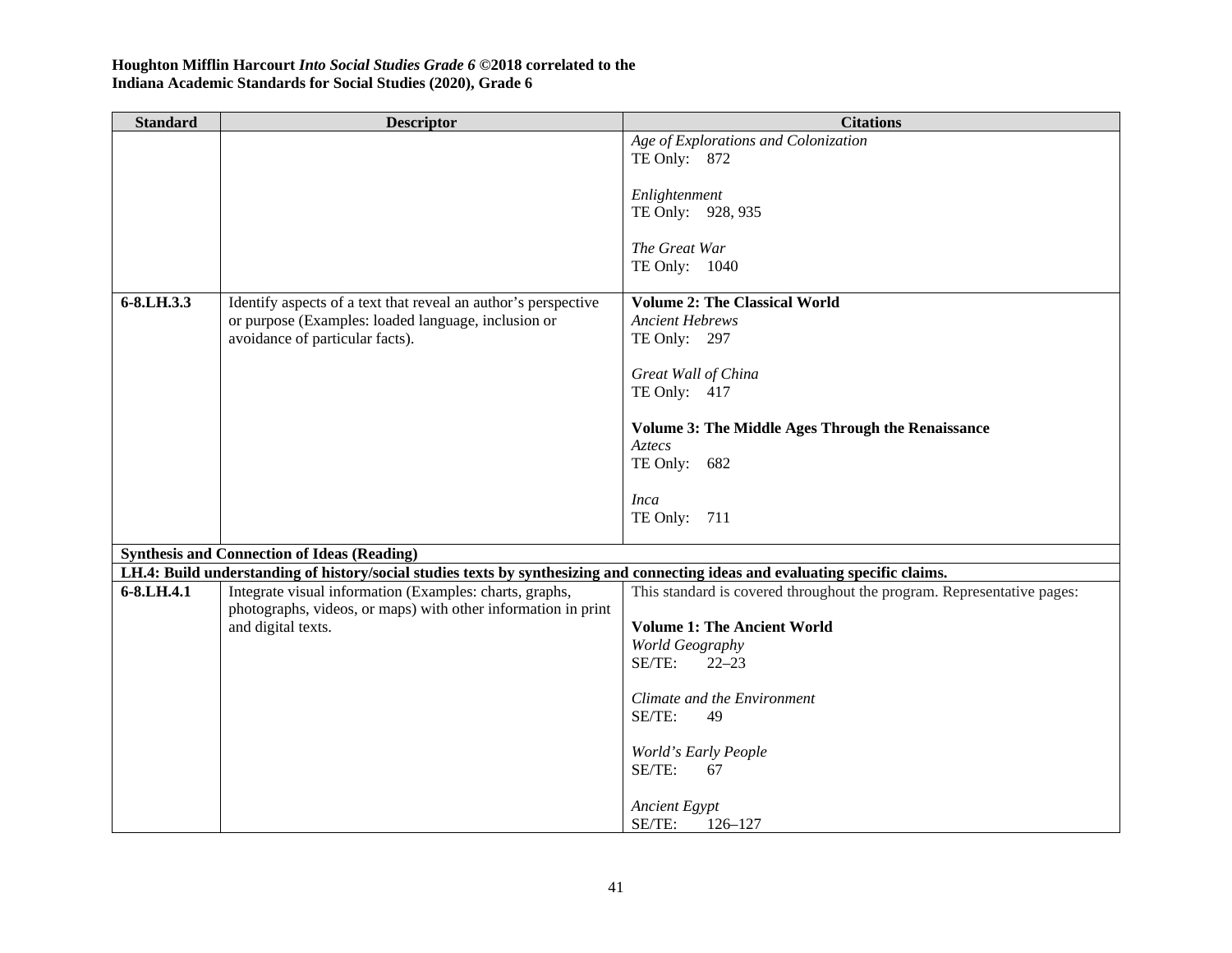| <b>Standard</b> | <b>Descriptor</b> | <b>Citations</b>                                                                            |
|-----------------|-------------------|---------------------------------------------------------------------------------------------|
|                 |                   | Language<br>SE/TE:<br>188-189                                                               |
|                 |                   | Ancient China<br>TE Only: 249                                                               |
|                 |                   | <b>Volume 2: The Classical World</b><br><b>Ancient Hebrews</b><br>SE/TE:<br>292-293         |
|                 |                   | <b>Indian Empires</b><br>SE/TE:<br>352-353                                                  |
|                 |                   | Roman Empire<br>SE/TE:<br>524-525                                                           |
|                 |                   | Christianity and Rome's Legacies<br>SE/TE:<br>556-557                                       |
|                 |                   | Volume 3: The Middle Ages Through the Renaissance<br>Early Middle Ages<br>SE/TE:<br>580-581 |
|                 |                   | <b>Vikings</b><br>SE/TE:<br>608-609                                                         |
|                 |                   | African Kingdoms<br>SE/TE:<br>632-633                                                       |
|                 |                   | East Asian Civilizations<br>SE/TE:<br>658-659                                               |
|                 |                   | Aztecs<br>SE/TE:<br>682-683                                                                 |
|                 |                   | <b>Incas</b><br>SE/TE:<br>712-713                                                           |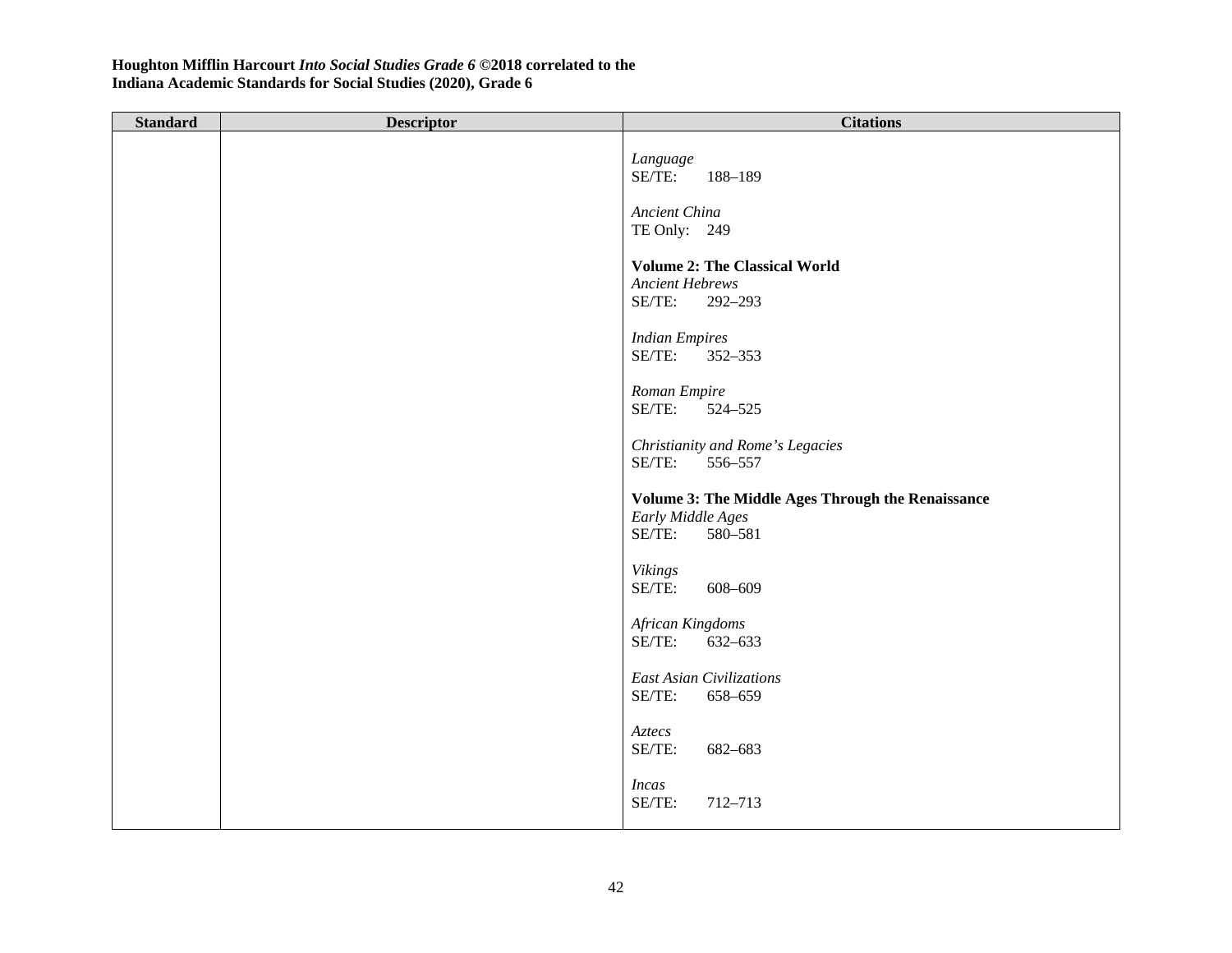| <b>Standard</b> | <b>Descriptor</b>                                           | <b>Citations</b>                                         |
|-----------------|-------------------------------------------------------------|----------------------------------------------------------|
|                 |                                                             | Vol. 4: Early Modern Times to the Present                |
|                 |                                                             | Age of Imperialism                                       |
|                 |                                                             | SE/TE:<br>880-881                                        |
|                 |                                                             |                                                          |
|                 |                                                             | Enlightenment                                            |
|                 |                                                             | SE/TE:<br>934-935                                        |
|                 |                                                             |                                                          |
|                 |                                                             | <b>Industrial Revolution</b>                             |
|                 |                                                             | SE/TE:<br>976-977                                        |
|                 |                                                             |                                                          |
|                 |                                                             | The Great War                                            |
|                 |                                                             | SE/TE:<br>1046-1047                                      |
|                 |                                                             | The World in the 21st Century                            |
|                 |                                                             | SE/TE:<br>1134-1135                                      |
|                 |                                                             |                                                          |
| 6-8.LH.4.2      | Distinguish among fact, opinion, and reasoned judgment in a | <b>Volume 2: The Classical World</b>                     |
|                 | text.                                                       | <b>Ancient Hebrews</b>                                   |
|                 |                                                             | TE Only: 297                                             |
|                 |                                                             |                                                          |
|                 |                                                             | <b>Ancient Persia</b>                                    |
|                 |                                                             | TE Only: 317, 319, 325, 331                              |
|                 |                                                             |                                                          |
|                 |                                                             | Great Wall of China                                      |
|                 |                                                             | TE Only: 409                                             |
|                 |                                                             |                                                          |
|                 |                                                             | <b>Volume 3: The Middle Ages Through the Renaissance</b> |
|                 |                                                             | <b>First Americans</b>                                   |
|                 |                                                             | TE Only: 737, 741, 751, 753                              |
| 6-8.LH.4.3      | Compare and contrast treatments of the same topic in a      | <b>Volume 1: The Ancient World</b>                       |
|                 | primary and secondary source.                               |                                                          |
|                 |                                                             | World Geography<br>SE/TE:<br>17                          |
|                 |                                                             |                                                          |
|                 |                                                             | Climate and the Environment                              |
|                 |                                                             | TE Only: 52                                              |
|                 |                                                             |                                                          |
|                 |                                                             | <b>Ancient Egypt</b>                                     |
|                 |                                                             | TE Only: 131                                             |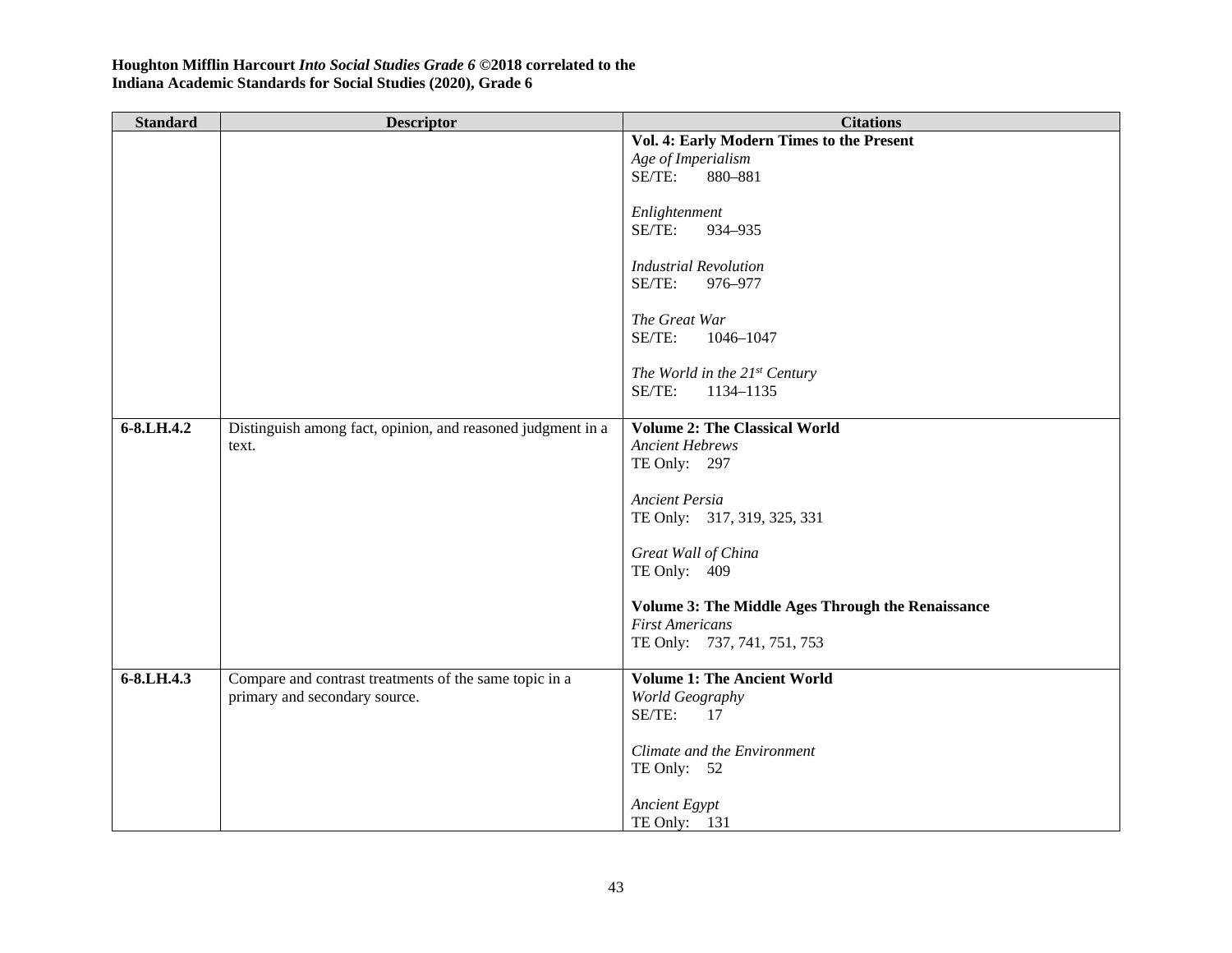| <b>Standard</b>                 | <b>Descriptor</b>                                                       | <b>Citations</b>                                                                            |  |
|---------------------------------|-------------------------------------------------------------------------|---------------------------------------------------------------------------------------------|--|
|                                 |                                                                         | Archaeology<br>TE Only: 161                                                                 |  |
|                                 |                                                                         | <b>Volume 2: The Classical World</b><br><b>Ancient Persia</b><br>TE Only: 329               |  |
|                                 |                                                                         | <b>Indian Empires</b><br>TE Only: 349                                                       |  |
|                                 |                                                                         | Early Greeks<br>TE Only: 429, 433, 437                                                      |  |
|                                 |                                                                         | Roman Empire<br>TE Only: 521                                                                |  |
|                                 |                                                                         | Volume 3: The Middle Ages Through the Renaissance<br>Early Middle Ages<br>TE Only: 569, 573 |  |
|                                 |                                                                         | Aztecs<br>TE Only: 693                                                                      |  |
|                                 |                                                                         | <b>East Asian Civilizations</b><br>TE Only: 666                                             |  |
|                                 |                                                                         | <b>First Americans</b><br>TE Only: 739                                                      |  |
|                                 |                                                                         | Vol. 4: Early Modern Times to the Present<br>Age of Imperialism<br>TE Only: 995             |  |
|                                 |                                                                         | The Second World War<br>TE Only: 1082                                                       |  |
| <b>Writing Genres (Writing)</b> |                                                                         |                                                                                             |  |
|                                 | LH.5: Write for different purposes and to specific audiences or people. |                                                                                             |  |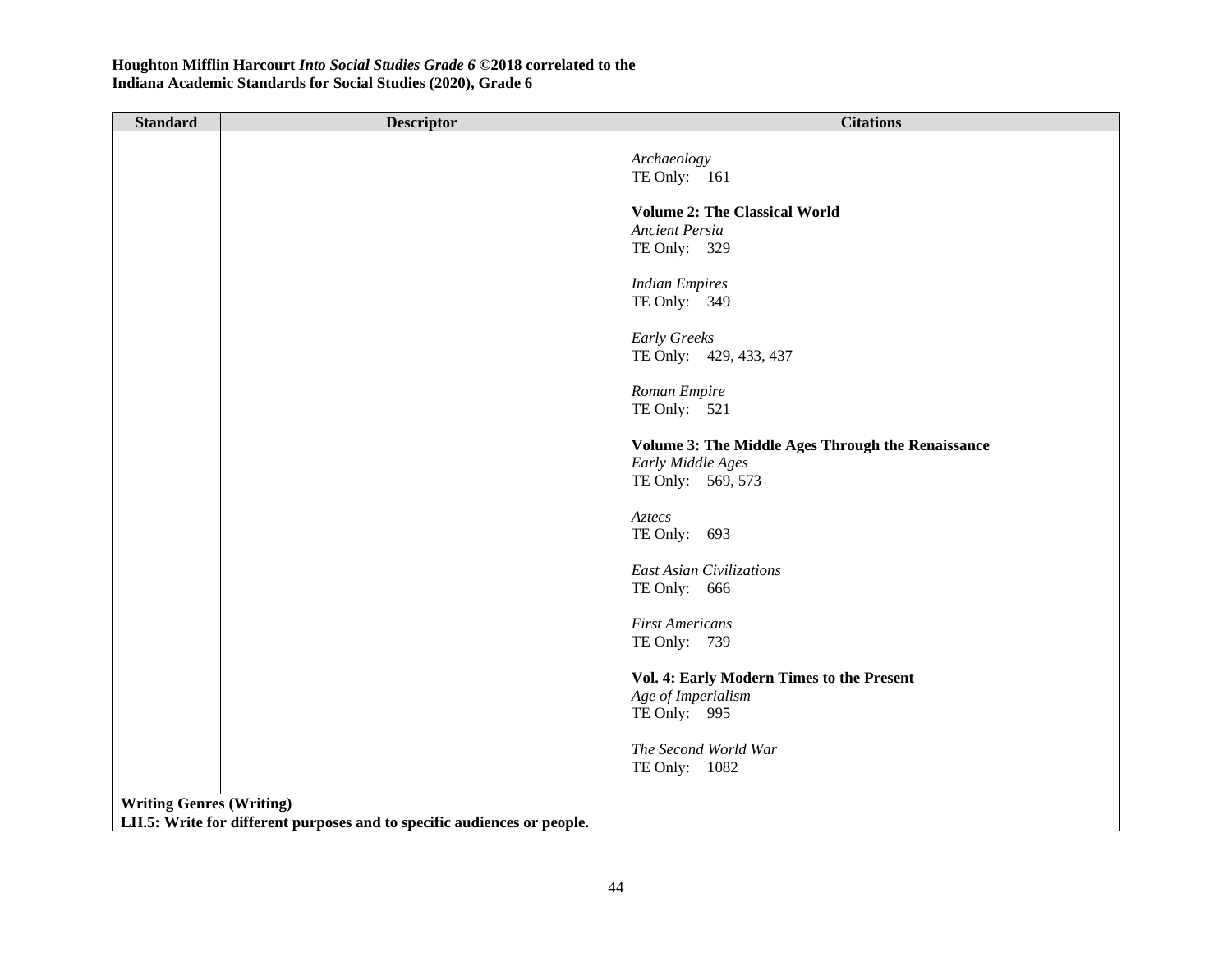| <b>Standard</b> | <b>Descriptor</b>                                       | <b>Citations</b>                                         |
|-----------------|---------------------------------------------------------|----------------------------------------------------------|
| 6-8.LH.5.1      | Write arguments focused on discipline-specific content. | <b>Volume 1: The Ancient World</b>                       |
|                 |                                                         | Mesopotamia                                              |
|                 |                                                         | TE Only: 103                                             |
|                 |                                                         |                                                          |
|                 |                                                         | Ancient Egypt                                            |
|                 |                                                         | TE Only: 138                                             |
|                 |                                                         |                                                          |
|                 |                                                         | Ancient India                                            |
|                 |                                                         | TE Only: 218                                             |
|                 |                                                         |                                                          |
|                 |                                                         | Ancient China                                            |
|                 |                                                         | TE Only: 240                                             |
|                 |                                                         |                                                          |
|                 |                                                         | <b>Volume 2: The Classical World</b>                     |
|                 |                                                         | <b>Indian Empires</b>                                    |
|                 |                                                         | TE Only: 360, 362                                        |
|                 |                                                         |                                                          |
|                 |                                                         | Greece's Golden Age<br>TE Only: 458                      |
|                 |                                                         |                                                          |
|                 |                                                         | Roman Empire                                             |
|                 |                                                         | TE Only: 520                                             |
|                 |                                                         |                                                          |
|                 |                                                         | <b>Volume 3: The Middle Ages Through the Renaissance</b> |
|                 |                                                         | <b>Vikings</b>                                           |
|                 |                                                         | TE Only: 612                                             |
|                 |                                                         |                                                          |
|                 |                                                         | <b>Incas</b>                                             |
|                 |                                                         | SE/TE:<br>726                                            |
|                 |                                                         |                                                          |
|                 |                                                         | <b>Byzantine Empire</b>                                  |
|                 |                                                         | TE Only: 776                                             |
|                 |                                                         |                                                          |
|                 |                                                         | Renaissance and Reformation                              |
|                 |                                                         | TE Only: 854, 860                                        |
|                 |                                                         |                                                          |
|                 |                                                         | Vol. 4: Early Modern Times to the Present                |
|                 |                                                         | Age of Exploration and Colonization                      |
|                 |                                                         | SE/TE:<br>894                                            |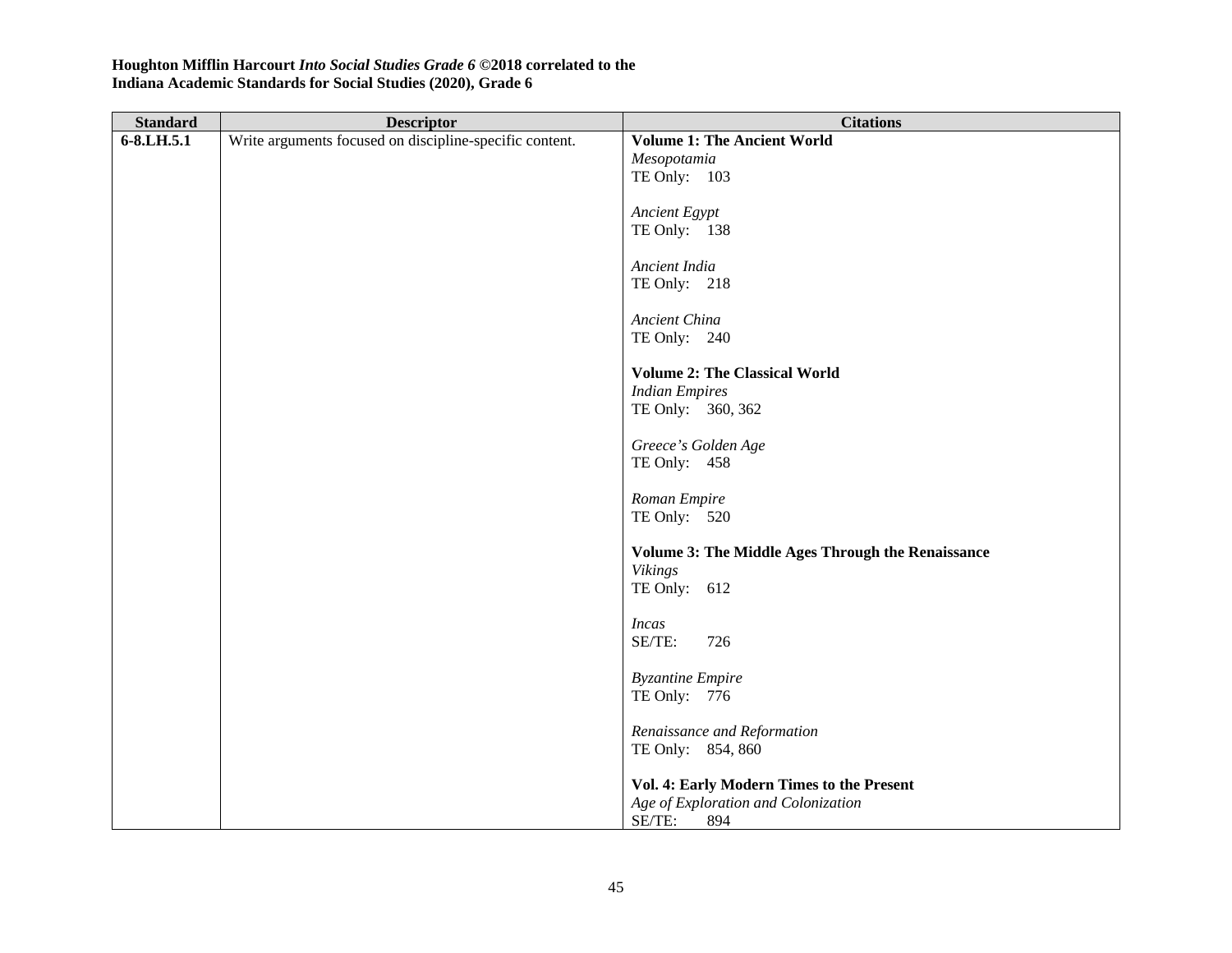| <b>Standard</b> | <b>Descriptor</b>                                                    | <b>Citations</b>                                                               |
|-----------------|----------------------------------------------------------------------|--------------------------------------------------------------------------------|
|                 |                                                                      | Enlightenment<br>TE Only: 929<br><b>Industrial Revolution</b><br>SE/TE:<br>978 |
|                 |                                                                      | TE Only: 972, 977<br>Age of Imperialism                                        |
|                 |                                                                      | TE Only: 1004                                                                  |
|                 |                                                                      | Nationalism<br>SE/TE:<br>1024<br>TE Only: 1035                                 |
|                 |                                                                      | The Second World War<br>SE/TE:<br>1090                                         |
|                 |                                                                      | TE Only: 1060                                                                  |
|                 |                                                                      | Communism<br>TE Only: 1108                                                     |
|                 |                                                                      | The World in the 21st Century<br>SE/TE:<br>1146                                |
|                 |                                                                      | TE Only: 1141                                                                  |
| 6-8.LH.5.2      | Write informative texts, including analyses of historical<br>events. | <b>Volume 1: The Ancient World</b><br>Ancient Egypt<br>TE Only: 134            |
|                 |                                                                      | Archeology<br>TE Only: 167                                                     |
|                 |                                                                      | Language<br>TE Only: 195                                                       |
|                 |                                                                      | Ancient India<br>TE Only: 216                                                  |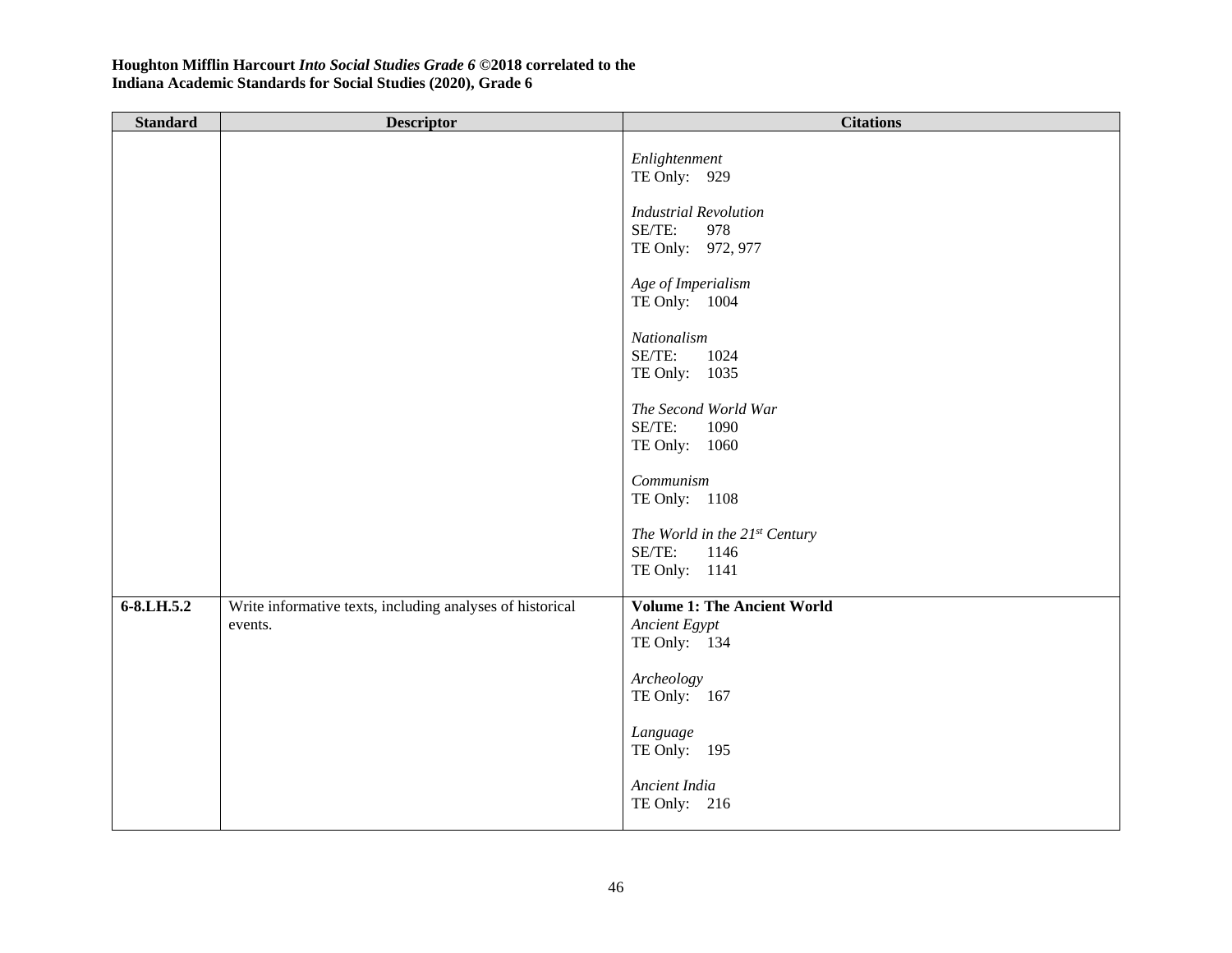| <b>Standard</b> | <b>Descriptor</b> | <b>Citations</b>                                   |
|-----------------|-------------------|----------------------------------------------------|
|                 |                   | <b>Volume 2: The Classical World</b>               |
|                 |                   | <b>Ancient Hebrews</b>                             |
|                 |                   | TE Only: 302                                       |
|                 |                   |                                                    |
|                 |                   | Ancient Persia                                     |
|                 |                   | SE/TE:<br>334                                      |
|                 |                   |                                                    |
|                 |                   | Roman Empire                                       |
|                 |                   | SE/TE:<br>530                                      |
|                 |                   |                                                    |
|                 |                   | Christianity and Rome's Legacies                   |
|                 |                   | TE Only: 558                                       |
|                 |                   |                                                    |
|                 |                   | Volume 3: The Middle Ages Through the Renaissance  |
|                 |                   | <b>Vikings</b>                                     |
|                 |                   | SE/TE:<br>614                                      |
|                 |                   | TE Only: 600                                       |
|                 |                   | Aztecs                                             |
|                 |                   | TE Only: 684, 692                                  |
|                 |                   |                                                    |
|                 |                   | <b>First Americans</b>                             |
|                 |                   | SE/TE:<br>754                                      |
|                 |                   |                                                    |
|                 |                   | <b>Byzantine Empire</b>                            |
|                 |                   | TE Only: 761, 769                                  |
|                 |                   |                                                    |
|                 |                   | <b>Volume 4: Early Modern Times to the Present</b> |
|                 |                   | Age of Exploration and Civilization                |
|                 |                   | TE Only: 880                                       |
|                 |                   |                                                    |
|                 |                   | Australia and the Pacific Islands                  |
|                 |                   | TE Only: 906, 909, 912, 913, 915                   |
|                 |                   |                                                    |
|                 |                   | Enlightenment                                      |
|                 |                   | TE Only: 940, 941                                  |
|                 |                   |                                                    |
|                 |                   | <b>Industrial Revolution</b>                       |
|                 |                   | TE Only: 965                                       |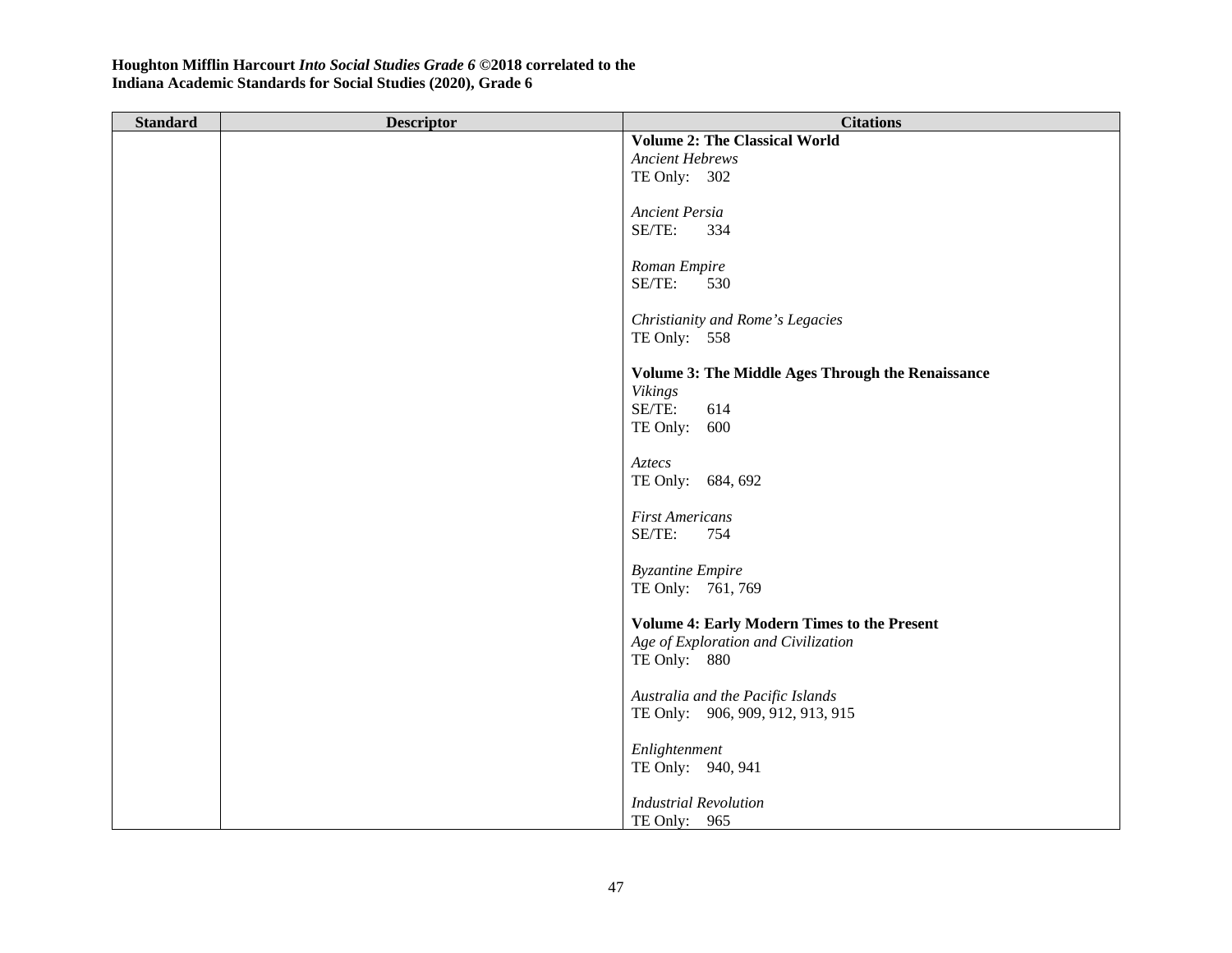| <b>Standard</b> | <b>Descriptor</b>                                                                                                                                                                                                                         | <b>Citations</b>                                                                                                                                                                                                                                                                                                                                                                                                                                                                                      |
|-----------------|-------------------------------------------------------------------------------------------------------------------------------------------------------------------------------------------------------------------------------------------|-------------------------------------------------------------------------------------------------------------------------------------------------------------------------------------------------------------------------------------------------------------------------------------------------------------------------------------------------------------------------------------------------------------------------------------------------------------------------------------------------------|
|                 |                                                                                                                                                                                                                                           | Nationalism<br>TE Only: 1021<br>Communism<br>TE Only: 1117                                                                                                                                                                                                                                                                                                                                                                                                                                            |
|                 | <b>The Writing Process (Writing)</b>                                                                                                                                                                                                      |                                                                                                                                                                                                                                                                                                                                                                                                                                                                                                       |
|                 | LH.6: Produce coherent and legible documents by planning, drafting, revising, editing, and collaborating with others.                                                                                                                     |                                                                                                                                                                                                                                                                                                                                                                                                                                                                                                       |
| 6-8.LH.6.1      | Plan and develop; draft; revise using appropriate reference<br>materials; rewrite; try a new approach; and edit to produce<br>and strengthen writing that is clear and coherent, with some<br>guidance and support from peers and adults. | <b>Volume 1: The Ancient World</b><br>World Geography<br>SE/TE:<br>26<br><b>Ancient Egypt</b><br>TE Only: 134<br><b>Volume 2: The Classical World</b><br>Greece's Golden Age<br>TE Only: 474<br><b>Volume 3: The Middle Ages Through the Renaissance</b><br><b>Vikings</b><br>TE Only: 614<br><b>Volume 4: Early Modern Times to the Present</b><br>Age of Exploration and Civilization<br>SE/TE:<br>894<br>Australia and the Pacific Islands<br>SE/TE:<br>922<br>Age of Imperialism<br>TE Only: 1007 |
| 6-8.LH.6.2      | Use technology to produce and publish writing and present<br>the relationships between information and ideas clearly and<br>efficiently.                                                                                                  | <b>Volume 3: The Middle Ages Through the Renaissance</b><br>Early Middle Ages<br>TE Only: 571<br><b>African Empires</b>                                                                                                                                                                                                                                                                                                                                                                               |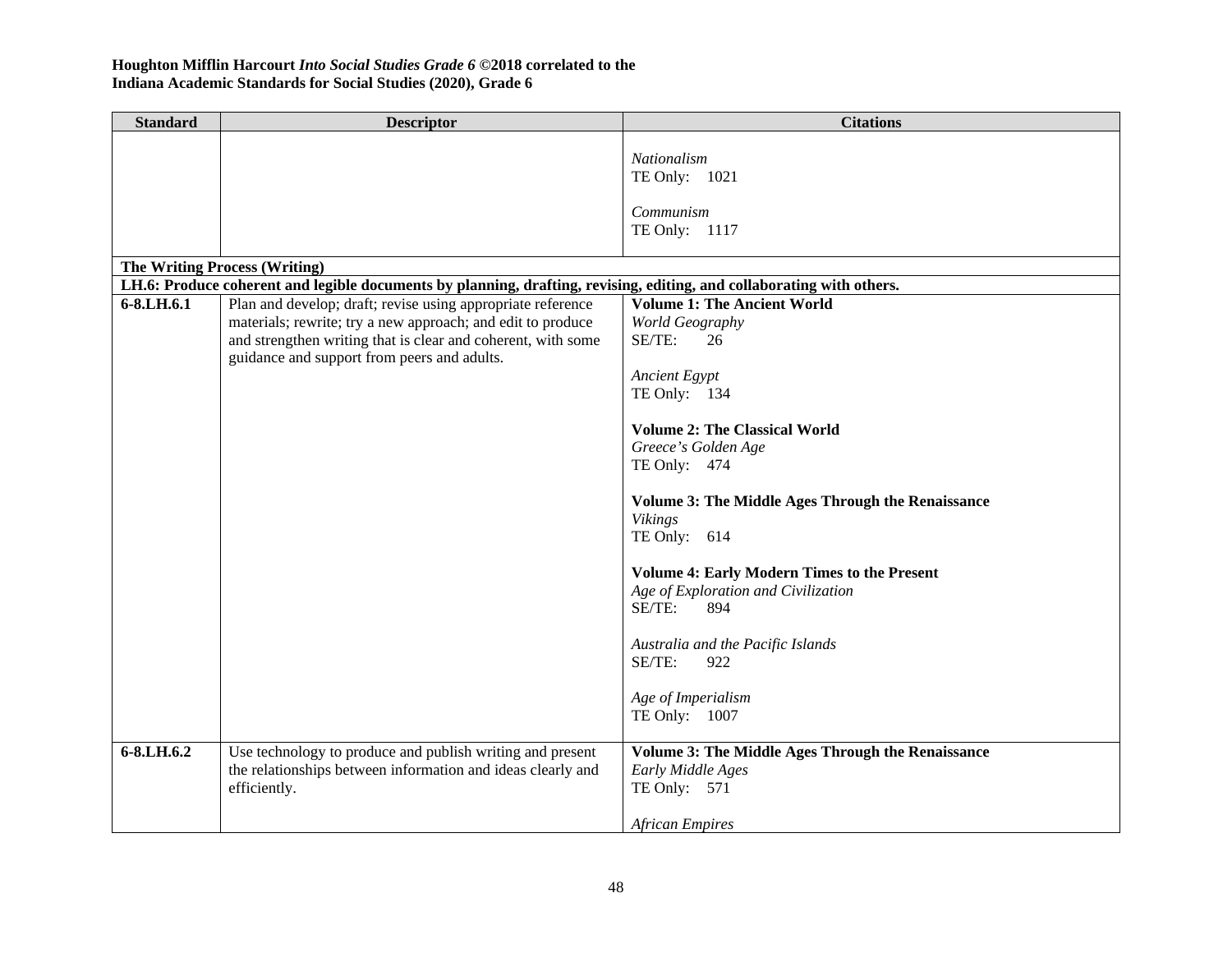| <b>Standard</b> | <b>Descriptor</b>                                                                                                                                                   | <b>Citations</b>                                  |
|-----------------|---------------------------------------------------------------------------------------------------------------------------------------------------------------------|---------------------------------------------------|
|                 |                                                                                                                                                                     | TE Only: 643                                      |
|                 |                                                                                                                                                                     |                                                   |
|                 |                                                                                                                                                                     | Aztecs                                            |
|                 |                                                                                                                                                                     | TE Only: 692                                      |
|                 |                                                                                                                                                                     | <b>Byzantine Empire</b>                           |
|                 |                                                                                                                                                                     | TE Only: 761, 781                                 |
|                 |                                                                                                                                                                     |                                                   |
|                 |                                                                                                                                                                     | <b>Muslim Empires</b>                             |
|                 |                                                                                                                                                                     | TE Only: 806                                      |
|                 |                                                                                                                                                                     |                                                   |
|                 |                                                                                                                                                                     | <b>Volume 4: Early Modern Ages to the Present</b> |
|                 |                                                                                                                                                                     | <b>Industrial Revolution</b>                      |
|                 |                                                                                                                                                                     | TE Only: 965                                      |
|                 |                                                                                                                                                                     | Age of Imperialism                                |
|                 |                                                                                                                                                                     | TE Only: 1005                                     |
|                 |                                                                                                                                                                     |                                                   |
|                 |                                                                                                                                                                     | The Great War                                     |
|                 |                                                                                                                                                                     | TE Only: 1051                                     |
|                 |                                                                                                                                                                     |                                                   |
|                 | <b>The Research Process (Writing)</b><br>LH.7: Build knowledge about the research process and the topic under study by conducting short or more sustained research. |                                                   |
| 6-8.LH.7.1      | Conduct short research assignments and tasks to answer a                                                                                                            | <b>Volume 1: The Ancient World</b>                |
|                 | question (including a self-generated question), drawing on                                                                                                          | World Geography                                   |
|                 | several sources and generating additional related, focused                                                                                                          | TE Only: 21                                       |
|                 | questions that allow for multiple avenues of exploration.                                                                                                           |                                                   |
|                 |                                                                                                                                                                     | Climate and the Environment                       |
|                 |                                                                                                                                                                     | TE Only: 42, 43, 47                               |
|                 |                                                                                                                                                                     |                                                   |
|                 |                                                                                                                                                                     | Archaeology<br>TE Only: 152                       |
|                 |                                                                                                                                                                     |                                                   |
|                 |                                                                                                                                                                     | <b>Volume 2: The Classical World</b>              |
|                 |                                                                                                                                                                     | <b>Ancient Hebrews</b>                            |
|                 |                                                                                                                                                                     | TE Only: 290, 300                                 |
|                 |                                                                                                                                                                     |                                                   |
|                 |                                                                                                                                                                     | <b>Ancient Persia</b>                             |
|                 |                                                                                                                                                                     | TE Only: 328                                      |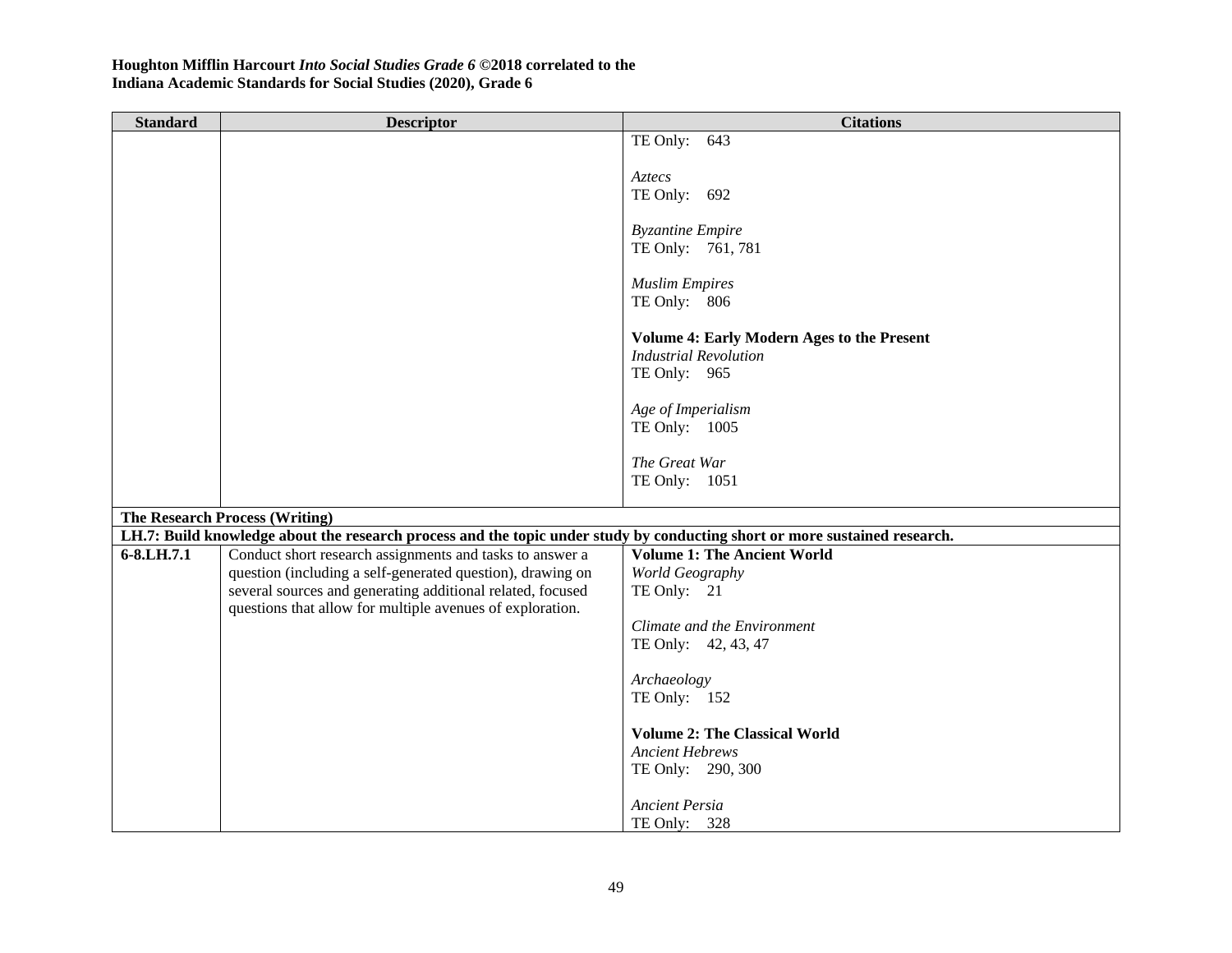| <b>Standard</b> | <b>Descriptor</b> | <b>Citations</b>                                                                         |
|-----------------|-------------------|------------------------------------------------------------------------------------------|
|                 |                   | <b>Indian Empires</b><br>TE Only: 358                                                    |
|                 |                   | China's Empires<br>TE Only: 374, 380                                                     |
|                 |                   | Great Wall of China<br>TE Only: 402, 412, 415                                            |
|                 |                   | Greece's Golden Age<br>TE Only: 453, 466                                                 |
|                 |                   | <b>Early Romans</b><br>TE Only: 486, 499                                                 |
|                 |                   | Roman Empire<br>TE Only: 531                                                             |
|                 |                   | Christianity and Rome's Legacies<br>TE Only: 557                                         |
|                 |                   | Volume 3: The Middle Ages Through the Renaissance<br>Early Middle Ages<br>TE Only: $565$ |
|                 |                   | <b>Vikings</b><br>TE Only: 607                                                           |
|                 |                   | <b>Muslim Empires</b><br>TE Only: 805                                                    |
|                 |                   | High/Late Middle Ages<br>TE Only: 820                                                    |
|                 |                   | Renaissance and Reformation<br>TE Only: 855, 861, 687                                    |
|                 |                   | <b>Volume 4: Early Modern Times to the Present</b>                                       |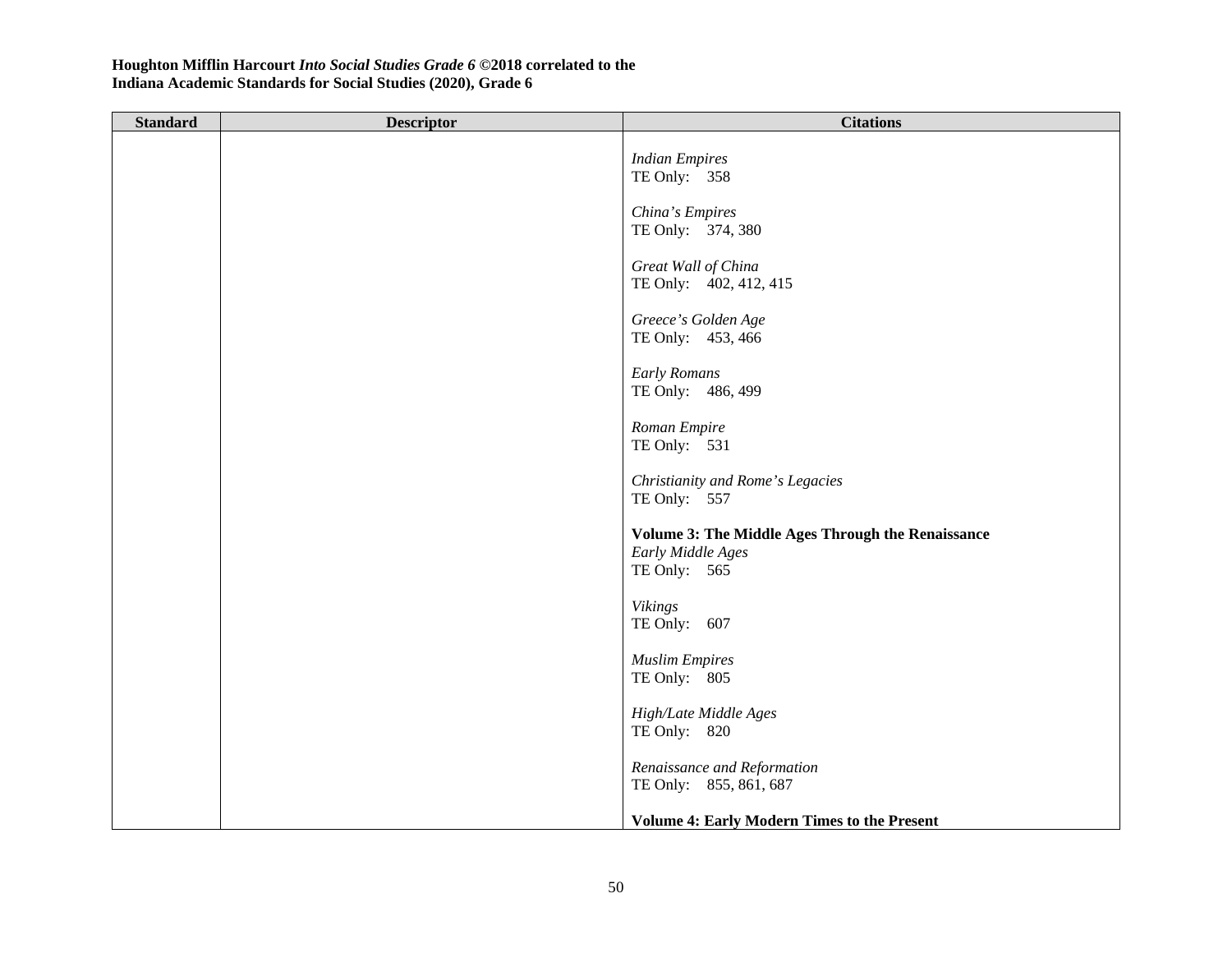| <b>Standard</b> | <b>Descriptor</b>                                                                                                                                                                                                                                                                                                                     | <b>Citations</b>                                  |
|-----------------|---------------------------------------------------------------------------------------------------------------------------------------------------------------------------------------------------------------------------------------------------------------------------------------------------------------------------------------|---------------------------------------------------|
|                 |                                                                                                                                                                                                                                                                                                                                       | Age of Exploration and Civilization               |
|                 |                                                                                                                                                                                                                                                                                                                                       | TE Only: 880, 887                                 |
|                 |                                                                                                                                                                                                                                                                                                                                       | Australia and the Pacific Islands                 |
|                 |                                                                                                                                                                                                                                                                                                                                       | TE Only: 906, 909, 912, 913, 915                  |
|                 |                                                                                                                                                                                                                                                                                                                                       | Enlightenment                                     |
|                 |                                                                                                                                                                                                                                                                                                                                       | TE Only: 940, 941                                 |
|                 |                                                                                                                                                                                                                                                                                                                                       | <b>Industrial Revolution</b>                      |
|                 |                                                                                                                                                                                                                                                                                                                                       | TE Only: 977                                      |
|                 |                                                                                                                                                                                                                                                                                                                                       |                                                   |
|                 |                                                                                                                                                                                                                                                                                                                                       | Nationalism<br>TE Only: 1021                      |
|                 |                                                                                                                                                                                                                                                                                                                                       |                                                   |
|                 |                                                                                                                                                                                                                                                                                                                                       | The Great War                                     |
|                 |                                                                                                                                                                                                                                                                                                                                       | TE Only: 1047, 1055, 1059                         |
|                 |                                                                                                                                                                                                                                                                                                                                       | The Second World War                              |
|                 |                                                                                                                                                                                                                                                                                                                                       | TE Only: 1078, 1081, 1088                         |
| 6-8.LH.7.2      | Gather relevant information from multiple sources, using<br>search terms effectively; annotate sources; assess the<br>credibility and accuracy of each source; and quote or<br>paraphrase the data and conclusions of others while avoiding<br>plagiarism and following a standard format for citation<br>(Examples: APA or Chicago). | <b>Volume 1: The Ancient World</b>                |
|                 |                                                                                                                                                                                                                                                                                                                                       | Ancient India                                     |
|                 |                                                                                                                                                                                                                                                                                                                                       | TE Only: 216                                      |
|                 |                                                                                                                                                                                                                                                                                                                                       | <b>Volume 2: The Classical World</b>              |
|                 |                                                                                                                                                                                                                                                                                                                                       | <b>Indian Empires</b>                             |
|                 |                                                                                                                                                                                                                                                                                                                                       | TE Only: 341                                      |
|                 |                                                                                                                                                                                                                                                                                                                                       | Volume 3: The Middle Ages Through the Renaissance |
|                 |                                                                                                                                                                                                                                                                                                                                       | Early Middle Ages                                 |
|                 |                                                                                                                                                                                                                                                                                                                                       | TE Only: 575                                      |
|                 |                                                                                                                                                                                                                                                                                                                                       | Aztecs                                            |
|                 |                                                                                                                                                                                                                                                                                                                                       | TE Only: 684                                      |
|                 |                                                                                                                                                                                                                                                                                                                                       | Vol. 4: Early Modern Times to the Present         |
|                 |                                                                                                                                                                                                                                                                                                                                       | Australia and the Pacific Islands                 |
|                 |                                                                                                                                                                                                                                                                                                                                       | TE Only: 913                                      |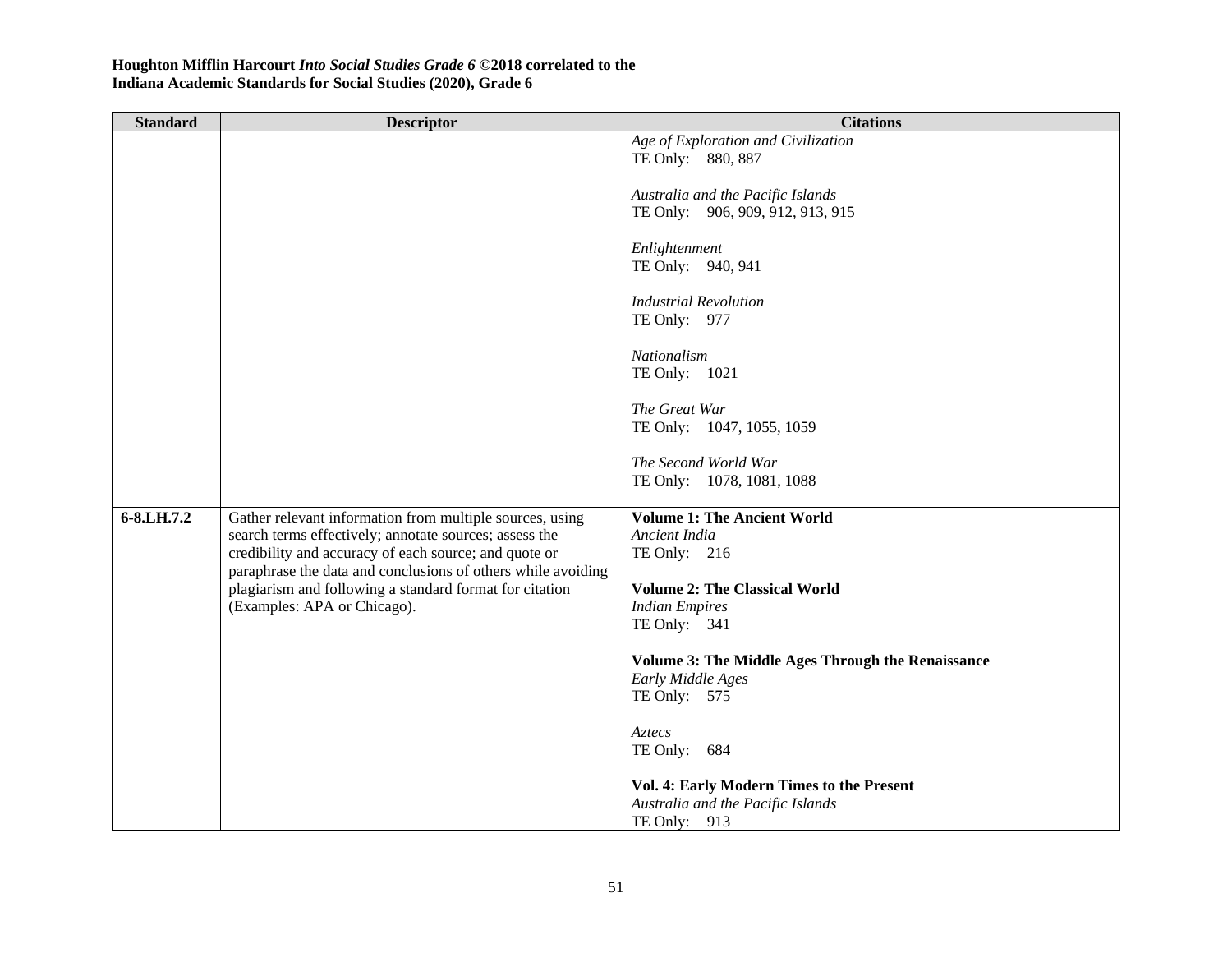| <b>Standard</b> | <b>Descriptor</b>                                                                        | <b>Citations</b>                                                                                      |
|-----------------|------------------------------------------------------------------------------------------|-------------------------------------------------------------------------------------------------------|
|                 |                                                                                          |                                                                                                       |
| 6-8.LH.7.3      | Draw evidence from informational texts to support analysis,<br>reflection, and research. | <b>Volume 1: The Ancient World</b><br>Climate and the Environment<br>TE Only: 51, 53                  |
|                 |                                                                                          | World's Early People<br>TE Only: 78                                                                   |
|                 |                                                                                          | Mesopotamia<br>TE Only: 97                                                                            |
|                 |                                                                                          | Ancient India<br>TE Only: 216                                                                         |
|                 |                                                                                          | Ancient China<br>TE Only: 243                                                                         |
|                 |                                                                                          | <b>Volume 2: The Classical World</b><br><b>Ancient Persia</b><br>TE Only: 328                         |
|                 |                                                                                          | <b>Volume 3: The Middle Ages Through the Renaissance</b><br>Early Middle Ages<br>TE Only: $565$       |
|                 |                                                                                          | Aztecs<br>TE Only: 684                                                                                |
|                 |                                                                                          | <b>First Americans</b><br>TE Only: 733, 743                                                           |
|                 |                                                                                          | Vol. 4: Early Modern Times to the Present<br>Age of Exploration and Colonization<br>TE Only: 880, 886 |
|                 |                                                                                          | Australia and the Pacific Islands<br>TE Only: 904                                                     |
|                 |                                                                                          | Enlightenment                                                                                         |